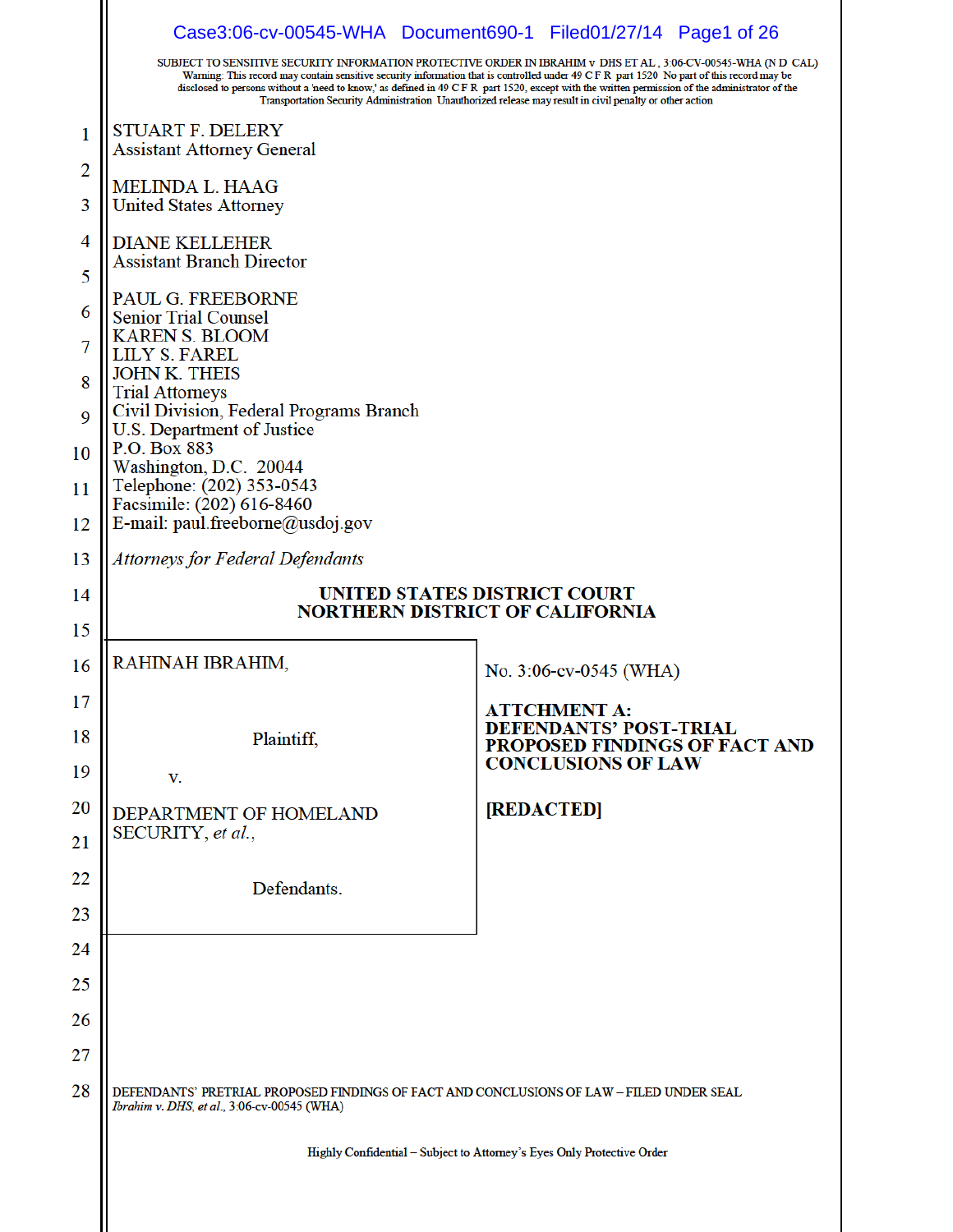|              | Case3:06-cv-00545-WHA Document690-1 Filed01/27/14 Page2 of 26                                                                                                                                                                                                                                                                                                                                                                                                                                                             |  |  |
|--------------|---------------------------------------------------------------------------------------------------------------------------------------------------------------------------------------------------------------------------------------------------------------------------------------------------------------------------------------------------------------------------------------------------------------------------------------------------------------------------------------------------------------------------|--|--|
|              | SUBJECT TO SENSITIVE SECURITY INFORMATION PROTECTIVE ORDER IN IBRAHIM v DHS ET AL, 3:06-CV-00545-WHA (N D CAL)<br>Warning: This record may contain sensitive security information that is controlled under 49 C F R part 1520 No part of this record may be<br>disclosed to persons without a 'need to know,' as defined in 49 C F R part 1520, except with the written permission of the administrator of the<br>Transportation Security Administration Unauthorized release may result in civil penalty or other action |  |  |
| $\mathbf{1}$ | Pursuant to the Court's December 6, 2013 Order (Dkt. 652), Defendants respectfully                                                                                                                                                                                                                                                                                                                                                                                                                                        |  |  |
| $\mathbf{2}$ | submit the following proposed findings of fact and conclusions of law after bench trial:                                                                                                                                                                                                                                                                                                                                                                                                                                  |  |  |
| 3            | <b>PROPOSED FINDINGS OF FACT</b>                                                                                                                                                                                                                                                                                                                                                                                                                                                                                          |  |  |
| 4            | The Federal Government's Terrorist Screening Apparatus                                                                                                                                                                                                                                                                                                                                                                                                                                                                    |  |  |
| 5            | Multiple components of the federal government work together to secure the<br>1.                                                                                                                                                                                                                                                                                                                                                                                                                                           |  |  |
| 6            | nation's borders and its airways and protect them from terrorist threats.                                                                                                                                                                                                                                                                                                                                                                                                                                                 |  |  |
| 7<br>8       | Lubman at 556:12-557:1, 559-560; TX 250 at TSC001043; TX 251 at<br>TSC000890-891; TX 538; TX 541                                                                                                                                                                                                                                                                                                                                                                                                                          |  |  |
| 9            | The Federal Bureau of Investigation ("FBI") investigates and analyzes<br>2.                                                                                                                                                                                                                                                                                                                                                                                                                                               |  |  |
| 10           | intelligence relating to both domestic and international terrorist activities and administers the                                                                                                                                                                                                                                                                                                                                                                                                                         |  |  |
| 11           | Terrorist Screening Center ("TSC").                                                                                                                                                                                                                                                                                                                                                                                                                                                                                       |  |  |
| 12           | TX 508 at TSC000006; Lubman at 566:7-13, 585:9-12                                                                                                                                                                                                                                                                                                                                                                                                                                                                         |  |  |
| 13           | 3.<br>The National Counterterrorism Center ("NCTC") serves as the primary                                                                                                                                                                                                                                                                                                                                                                                                                                                 |  |  |
| 14           | organization for analyzing and integrating intelligence relating to international terrorism and                                                                                                                                                                                                                                                                                                                                                                                                                           |  |  |
| 15           | counterterrorism.                                                                                                                                                                                                                                                                                                                                                                                                                                                                                                         |  |  |
| 16           | TX 251 at TSC000889; Lubman at 560:10-18                                                                                                                                                                                                                                                                                                                                                                                                                                                                                  |  |  |
| 17           | The Department of State ("State") adjudicates visa applications in accordance<br>4.                                                                                                                                                                                                                                                                                                                                                                                                                                       |  |  |
| 18           | with the Immigration and Nationality Act ("INA") and, with respect to its visa function, works                                                                                                                                                                                                                                                                                                                                                                                                                            |  |  |
| 19           | with other agencies to reduce the United States' vulnerability to terrorism.                                                                                                                                                                                                                                                                                                                                                                                                                                              |  |  |
| 20           | Cooper at 625:24-626:1, 629:22-630:4; TX 251 at TSC000891                                                                                                                                                                                                                                                                                                                                                                                                                                                                 |  |  |
| 21           | The purpose of the Government's terrorist watchlisting and screening processes is<br>5.                                                                                                                                                                                                                                                                                                                                                                                                                                   |  |  |
| 22           | to support the U.S. government's efforts to combat terrorism by consolidating the terrorist                                                                                                                                                                                                                                                                                                                                                                                                                               |  |  |
| 23           | watchlist and providing screening and law enforcement agencies with information to help them                                                                                                                                                                                                                                                                                                                                                                                                                              |  |  |
| 24           | respond appropriately during encounters with known or suspected terrorists.                                                                                                                                                                                                                                                                                                                                                                                                                                               |  |  |
| 25           | Lubman at 556:5-557:11, 559:2-560:6; TX 251 at TSC000889                                                                                                                                                                                                                                                                                                                                                                                                                                                                  |  |  |
| 26           | <b>Creation of the Terrorist Screening Center ("TSC")</b>                                                                                                                                                                                                                                                                                                                                                                                                                                                                 |  |  |
| 27           | In 2003, the President ordered the establishment of a governmental organization<br>6.                                                                                                                                                                                                                                                                                                                                                                                                                                     |  |  |
| 28           | to consolidate the Government's approach to terrorism screening and provide for the appropriate                                                                                                                                                                                                                                                                                                                                                                                                                           |  |  |
|              | DEFENDANTS' POST-TRIAL PROPOSED FINDINGS OF FACT AND CONCLUSIONS OF LAW - FILED UNDER SEAL<br>Ibrahim v. DHS, et al., 3:06-cv-00545 (WHA)                                                                                                                                                                                                                                                                                                                                                                                 |  |  |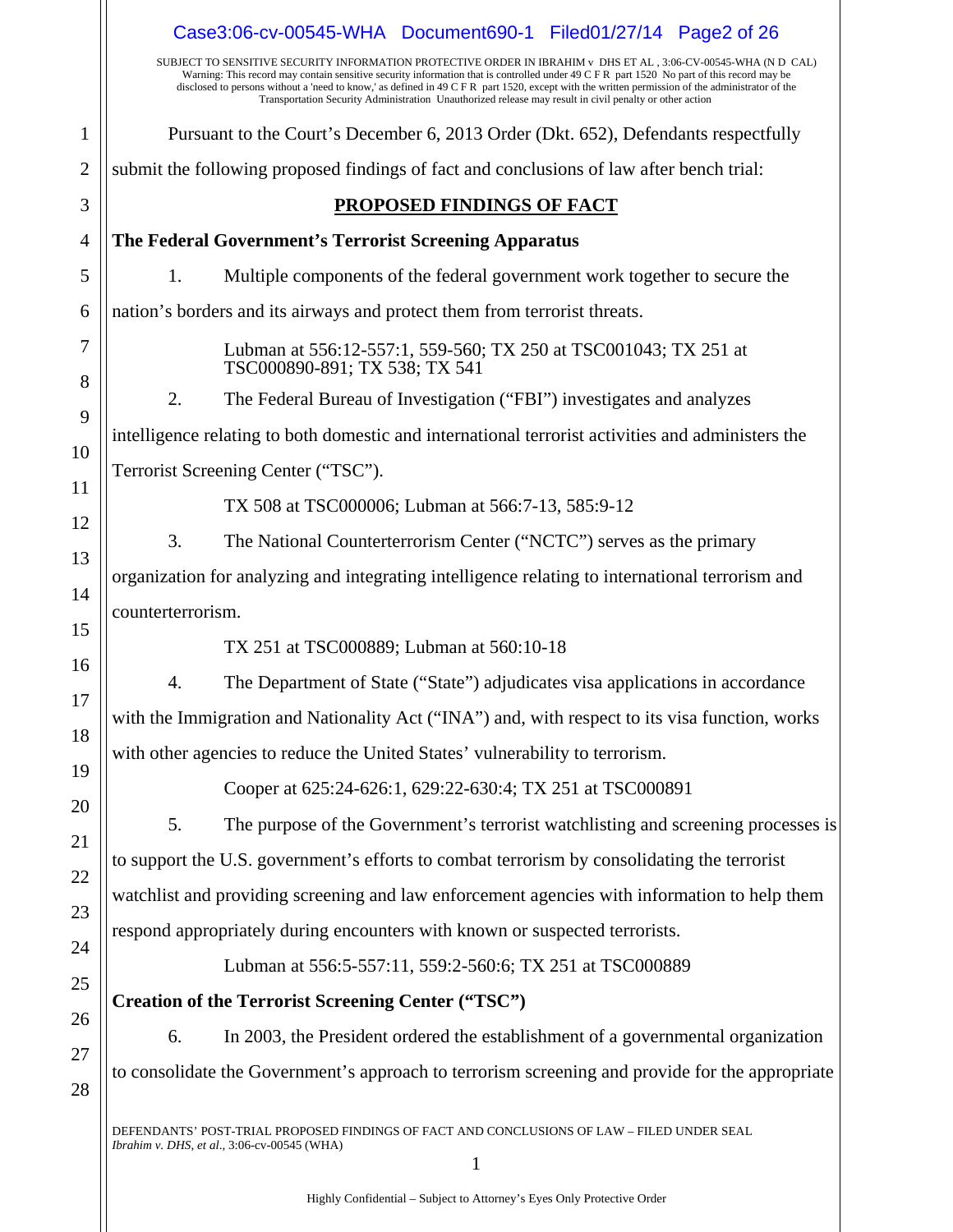|                | Case3:06-cv-00545-WHA Document690-1 Filed01/27/14 Page3 of 26                                                                                                                                                                                                                                                                                                                                                                                                                                                             |  |
|----------------|---------------------------------------------------------------------------------------------------------------------------------------------------------------------------------------------------------------------------------------------------------------------------------------------------------------------------------------------------------------------------------------------------------------------------------------------------------------------------------------------------------------------------|--|
|                | SUBJECT TO SENSITIVE SECURITY INFORMATION PROTECTIVE ORDER IN IBRAHIM v DHS ET AL, 3:06-CV-00545-WHA (N D CAL)<br>Warning: This record may contain sensitive security information that is controlled under 49 C F R part 1520 No part of this record may be<br>disclosed to persons without a 'need to know,' as defined in 49 C F R part 1520, except with the written permission of the administrator of the<br>Transportation Security Administration Unauthorized release may result in civil penalty or other action |  |
| $\mathbf{1}$   | and lawful use of terrorist information in screening processes.                                                                                                                                                                                                                                                                                                                                                                                                                                                           |  |
| $\overline{2}$ | Lubman at 557:3-11, 566:16-21; TX 538; TX 541; TX 1034 at 3                                                                                                                                                                                                                                                                                                                                                                                                                                                               |  |
| 3              | 7.<br>The creation of this new entity, TSC, was driven in part by the 9/11                                                                                                                                                                                                                                                                                                                                                                                                                                                |  |
| 4              | Commission's conclusion that the lack of intelligence-sharing across federal agencies had                                                                                                                                                                                                                                                                                                                                                                                                                                 |  |
| 5              | created vulnerabilities in the nation's security.                                                                                                                                                                                                                                                                                                                                                                                                                                                                         |  |
| 6              | Lubman at 556:12-18                                                                                                                                                                                                                                                                                                                                                                                                                                                                                                       |  |
| 7              | 8.<br>Before the creation of TSC, multiple terrorist watchlists were maintained                                                                                                                                                                                                                                                                                                                                                                                                                                           |  |
| 8              | separately in different agencies.                                                                                                                                                                                                                                                                                                                                                                                                                                                                                         |  |
| 9              | Lubman at 556:15-16                                                                                                                                                                                                                                                                                                                                                                                                                                                                                                       |  |
| 10             | TSC consolidated and centralized the watchlists, as the 9/11 Commission<br>9.                                                                                                                                                                                                                                                                                                                                                                                                                                             |  |
| 11             | recommended.                                                                                                                                                                                                                                                                                                                                                                                                                                                                                                              |  |
| 12             | Lubman at 557:3-11; TX 250 at TSC001043                                                                                                                                                                                                                                                                                                                                                                                                                                                                                   |  |
| 13             | 10.<br>TSC was created through a Memorandum of Understanding entered into by the                                                                                                                                                                                                                                                                                                                                                                                                                                          |  |
| 14             | Secretary of State, the Attorney General, the Secretary of Homeland Security, and the Director of                                                                                                                                                                                                                                                                                                                                                                                                                         |  |
| 15             | Central Intelligence in order to fulfill the requirements of Homeland Security Presidential                                                                                                                                                                                                                                                                                                                                                                                                                               |  |
| 16             | Directive (HSPD) 6.                                                                                                                                                                                                                                                                                                                                                                                                                                                                                                       |  |
| 17             | TX 541; TX 201; Lubman at 556:11-557: 11                                                                                                                                                                                                                                                                                                                                                                                                                                                                                  |  |
| 18             | 11.<br>TSC is administered by the FBI.                                                                                                                                                                                                                                                                                                                                                                                                                                                                                    |  |
| 19             | Lubman at 566:8-9                                                                                                                                                                                                                                                                                                                                                                                                                                                                                                         |  |
| 20             | TSC is staffed by officials from a variety of agencies, including the Department of<br>12.                                                                                                                                                                                                                                                                                                                                                                                                                                |  |
| 21             | Homeland Security and the Department of State.                                                                                                                                                                                                                                                                                                                                                                                                                                                                            |  |
| 22             | Lubman at 566:9-10; TX 1034 at 4; TX 1041                                                                                                                                                                                                                                                                                                                                                                                                                                                                                 |  |
| 23             | 13.<br>TSC, in turn, maintains the Terrorist Screening Database ("TSDB"), which                                                                                                                                                                                                                                                                                                                                                                                                                                           |  |
| 24             | generally contains identifying information about persons known or reasonably suspected of                                                                                                                                                                                                                                                                                                                                                                                                                                 |  |
| 25             | being engaged in terrorist activity.                                                                                                                                                                                                                                                                                                                                                                                                                                                                                      |  |
| 26             | Lubman at 559:2-8, 22-25, 560:1-6, 566:7-13, 619:14-16; TX 250 at TSC001043;                                                                                                                                                                                                                                                                                                                                                                                                                                              |  |
| 27             | TX 251 at TSC000889; TX 541                                                                                                                                                                                                                                                                                                                                                                                                                                                                                               |  |
| 28             |                                                                                                                                                                                                                                                                                                                                                                                                                                                                                                                           |  |
|                | DEFENDANTS' POST-TRIAL PROPOSED FINDINGS OF FACT AND CONCLUSIONS OF LAW - FILED UNDER SEAL                                                                                                                                                                                                                                                                                                                                                                                                                                |  |
|                | Ibrahim v. DHS, et al., 3:06-cv-00545 (WHA)<br>$\overline{2}$                                                                                                                                                                                                                                                                                                                                                                                                                                                             |  |
|                |                                                                                                                                                                                                                                                                                                                                                                                                                                                                                                                           |  |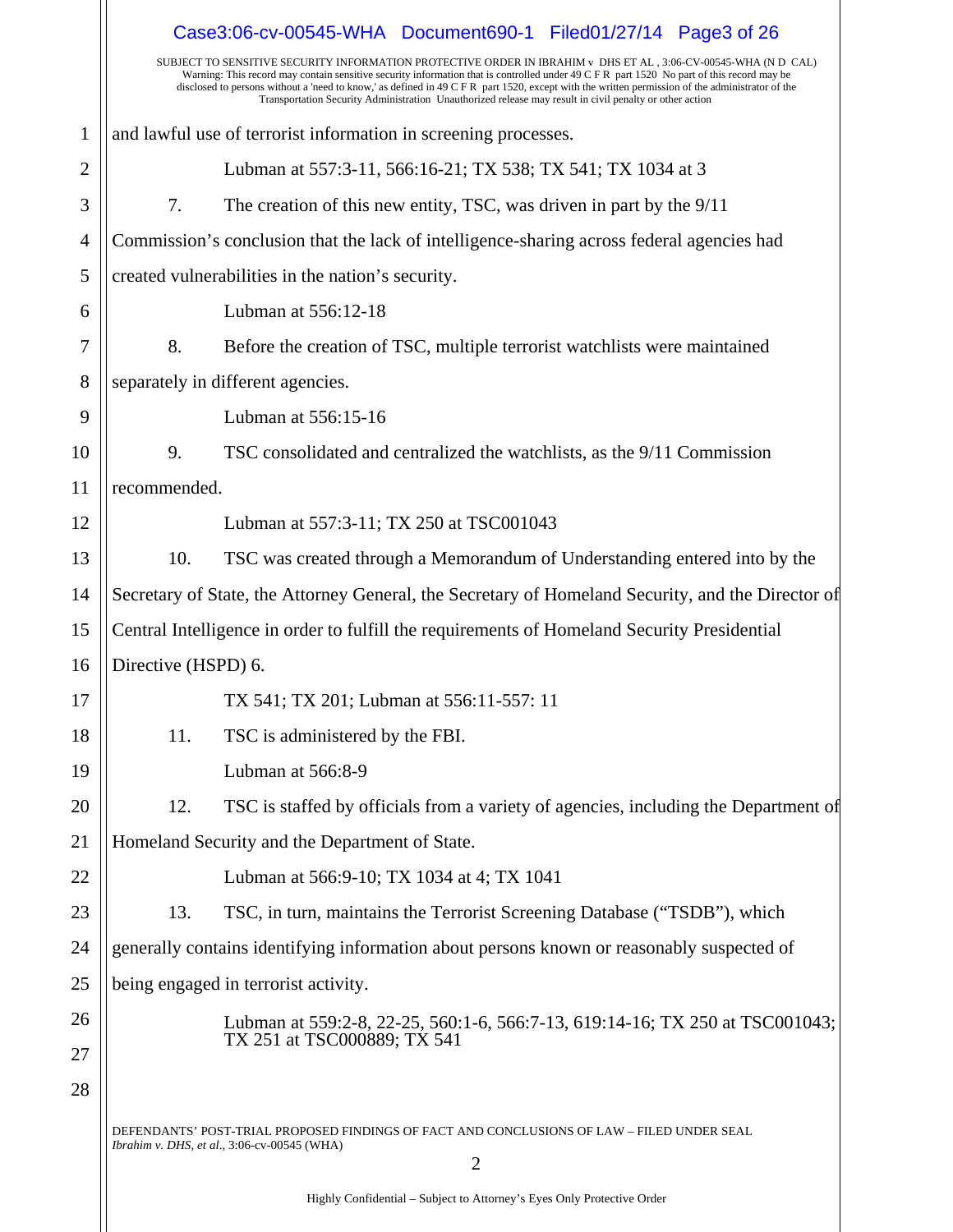|                | Case3:06-cv-00545-WHA Document690-1 Filed01/27/14 Page4 of 26                                                                                                                                                                                                                                                                                                                                                                                                                                                              |  |
|----------------|----------------------------------------------------------------------------------------------------------------------------------------------------------------------------------------------------------------------------------------------------------------------------------------------------------------------------------------------------------------------------------------------------------------------------------------------------------------------------------------------------------------------------|--|
|                | SUBJECT TO SENSITIVE SECURITY INFORMATION PROTECTIVE ORDER IN IBRAHIM v DHS ET AL , 3:06-CV-00545-WHA (N D CAL)<br>Warning: This record may contain sensitive security information that is controlled under 49 C F R part 1520 No part of this record may be<br>disclosed to persons without a 'need to know,' as defined in 49 C F R part 1520, except with the written permission of the administrator of the<br>Transportation Security Administration Unauthorized release may result in civil penalty or other action |  |
| $\mathbf{1}$   | The Terrorist Screening Database ("TSDB")                                                                                                                                                                                                                                                                                                                                                                                                                                                                                  |  |
| $\overline{2}$ | To fulfill its mission of providing appropriate terrorist-related information in<br>14.                                                                                                                                                                                                                                                                                                                                                                                                                                    |  |
| 3              | screening processes, TSC shares TSDB information with front-line screening agencies, including                                                                                                                                                                                                                                                                                                                                                                                                                             |  |
| $\overline{4}$ | the Department of State, U.S. Customs and Border Protection ("CBP"), and the Transportation                                                                                                                                                                                                                                                                                                                                                                                                                                |  |
| 5              | Security Administration ("TSA").                                                                                                                                                                                                                                                                                                                                                                                                                                                                                           |  |
| 6              | Lubman at 559:22-25; TX 251 at TSC000891-891                                                                                                                                                                                                                                                                                                                                                                                                                                                                               |  |
| 7              | TSC exports TSDB information to other government agencies for upload to their<br>15.                                                                                                                                                                                                                                                                                                                                                                                                                                       |  |
| 8              | databases, such as State's Consular Lookout and Support System database ("CLASS") and                                                                                                                                                                                                                                                                                                                                                                                                                                      |  |
| 9              | CBP's TECS database.                                                                                                                                                                                                                                                                                                                                                                                                                                                                                                       |  |
| 10             | Lubman at 573:6-19; 575:4-6, 13-15, 620:6-8; Cooper at 635:11-19; TX 251; TX                                                                                                                                                                                                                                                                                                                                                                                                                                               |  |
| 11             | 1034                                                                                                                                                                                                                                                                                                                                                                                                                                                                                                                       |  |
| 12             | The substantive derogatory information supporting a TSDB nomination related to<br>16.                                                                                                                                                                                                                                                                                                                                                                                                                                      |  |
| 13             | international terrorism is contained in a separate database known as the Terrorist Identities                                                                                                                                                                                                                                                                                                                                                                                                                              |  |
| 14             | Datamart Environment ("TIDE"), maintained by the National Counterterrorism Center.                                                                                                                                                                                                                                                                                                                                                                                                                                         |  |
| 15             | Lubman at 559:12-16                                                                                                                                                                                                                                                                                                                                                                                                                                                                                                        |  |
| 16             | 17.<br>The contents of a TIDE record, including the basis for an individual's                                                                                                                                                                                                                                                                                                                                                                                                                                              |  |
| 17             | watchlisting, are classified.                                                                                                                                                                                                                                                                                                                                                                                                                                                                                              |  |
| 18             | Lubman at 559:16; 563:10-12                                                                                                                                                                                                                                                                                                                                                                                                                                                                                                |  |
| 19             | 18.<br>The biographic information contained in the classified TIDE database is deemed                                                                                                                                                                                                                                                                                                                                                                                                                                      |  |
| 20             | "Unclassified For Official Use Only" so that the data can be provided to the unclassified TSDB                                                                                                                                                                                                                                                                                                                                                                                                                             |  |
| 21             | database and exported from the TSDB to government agencies for screening purposes; the                                                                                                                                                                                                                                                                                                                                                                                                                                     |  |
| 22             | information remains classified for all other purposes.                                                                                                                                                                                                                                                                                                                                                                                                                                                                     |  |
| 23             | Lubman at 568:17-21; 569:22-570:5; 570:17-23; TX 541; TX 544; TX 1033 at<br><b>NCTC000060</b>                                                                                                                                                                                                                                                                                                                                                                                                                              |  |
| 24             | 19.<br>In general, TSC accepts nominations into the TSDB of individuals who meet the                                                                                                                                                                                                                                                                                                                                                                                                                                       |  |
| 25             | "reasonable suspicion" standard of having been engaged in conduct constituting, in preparation                                                                                                                                                                                                                                                                                                                                                                                                                             |  |
| 26<br>27       | for, in aid of or related to terrorism and terrorist activities.                                                                                                                                                                                                                                                                                                                                                                                                                                                           |  |
| 28             | TX 250 at TSC001047                                                                                                                                                                                                                                                                                                                                                                                                                                                                                                        |  |
|                | DEFENDANTS' POST-TRIAL PROPOSED FINDINGS OF FACT AND CONCLUSIONS OF LAW – FILED UNDER SEAL<br><i>Ibrahim v. DHS, et al., 3:06-cv-00545 (WHA)</i><br>3                                                                                                                                                                                                                                                                                                                                                                      |  |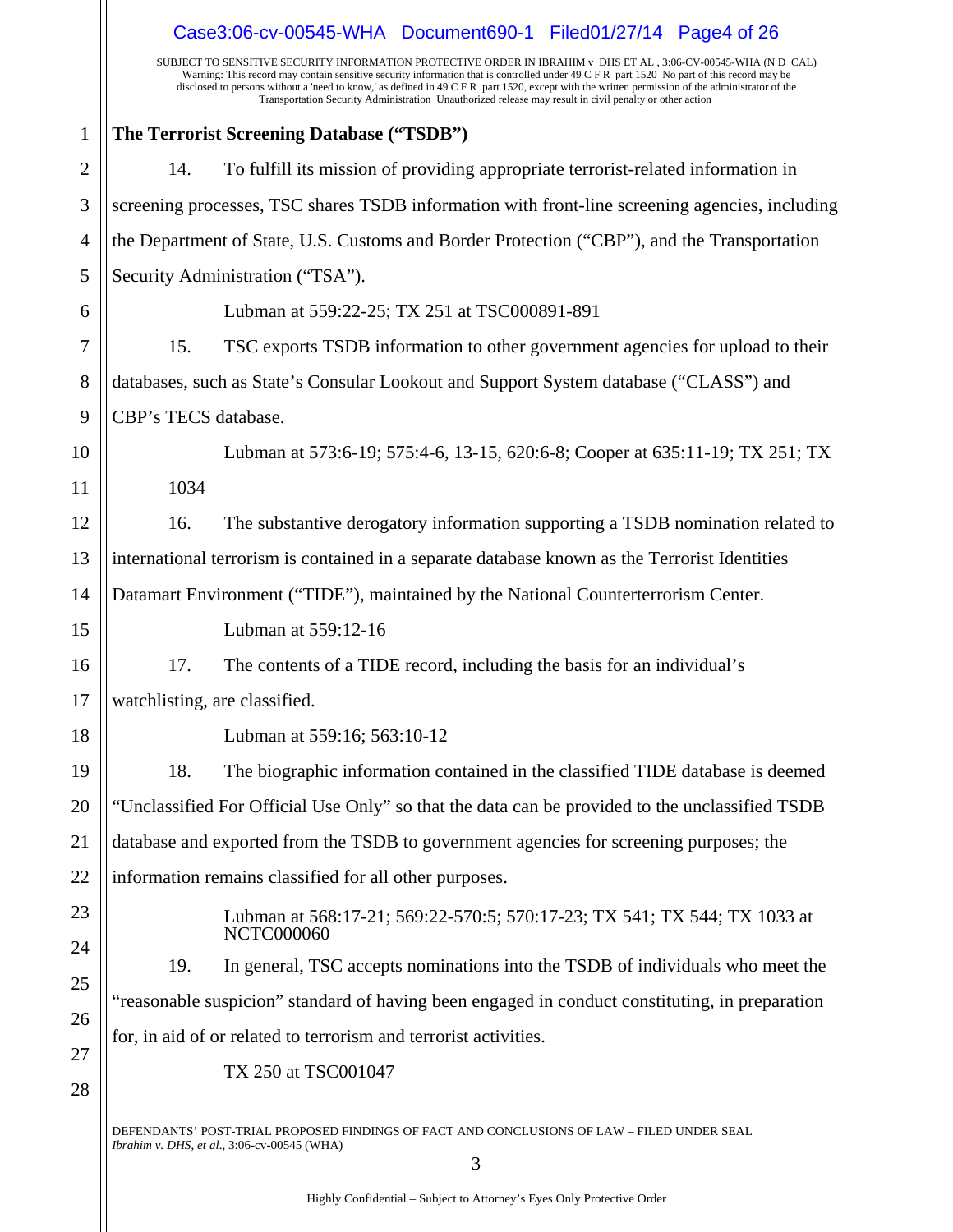|                | Case3:06-cv-00545-WHA Document690-1 Filed01/27/14 Page5 of 26                                  |                                                                                                                                                                                                                                                                                                                                                                                                                                                                                                                           |  |  |
|----------------|------------------------------------------------------------------------------------------------|---------------------------------------------------------------------------------------------------------------------------------------------------------------------------------------------------------------------------------------------------------------------------------------------------------------------------------------------------------------------------------------------------------------------------------------------------------------------------------------------------------------------------|--|--|
|                |                                                                                                | SUBJECT TO SENSITIVE SECURITY INFORMATION PROTECTIVE ORDER IN IBRAHIM v DHS ET AL, 3:06-CV-00545-WHA (N D CAL)<br>Warning: This record may contain sensitive security information that is controlled under 49 C F R part 1520 No part of this record may be<br>disclosed to persons without a 'need to know,' as defined in 49 C F R part 1520, except with the written permission of the administrator of the<br>Transportation Security Administration Unauthorized release may result in civil penalty or other action |  |  |
| $\mathbf{1}$   | 20.                                                                                            | Prior to 2009, each nominating agency set its own nominating procedures for                                                                                                                                                                                                                                                                                                                                                                                                                                               |  |  |
| $\overline{2}$ |                                                                                                | inclusion in the TSDB based on its interpretation of HSPD-6, HSPD-11, and the MOU that                                                                                                                                                                                                                                                                                                                                                                                                                                    |  |  |
| 3              | established the TSC.                                                                           |                                                                                                                                                                                                                                                                                                                                                                                                                                                                                                                           |  |  |
| 4              |                                                                                                | Lubman 308:4-11                                                                                                                                                                                                                                                                                                                                                                                                                                                                                                           |  |  |
| 5              | 21.                                                                                            | Under certain circumstances, individuals who do not meet the reasonable                                                                                                                                                                                                                                                                                                                                                                                                                                                   |  |  |
| 6              |                                                                                                | suspicion standard can be included in the TSDB as exceptions to the reasonable suspicion                                                                                                                                                                                                                                                                                                                                                                                                                                  |  |  |
| 7              | standard.                                                                                      |                                                                                                                                                                                                                                                                                                                                                                                                                                                                                                                           |  |  |
| 8              |                                                                                                | Lubman Dep. 0065:11-12; RFA 316:25 - 317:9                                                                                                                                                                                                                                                                                                                                                                                                                                                                                |  |  |
| 9              | 22.                                                                                            | <b>REDACTED</b>                                                                                                                                                                                                                                                                                                                                                                                                                                                                                                           |  |  |
| 10             |                                                                                                |                                                                                                                                                                                                                                                                                                                                                                                                                                                                                                                           |  |  |
| 11             |                                                                                                | RFA at 316:25 - 317:9 ;RFA at 319:1-10; Lubman at 317:12-13, 319:13-14                                                                                                                                                                                                                                                                                                                                                                                                                                                    |  |  |
| 12             | 23.                                                                                            | Each nomination to the TSDB undergoes a multi-agency review process to ensure                                                                                                                                                                                                                                                                                                                                                                                                                                             |  |  |
| 13             | accuracy and sufficiency.                                                                      |                                                                                                                                                                                                                                                                                                                                                                                                                                                                                                                           |  |  |
| 14             |                                                                                                | Lubman at 560:23-561:6; TX 250 at TSC001047                                                                                                                                                                                                                                                                                                                                                                                                                                                                               |  |  |
| 15             | 24.                                                                                            | First, a nominating agency, like the FBI, nominates an individual after reviewing                                                                                                                                                                                                                                                                                                                                                                                                                                         |  |  |
| 16             | the nomination and confirming that the individual to be nominated meets the relevant           |                                                                                                                                                                                                                                                                                                                                                                                                                                                                                                                           |  |  |
| 17             | watchlisting criteria.                                                                         |                                                                                                                                                                                                                                                                                                                                                                                                                                                                                                                           |  |  |
| 18             |                                                                                                | Lubman Dep. at 41:20-24; TX 92 at TSC000682-690, 000756-764; TX 251 at<br>TSC000890, 920-922; TX 508 at TSC000007; Lubman at 560:21-25; 561:1,                                                                                                                                                                                                                                                                                                                                                                            |  |  |
| 19             |                                                                                                | 563:10-19, Lubman at 578:2-9;                                                                                                                                                                                                                                                                                                                                                                                                                                                                                             |  |  |
| 20             | 25.                                                                                            | Next, the nomination is reviewed by NCTC to ensure that it is supported by                                                                                                                                                                                                                                                                                                                                                                                                                                                |  |  |
| 21             |                                                                                                | sufficient "derogatory information that meet[s] the watchlisting standard" and includes                                                                                                                                                                                                                                                                                                                                                                                                                                   |  |  |
| 22             |                                                                                                | "sufficient biographical or biometric identifiers."                                                                                                                                                                                                                                                                                                                                                                                                                                                                       |  |  |
| 23             |                                                                                                | TX 250 at TSC001047; TX 251 at TSC000921; Lubman at 560:21-561:1, 563:10-<br>19; Lubman Dep. at 44:18 - 45:14                                                                                                                                                                                                                                                                                                                                                                                                             |  |  |
| 24             | 26.                                                                                            | After NCTC reviews the nomination and supporting derogatory information, the                                                                                                                                                                                                                                                                                                                                                                                                                                              |  |  |
| 25             |                                                                                                | nomination is sent to TSC, and TSC reviews the nomination. TSC accepts nominations if they                                                                                                                                                                                                                                                                                                                                                                                                                                |  |  |
| 26             | meet the minimum substantive derogatory criteria for placement in the TSDB and, if applicable, |                                                                                                                                                                                                                                                                                                                                                                                                                                                                                                                           |  |  |
| 27             |                                                                                                | the minimum criteria for placement on two derivative subsets of the TSDB, the No Fly and                                                                                                                                                                                                                                                                                                                                                                                                                                  |  |  |
| 28             |                                                                                                |                                                                                                                                                                                                                                                                                                                                                                                                                                                                                                                           |  |  |
|                |                                                                                                | DEFENDANTS' POST-TRIAL PROPOSED FINDINGS OF FACT AND CONCLUSIONS OF LAW - FILED UNDER SEAL<br>Ibrahim v. DHS, et al., 3:06-cv-00545 (WHA)                                                                                                                                                                                                                                                                                                                                                                                 |  |  |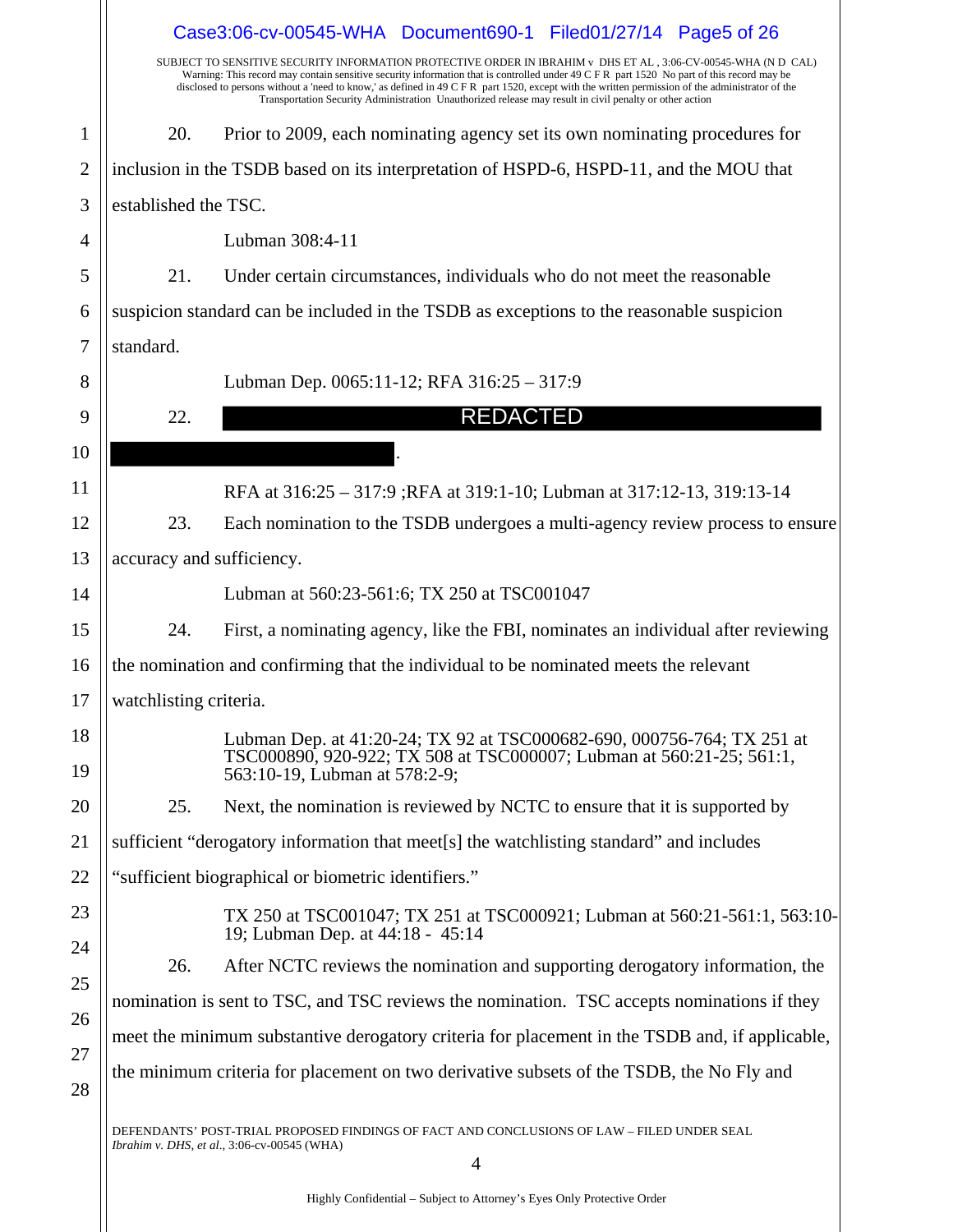|                | Case3:06-cv-00545-WHA Document690-1 Filed01/27/14 Page6 of 26                                                                                                                                                                                                                                                                                                                                                                                                                                                             |
|----------------|---------------------------------------------------------------------------------------------------------------------------------------------------------------------------------------------------------------------------------------------------------------------------------------------------------------------------------------------------------------------------------------------------------------------------------------------------------------------------------------------------------------------------|
|                | SUBJECT TO SENSITIVE SECURITY INFORMATION PROTECTIVE ORDER IN IBRAHIM v DHS ET AL, 3:06-CV-00545-WHA (N D CAL)<br>Warning: This record may contain sensitive security information that is controlled under 49 C F R part 1520 No part of this record may be<br>disclosed to persons without a 'need to know,' as defined in 49 C F R part 1520, except with the written permission of the administrator of the<br>Transportation Security Administration Unauthorized release may result in civil penalty or other action |
| $\mathbf{1}$   | Selectee Lists.                                                                                                                                                                                                                                                                                                                                                                                                                                                                                                           |
| $\overline{2}$ | Lubman at 560:21 - 561:12; TX 250 at TSC001043, 1047                                                                                                                                                                                                                                                                                                                                                                                                                                                                      |
| 3              | 27.<br>When a government agency encounters an individual in the TSDB, for example,                                                                                                                                                                                                                                                                                                                                                                                                                                        |
| $\overline{4}$ | at the border or at an airport, the TSDB record of that individual is reviewed by TSC to confirm                                                                                                                                                                                                                                                                                                                                                                                                                          |
| 5              | the individual is properly watchlisted.                                                                                                                                                                                                                                                                                                                                                                                                                                                                                   |
| 6              | Lubman at 560:21-561:6; TX 238 at P006549-6552                                                                                                                                                                                                                                                                                                                                                                                                                                                                            |
| 7              | 28.<br>Also, whenever a TSDB record is modified (for example, if a CIA operator sends                                                                                                                                                                                                                                                                                                                                                                                                                                     |
| 8              | information about a new passport for a known or suspected terrorist in the database), TSC will                                                                                                                                                                                                                                                                                                                                                                                                                            |
| 9              | review the TSDB record to ensure that it continues to be appropriate to have the individual in the                                                                                                                                                                                                                                                                                                                                                                                                                        |
| 10             | TSDB, and if applicable, on the No Fly or Selectee List.                                                                                                                                                                                                                                                                                                                                                                                                                                                                  |
| 11             | Lubman at 561:8-12                                                                                                                                                                                                                                                                                                                                                                                                                                                                                                        |
| 12             | 29.<br>Nominations to the TSDB or its derivative subsets may not be based solely on an                                                                                                                                                                                                                                                                                                                                                                                                                                    |
| 13             | individual's religion or nationality.                                                                                                                                                                                                                                                                                                                                                                                                                                                                                     |
| 14             | Lubman at 564:17-19; Kelley at 380:16-22                                                                                                                                                                                                                                                                                                                                                                                                                                                                                  |
| 15             | 30.<br>The TSDB does not contain a field to indicate an individual's religion.                                                                                                                                                                                                                                                                                                                                                                                                                                            |
| 16             | Lubman at 339:19-22; TX 1033                                                                                                                                                                                                                                                                                                                                                                                                                                                                                              |
| 17             | FBI policy prohibits the nomination of an individual to the TSDB or its derivative<br>31.                                                                                                                                                                                                                                                                                                                                                                                                                                 |
| 18             | subsets on the basis of religion or nationality.                                                                                                                                                                                                                                                                                                                                                                                                                                                                          |
| 19             | Lubman at 565:4-6; 611:19-23                                                                                                                                                                                                                                                                                                                                                                                                                                                                                              |
| 20             | Individuals are not notified when they are placed in the TSDB because doing so<br>32.                                                                                                                                                                                                                                                                                                                                                                                                                                     |
| 21             | could compromise a counterterrorism intelligence effort or investigation by revealing sources                                                                                                                                                                                                                                                                                                                                                                                                                             |
| 22             | and methods, and alerting the individual that they may be the subject of an investigation, which                                                                                                                                                                                                                                                                                                                                                                                                                          |
| 23             | could compromise the investigation.                                                                                                                                                                                                                                                                                                                                                                                                                                                                                       |
| 24             | Lubman at 563:20-564:7.                                                                                                                                                                                                                                                                                                                                                                                                                                                                                                   |
| 25             | 33.<br>Individuals are not given an opportunity to present evidence rebutting the                                                                                                                                                                                                                                                                                                                                                                                                                                         |
| 26             | inclusion of their identity in the TSDB because to do so would require the government to release                                                                                                                                                                                                                                                                                                                                                                                                                          |
| 27             | classified information which would compromise investigations, compromise terrorist combative                                                                                                                                                                                                                                                                                                                                                                                                                              |
| 28             | efforts, and could compromise lives and undercover sources.                                                                                                                                                                                                                                                                                                                                                                                                                                                               |
|                | DEFENDANTS' POST-TRIAL PROPOSED FINDINGS OF FACT AND CONCLUSIONS OF LAW - FILED UNDER SEAL<br>Ibrahim v. DHS, et al., 3:06-cv-00545 (WHA)                                                                                                                                                                                                                                                                                                                                                                                 |

5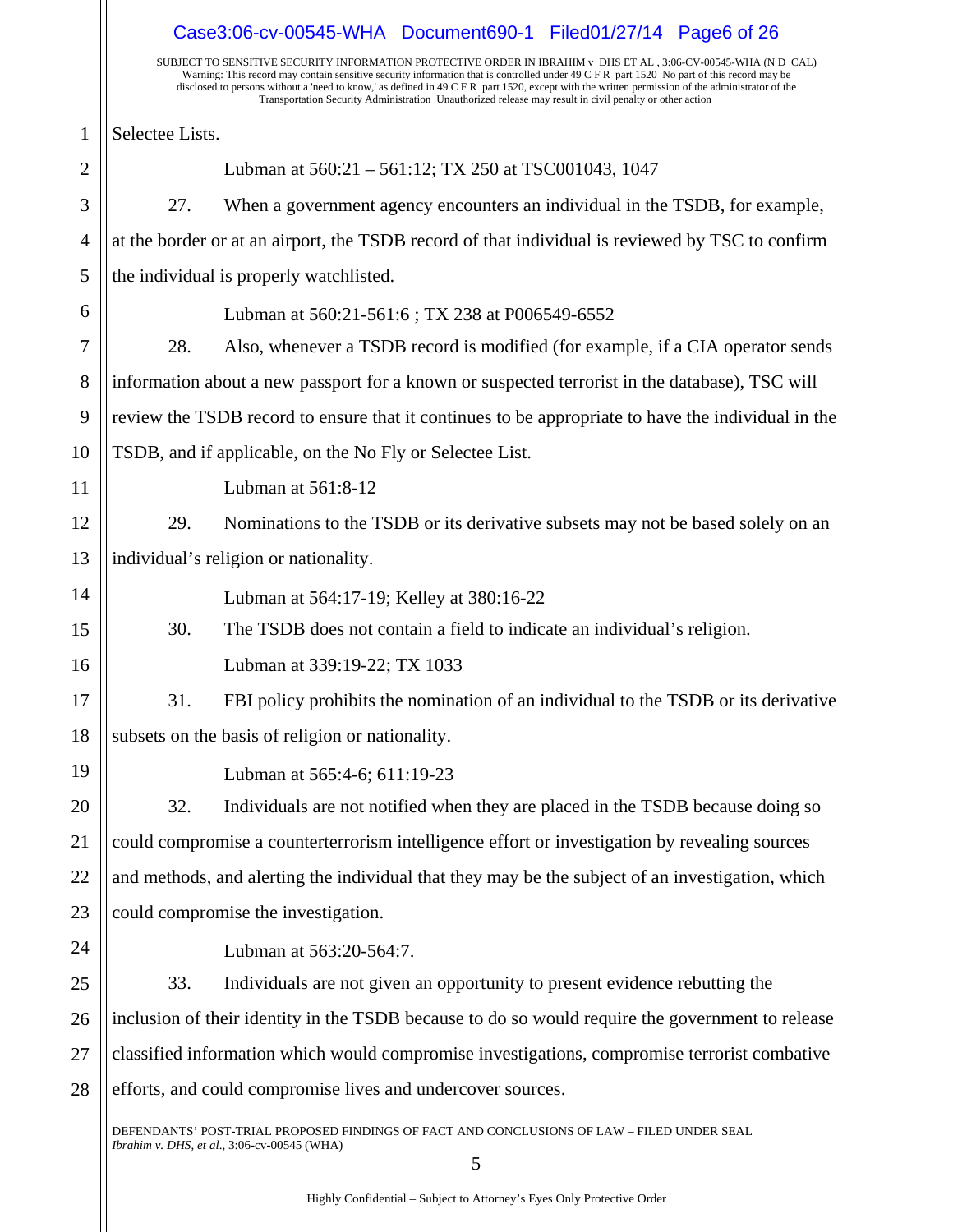| Case3:06-cv-00545-WHA Document690-1 Filed01/27/14 Page7 of 26                                                                                                                                                                                                                                                                                                                                                                                                                                                             |  |
|---------------------------------------------------------------------------------------------------------------------------------------------------------------------------------------------------------------------------------------------------------------------------------------------------------------------------------------------------------------------------------------------------------------------------------------------------------------------------------------------------------------------------|--|
| SUBJECT TO SENSITIVE SECURITY INFORMATION PROTECTIVE ORDER IN IBRAHIM v DHS ET AL, 3:06-CV-00545-WHA (N D CAL)<br>Warning: This record may contain sensitive security information that is controlled under 49 C F R part 1520 No part of this record may be<br>disclosed to persons without a 'need to know,' as defined in 49 C F R part 1520, except with the written permission of the administrator of the<br>Transportation Security Administration Unauthorized release may result in civil penalty or other action |  |
| Lubman at 564:8-16                                                                                                                                                                                                                                                                                                                                                                                                                                                                                                        |  |
| <b>Redress Procedures for Travelers Denied Boarding</b>                                                                                                                                                                                                                                                                                                                                                                                                                                                                   |  |
| Pursuant to a Memorandum of Understanding, the government sought to<br>34.                                                                                                                                                                                                                                                                                                                                                                                                                                                |  |
| "establish and implement a coordinated redress process to respond to individual complaints                                                                                                                                                                                                                                                                                                                                                                                                                                |  |
| about adverse experiences during terrorism screening that relate to the use of information                                                                                                                                                                                                                                                                                                                                                                                                                                |  |
| contained in the [TSDB]."                                                                                                                                                                                                                                                                                                                                                                                                                                                                                                 |  |
| TX 537 at NCTC000002; Lubman at 560:21-563:6                                                                                                                                                                                                                                                                                                                                                                                                                                                                              |  |
| 35.<br>As part of the legislation implementing the recommendations of the 9/11                                                                                                                                                                                                                                                                                                                                                                                                                                            |  |
| Commission, Congress enacted 49 U.S.C. § 44926, which requires DHS to establish a timely and                                                                                                                                                                                                                                                                                                                                                                                                                              |  |
| fair process for individuals who believe they have been delayed or prohibited from boarding a                                                                                                                                                                                                                                                                                                                                                                                                                             |  |
| commercial aircraft because they were wrongly identified as a threat in the screening systems                                                                                                                                                                                                                                                                                                                                                                                                                             |  |
| and programs utilized by TSA, CBP, or any other office or component of DHS.                                                                                                                                                                                                                                                                                                                                                                                                                                               |  |
| Implementing Recommendations of the 9/11 Commission Act of 2007, Pub. L.<br>No. 110-53, 121 Stat. 266, 482-83 (Aug. 3, 2007); 49 U.S.C. § 44926                                                                                                                                                                                                                                                                                                                                                                           |  |
| DHS TRIP—and prior to 2007, the Traveler Identity Verification Program—is<br>36.                                                                                                                                                                                                                                                                                                                                                                                                                                          |  |
| the central administrative redress process for individuals who claim they, for example, have                                                                                                                                                                                                                                                                                                                                                                                                                              |  |
| been denied or delayed airline boarding or have been repeatedly referred for additional                                                                                                                                                                                                                                                                                                                                                                                                                                   |  |
| screening prior to being permitted to board                                                                                                                                                                                                                                                                                                                                                                                                                                                                               |  |
| 49 U.S.C. § 44926; 73 Fed. Reg. 64018-01 (Oct. 28, 2008); 49 C.F.R. 1560.201-<br>1560.207; Lubman at 348:12-23; 561:16-562:9, 563:3-6; 603:17-19; TX 39                                                                                                                                                                                                                                                                                                                                                                   |  |
| 37.<br>Travelers who experience travel difficulties at transportation hubs, including                                                                                                                                                                                                                                                                                                                                                                                                                                     |  |
| denied or delayed boarding, or who believe that they have been improperly placed in the TSDB,                                                                                                                                                                                                                                                                                                                                                                                                                             |  |
| may submit a redress inquiry to DHS TRIP.                                                                                                                                                                                                                                                                                                                                                                                                                                                                                 |  |
| 49 C.F.R. § 1560.205(a); Lubman Dep. 0098:5-9; Lubman at 561:13-17                                                                                                                                                                                                                                                                                                                                                                                                                                                        |  |
| If the applicable DHS component determines that the complainant is an exact or<br>38.                                                                                                                                                                                                                                                                                                                                                                                                                                     |  |
| near match to an identity in the TSDB, the matter is referred to the TSC Redress Unit.                                                                                                                                                                                                                                                                                                                                                                                                                                    |  |
| Lubman at $348:14-19$ , $561:23-562:1$                                                                                                                                                                                                                                                                                                                                                                                                                                                                                    |  |
| 39.<br>The TSC Redress Unit reviews the available information to determine (1) whether                                                                                                                                                                                                                                                                                                                                                                                                                                    |  |
| the individual's status is an exact match to an identity in the TSDB; if an exact match, $(2)$                                                                                                                                                                                                                                                                                                                                                                                                                            |  |
| DEFENDANTS' POST-TRIAL PROPOSED FINDINGS OF FACT AND CONCLUSIONS OF LAW - FILED UNDER SEAL<br>Ibrahim v. DHS, et al., 3:06-cv-00545 (WHA)<br>6                                                                                                                                                                                                                                                                                                                                                                            |  |
|                                                                                                                                                                                                                                                                                                                                                                                                                                                                                                                           |  |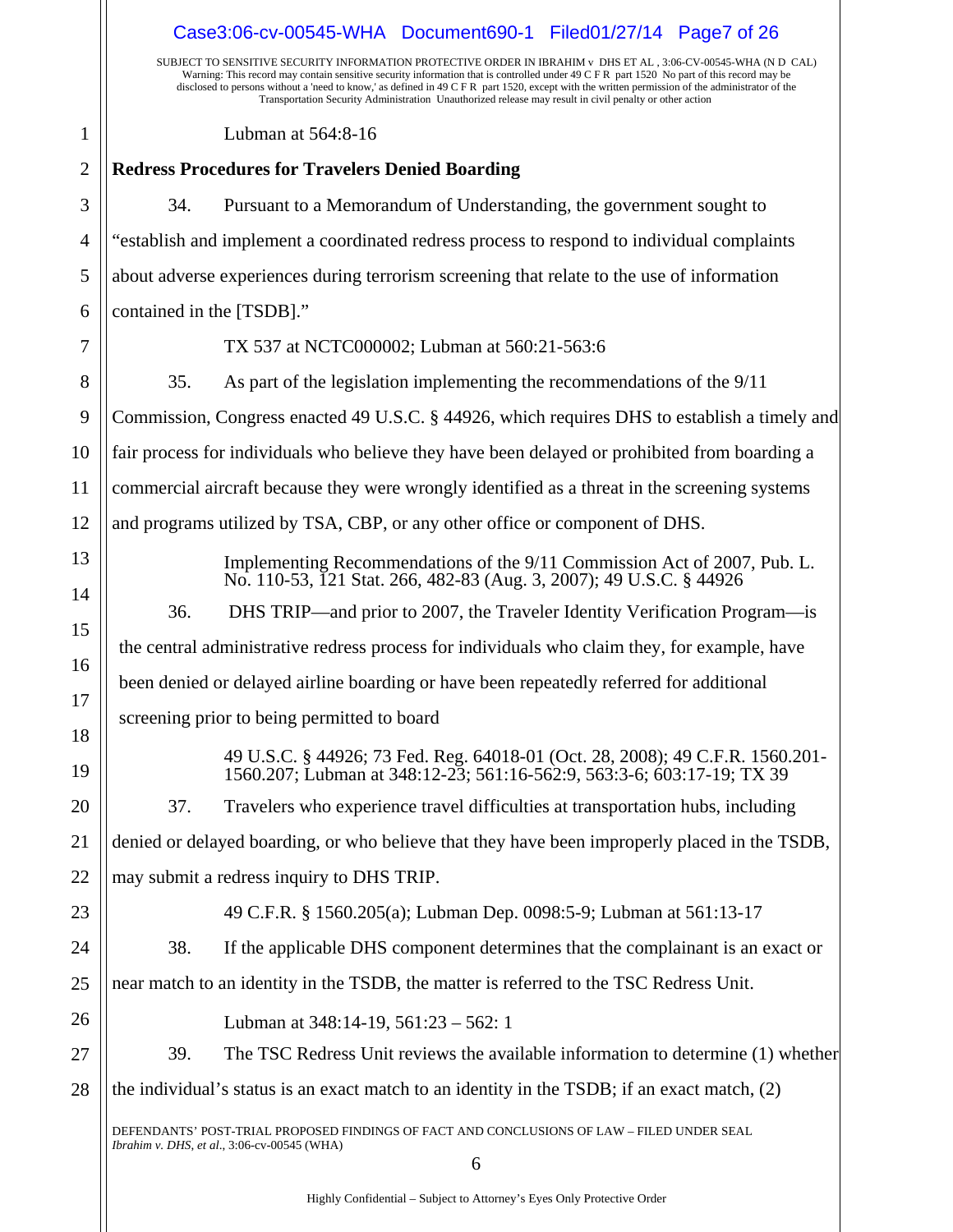|                                                                                                    | Case3:06-cv-00545-WHA Document690-1 Filed01/27/14 Page8 of 26                                                                                                                                                                                                                                                                                                                                                                                                                                                             |  |
|----------------------------------------------------------------------------------------------------|---------------------------------------------------------------------------------------------------------------------------------------------------------------------------------------------------------------------------------------------------------------------------------------------------------------------------------------------------------------------------------------------------------------------------------------------------------------------------------------------------------------------------|--|
|                                                                                                    | SUBJECT TO SENSITIVE SECURITY INFORMATION PROTECTIVE ORDER IN IBRAHIM v DHS ET AL, 3:06-CV-00545-WHA (N D CAL)<br>Warning: This record may contain sensitive security information that is controlled under 49 C F R part 1520 No part of this record may be<br>disclosed to persons without a 'need to know,' as defined in 49 C F R part 1520, except with the written permission of the administrator of the<br>Transportation Security Administration Unauthorized release may result in civil penalty or other action |  |
| whether the traveler should continue to be in the TSDB; and (3) if the traveler should continue to |                                                                                                                                                                                                                                                                                                                                                                                                                                                                                                                           |  |
|                                                                                                    | be in the TSDB, whether the traveler meets the additional criteria for placement on either the No                                                                                                                                                                                                                                                                                                                                                                                                                         |  |
| Fly or Selectee List.                                                                              |                                                                                                                                                                                                                                                                                                                                                                                                                                                                                                                           |  |
|                                                                                                    | Lubman Dep. 85:5-23; 87:22-24; Lubman at 562: 4-5; TX 537 at NCTC00008-9                                                                                                                                                                                                                                                                                                                                                                                                                                                  |  |
| 40.                                                                                                | As part of this process, TSC conducts a "de novo review" of the TSDB record.                                                                                                                                                                                                                                                                                                                                                                                                                                              |  |
|                                                                                                    | Lubman at 562:2 - 5                                                                                                                                                                                                                                                                                                                                                                                                                                                                                                       |  |
| 41.                                                                                                | TSC's review includes contacting the agency that originally nominated the                                                                                                                                                                                                                                                                                                                                                                                                                                                 |  |
|                                                                                                    | individual for placement in the TSDB, and analyzing any derogatory information that supports                                                                                                                                                                                                                                                                                                                                                                                                                              |  |
|                                                                                                    | the nomination as well as any information from other sources.                                                                                                                                                                                                                                                                                                                                                                                                                                                             |  |
|                                                                                                    | Lubman at 562:3 – 5; TX 537 at NCTC00008-9; TX 250.                                                                                                                                                                                                                                                                                                                                                                                                                                                                       |  |
| 42.                                                                                                | The TSC Redress Unit then notifies DHS TRIP of any modification or removal of                                                                                                                                                                                                                                                                                                                                                                                                                                             |  |
| the individual's record.                                                                           |                                                                                                                                                                                                                                                                                                                                                                                                                                                                                                                           |  |
|                                                                                                    | Lubman at $562:7-9$                                                                                                                                                                                                                                                                                                                                                                                                                                                                                                       |  |
| 43.                                                                                                | In response to a request for redress, a determination letter is sent to the                                                                                                                                                                                                                                                                                                                                                                                                                                               |  |
| complainant.                                                                                       | 49 C.F.R. § 1560.205(d); TX 102 at TSC000162-165; TX 40; Lubman at 609:22                                                                                                                                                                                                                                                                                                                                                                                                                                                 |  |
|                                                                                                    | $-610:4$                                                                                                                                                                                                                                                                                                                                                                                                                                                                                                                  |  |
| 44.                                                                                                | Plaintiff submitted a Passenger Identity Verification Form (PIVF) to DHS's                                                                                                                                                                                                                                                                                                                                                                                                                                                |  |
|                                                                                                    | Traveler Identity Verification Program on March 24, 2005.                                                                                                                                                                                                                                                                                                                                                                                                                                                                 |  |
|                                                                                                    | Lubman at 342:1-9, 348:5-19; TX 39; TX 76                                                                                                                                                                                                                                                                                                                                                                                                                                                                                 |  |
| 45.                                                                                                | Plaintiff's PIVF was provided to TSC for review.                                                                                                                                                                                                                                                                                                                                                                                                                                                                          |  |
|                                                                                                    | Lubman at 349: 17-22; TX 76                                                                                                                                                                                                                                                                                                                                                                                                                                                                                               |  |
| 46.                                                                                                | After TSC conducted the requisite review, DHS's Traveler Identity Verification                                                                                                                                                                                                                                                                                                                                                                                                                                            |  |
| Program sent Plaintiff a letter informing her that it had conducted a review of any applicable     |                                                                                                                                                                                                                                                                                                                                                                                                                                                                                                                           |  |
| records in consultation with other federal agencies, as appropriate, and made any necessary        |                                                                                                                                                                                                                                                                                                                                                                                                                                                                                                                           |  |
| changes to her records.                                                                            |                                                                                                                                                                                                                                                                                                                                                                                                                                                                                                                           |  |
|                                                                                                    | TX 40; Plaintiff Dep. at 172:17-20; 173:9-14                                                                                                                                                                                                                                                                                                                                                                                                                                                                              |  |
| 47.                                                                                                | As a result of the review triggered by Plaintiff's PIVF application, Plaintiff                                                                                                                                                                                                                                                                                                                                                                                                                                            |  |
|                                                                                                    |                                                                                                                                                                                                                                                                                                                                                                                                                                                                                                                           |  |
|                                                                                                    | DEFENDANTS' POST-TRIAL PROPOSED FINDINGS OF FACT AND CONCLUSIONS OF LAW - FILED UNDER SEAL<br>Ibrahim v. DHS, et al., 3:06-cv-00545 (WHA)<br>7                                                                                                                                                                                                                                                                                                                                                                            |  |
|                                                                                                    |                                                                                                                                                                                                                                                                                                                                                                                                                                                                                                                           |  |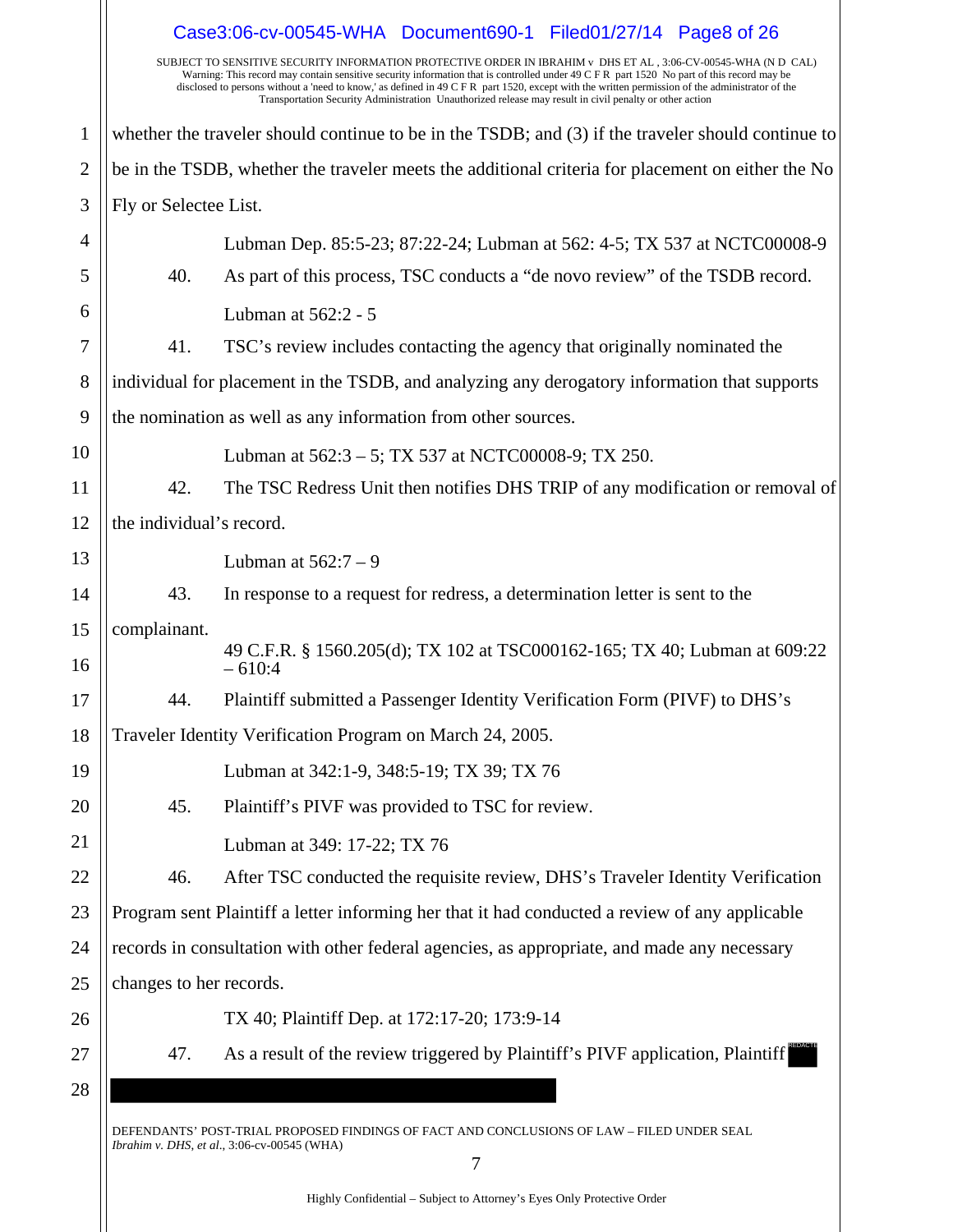|                |                                                                                                                                           | Case3:06-cv-00545-WHA Document690-1 Filed01/27/14 Page9 of 26                                                                                                                                                                                                                                                                                                                                                                                                                                                             |
|----------------|-------------------------------------------------------------------------------------------------------------------------------------------|---------------------------------------------------------------------------------------------------------------------------------------------------------------------------------------------------------------------------------------------------------------------------------------------------------------------------------------------------------------------------------------------------------------------------------------------------------------------------------------------------------------------------|
|                |                                                                                                                                           | SUBJECT TO SENSITIVE SECURITY INFORMATION PROTECTIVE ORDER IN IBRAHIM v DHS ET AL, 3:06-CV-00545-WHA (N D CAL)<br>Warning: This record may contain sensitive security information that is controlled under 49 C F R part 1520 No part of this record may be<br>disclosed to persons without a 'need to know,' as defined in 49 C F R part 1520, except with the written permission of the administrator of the<br>Transportation Security Administration Unauthorized release may result in civil penalty or other action |
| 1              |                                                                                                                                           | Lubman at 342:22-25: TX 228: Interrogatory Response, 298:1-13: TX 209 at TSC0001820-1823<br>TSC0001820-1823 (                                                                                                                                                                                                                                                                                                                                                                                                             |
| $\overline{2}$ |                                                                                                                                           | in December 2005)                                                                                                                                                                                                                                                                                                                                                                                                                                                                                                         |
| 3              |                                                                                                                                           | <b>Visa Adjudication and Revocation</b>                                                                                                                                                                                                                                                                                                                                                                                                                                                                                   |
| 4              | 48.                                                                                                                                       | In general, to approach the border of the United States and apply for admission to                                                                                                                                                                                                                                                                                                                                                                                                                                        |
| 5              |                                                                                                                                           | the United States at the port of entry, an alien must obtain a visa.                                                                                                                                                                                                                                                                                                                                                                                                                                                      |
| 6              |                                                                                                                                           | Cooper at 625:16-626:1; 690:7-9; 8 U.S.C. § 1182(a)(7)                                                                                                                                                                                                                                                                                                                                                                                                                                                                    |
| 7              | 49.                                                                                                                                       | An alien who wishes to apply for a nonimmigrant visa must submit an application                                                                                                                                                                                                                                                                                                                                                                                                                                           |
| 8              |                                                                                                                                           | and, as a general matter, must appear before a U.S. consular officer at a U.S. Embassy or                                                                                                                                                                                                                                                                                                                                                                                                                                 |
| 9              | Consulate.                                                                                                                                |                                                                                                                                                                                                                                                                                                                                                                                                                                                                                                                           |
| 10             |                                                                                                                                           | Cooper at 627:3-9; 628:1-4; 8 U.S.C. § 1202(c), (e), and (h); 22 C.F.R. § 41.102-<br>103                                                                                                                                                                                                                                                                                                                                                                                                                                  |
| 11             | 50.                                                                                                                                       | Once a visa application is submitted, the consular officer adjudicates the visa                                                                                                                                                                                                                                                                                                                                                                                                                                           |
| 12             |                                                                                                                                           | application under the provisions of the INA.                                                                                                                                                                                                                                                                                                                                                                                                                                                                              |
| 13             |                                                                                                                                           | Cooper at 629:4-6; Cooper at 629:12-13; Cooper at 629:20-21; 8 U.S.C. §<br>$1182(a)$ ; 8 U.S.C. § 1201(a)                                                                                                                                                                                                                                                                                                                                                                                                                 |
| 14             | 51.                                                                                                                                       | Once a visa application is submitted, the consular officer must either issue or                                                                                                                                                                                                                                                                                                                                                                                                                                           |
| 15             | refuse the visa.                                                                                                                          |                                                                                                                                                                                                                                                                                                                                                                                                                                                                                                                           |
| 16             |                                                                                                                                           | 22 C.F.R. § 41.121                                                                                                                                                                                                                                                                                                                                                                                                                                                                                                        |
| 17             | 52.                                                                                                                                       | As a general matter, consular officers cannot issue a visa where it appears that the                                                                                                                                                                                                                                                                                                                                                                                                                                      |
| 18             |                                                                                                                                           | applying alien may be ineligible to receive a visa.                                                                                                                                                                                                                                                                                                                                                                                                                                                                       |
| 19<br>20       |                                                                                                                                           | Cooper at 629:14-19; 629:22-630:4; 8 U.S.C. § 1201(g); 22 C.F.R. § 40.6; 22<br>C.F.R. $§$ 41.121                                                                                                                                                                                                                                                                                                                                                                                                                          |
| 21             | 53.                                                                                                                                       | One tool available to consular officers to inform visa adjudication is the Consular                                                                                                                                                                                                                                                                                                                                                                                                                                       |
| 22             |                                                                                                                                           | Lookout and Support System database ("CLASS"), which consular officers use to review for                                                                                                                                                                                                                                                                                                                                                                                                                                  |
| 23             | information that might inform the visa application and adjudication process.                                                              |                                                                                                                                                                                                                                                                                                                                                                                                                                                                                                                           |
| 24             |                                                                                                                                           | Cooper at 634:10-24                                                                                                                                                                                                                                                                                                                                                                                                                                                                                                       |
| 25             | 54.                                                                                                                                       | Information is entered into CLASS directly by the Department of State or                                                                                                                                                                                                                                                                                                                                                                                                                                                  |
| 26             |                                                                                                                                           | indirectly through the communication of information to State by other government agencies.                                                                                                                                                                                                                                                                                                                                                                                                                                |
| 27             |                                                                                                                                           | Cooper at 634:25-635:10.                                                                                                                                                                                                                                                                                                                                                                                                                                                                                                  |
| 28             | 55.                                                                                                                                       | Though CLASS is not a derivative subset of the TSDB, TSDB information is sent                                                                                                                                                                                                                                                                                                                                                                                                                                             |
|                | DEFENDANTS' POST-TRIAL PROPOSED FINDINGS OF FACT AND CONCLUSIONS OF LAW - FILED UNDER SEAL<br>Ibrahim v. DHS, et al., 3:06-cv-00545 (WHA) |                                                                                                                                                                                                                                                                                                                                                                                                                                                                                                                           |
|                |                                                                                                                                           | 8                                                                                                                                                                                                                                                                                                                                                                                                                                                                                                                         |

Highly Confidential – Subject to Attorney's Eyes Only Protective Order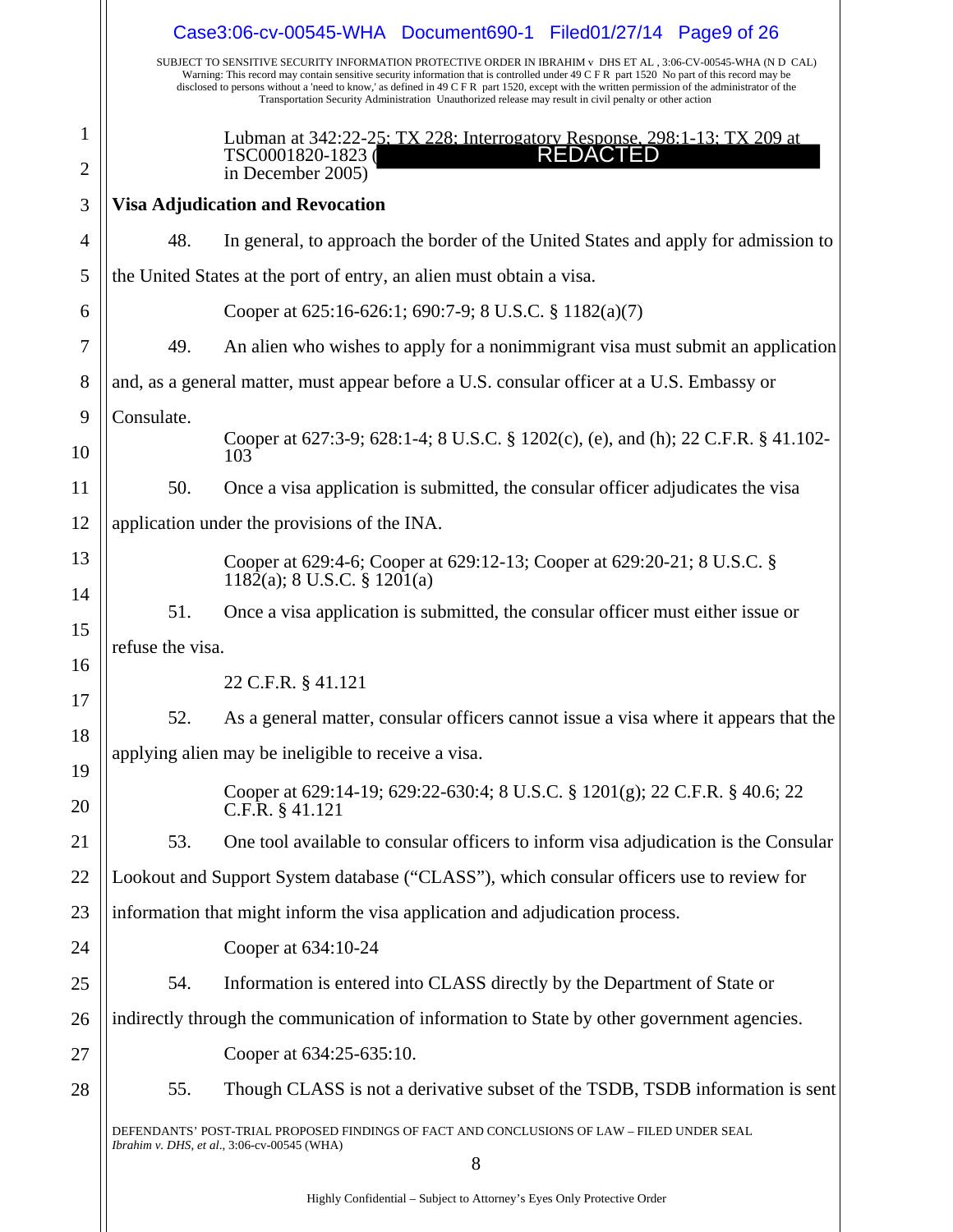SUBJECT TO SENSITIVE SECURITY INFORMATION PROTECTIVE ORDER IN IBRAHIM v DHS ET AL , 3:06-CV-00545-WHA (N D CAL) Warning: This record may contain sensitive security information that is controlled under 49 C F R part 1520 No part of this record may be disclosed to persons without a 'need to know,' as defined in 49 C F R part 1520, except with the written permission of the administrator of the Transportation Security Administration Unauthorized release may result in civil penalty or other action DEFENDANTS' POST-TRIAL PROPOSED FINDINGS OF FACT AND CONCLUSIONS OF LAW – FILED UNDER SEAL *Ibrahim v. DHS*, *et al*., 3:06-cv-00545 (WHA) 1 2 3 4 5 6 7 8 9 10 11 12 13 14 15 16 17 18 19 20 21 22 23 24 25 26 27 28 to State for inclusion in CLASS. Cooper at 635:15-19 56. A consular officer may refuse an individual's visa application under INA Section  $221(g)$  and request a Security Advisory Opinion ("SAO") if the officer has reason to believe an applicant may be inadmissible on a security-related ground of the Immigration and Nationality Act. Cooper at 425:14-22; 671:18-23; 678:14-21 57. Where an applicant is refused under INA 221(g) to allow for the processing of an SAO request, that applicant's application will be subject to a second adjudication once the SAO response is received from the State Department. Cooper at 423:18-25; 424:8-17; 670:10-671:9; 674:11-23 58. An SAO is a recommendation approved by the Visa office and forwarded by the Coordination Division of the Visa Office at State, in response to a request by a consular officer when the officer has reason to believe that the foreign national may be inadmissible because of security-related grounds under the INA. Cooper at 425:14-22; 671:5-22. 59. A request for an SAO initiates an interagency review of all information about the applicant available to State and other interested agencies, including any classified intelligence, to determine whether the alien is inadmissible under  $8 \text{ U.S.C.} \$   $\frac{8}{182(a)(3)(\text{A})}$  or (B) or otherwise ineligible for a visas under certain other provision of law. Cooper at 672:5-24. 60. Once an SAO has been requested, the individual's status in the TSDB plays no role in determining eligibility for a visa. Cooper at 673:12-23; TX. 238 at P006552 61. A request for an SAO does not constitute a finding of inadmissibility, and in the majority of cases, the information uncovered during the SAO will be insufficient to render the foreign national ineligible under the INA. Cooper 673:24-674:10. Case3:06-cv-00545-WHA Document690-1 Filed01/27/14 Page10 of 26

9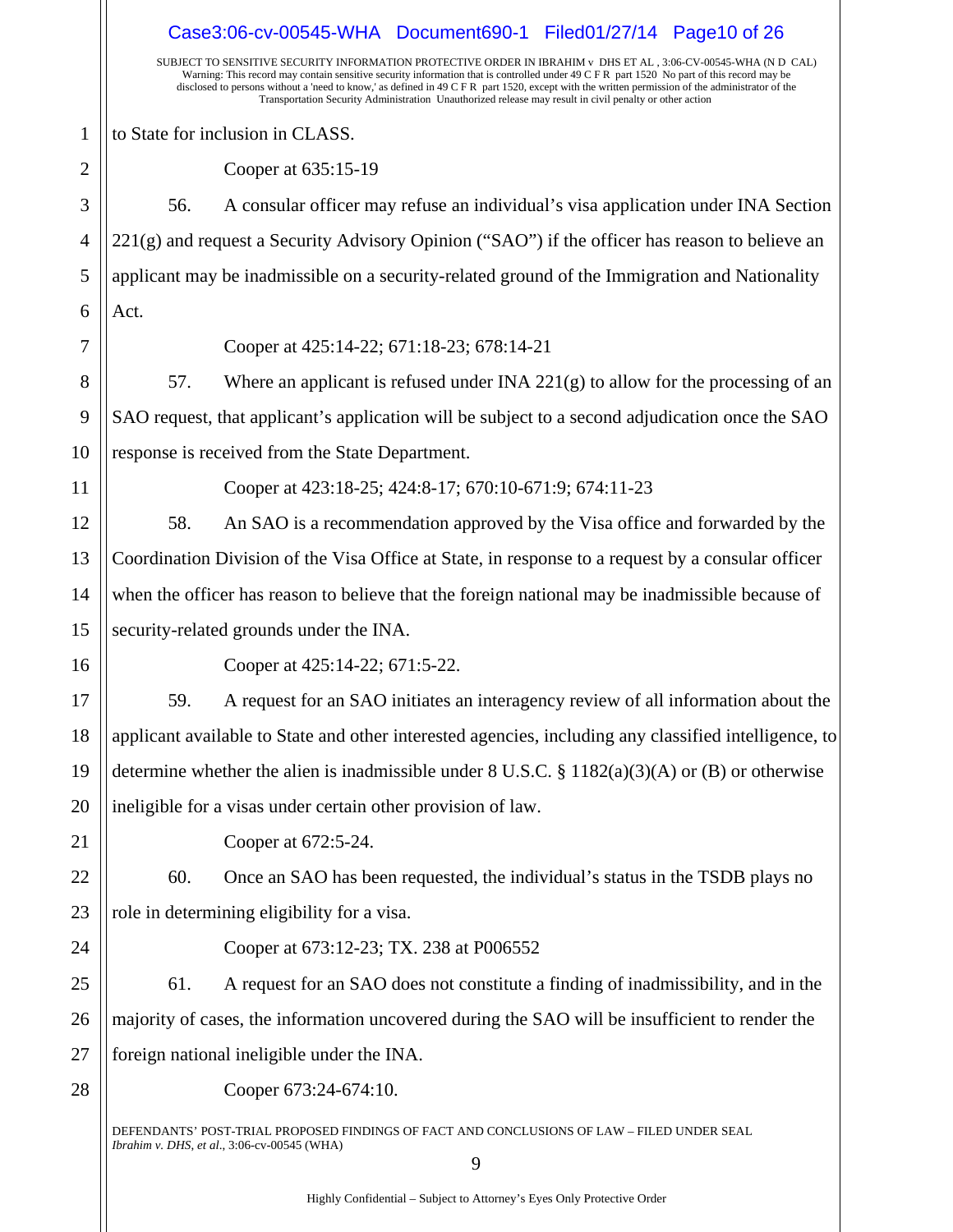|                |                                                                                                   | Case3:06-cv-00545-WHA Document690-1 Filed01/27/14 Page11 of 26                                                                                                                                                                                                                                                                                                                                                                                                                                                            |
|----------------|---------------------------------------------------------------------------------------------------|---------------------------------------------------------------------------------------------------------------------------------------------------------------------------------------------------------------------------------------------------------------------------------------------------------------------------------------------------------------------------------------------------------------------------------------------------------------------------------------------------------------------------|
|                |                                                                                                   | SUBJECT TO SENSITIVE SECURITY INFORMATION PROTECTIVE ORDER IN IBRAHIM v DHS ET AL, 3:06-CV-00545-WHA (N D CAL)<br>Warning: This record may contain sensitive security information that is controlled under 49 C F R part 1520 No part of this record may be<br>disclosed to persons without a 'need to know,' as defined in 49 C F R part 1520, except with the written permission of the administrator of the<br>Transportation Security Administration Unauthorized release may result in civil penalty or other action |
| $\mathbf{1}$   | 62.                                                                                               | Under the INA, a visa that has been issued may be revoked at any time by the                                                                                                                                                                                                                                                                                                                                                                                                                                              |
| $\overline{2}$ |                                                                                                   | Secretary of State or a U.S. consular officer, including when information arises subsequent to                                                                                                                                                                                                                                                                                                                                                                                                                            |
| 3              |                                                                                                   | nonimmigrant visa issuance that calls into question the visa bearer's eligibility for the visa.                                                                                                                                                                                                                                                                                                                                                                                                                           |
| 4              |                                                                                                   | Cooper at 630:9-22; 8 U.S.C. § 1201(i); 22 C.F.R. § 41.122(a)                                                                                                                                                                                                                                                                                                                                                                                                                                                             |
| 5              | 63.                                                                                               | Once a visa is revoked, it is no longer usable for applying for admission to the                                                                                                                                                                                                                                                                                                                                                                                                                                          |
| 6              | <b>United States.</b>                                                                             |                                                                                                                                                                                                                                                                                                                                                                                                                                                                                                                           |
| 7              |                                                                                                   | Cooper 630:23-631:1.                                                                                                                                                                                                                                                                                                                                                                                                                                                                                                      |
| 8              | 64.                                                                                               | A visa revocation does not constitute a finding that the alien is ineligible for a                                                                                                                                                                                                                                                                                                                                                                                                                                        |
| 9              |                                                                                                   | visa; it only indicates that the alien may be ineligible based on information that has come to the                                                                                                                                                                                                                                                                                                                                                                                                                        |
| 10             |                                                                                                   | attention of the Department of State.                                                                                                                                                                                                                                                                                                                                                                                                                                                                                     |
| 11             |                                                                                                   | Cooper at 446:10-447:1; 631:19-632:2.                                                                                                                                                                                                                                                                                                                                                                                                                                                                                     |
| 12             | 65.                                                                                               | Consular officers only adjudicate eligibility for a visa when a visa application is                                                                                                                                                                                                                                                                                                                                                                                                                                       |
| 13             |                                                                                                   | received. A finding of ineligibility for a visa may only be made within the context of a visa                                                                                                                                                                                                                                                                                                                                                                                                                             |
| 14             | application.                                                                                      |                                                                                                                                                                                                                                                                                                                                                                                                                                                                                                                           |
| 15             |                                                                                                   | Cooper at 632:3-14; 645:17-18                                                                                                                                                                                                                                                                                                                                                                                                                                                                                             |
| 16             | 66.                                                                                               | If an alien wishes to travel to the United States and apply for admission after the                                                                                                                                                                                                                                                                                                                                                                                                                                       |
| 17             | alien's visa has been revoked, the alien may appeal the revocation by applying for a new visa and |                                                                                                                                                                                                                                                                                                                                                                                                                                                                                                                           |
| 18             |                                                                                                   | appearing before a consular officer to establish his or her eligibility for a new visa.                                                                                                                                                                                                                                                                                                                                                                                                                                   |
| 19             |                                                                                                   | Cooper at 631:2-5                                                                                                                                                                                                                                                                                                                                                                                                                                                                                                         |
| 20             | 67.                                                                                               | In general, when an alien's visa is revoked, the alien is informed of their right to                                                                                                                                                                                                                                                                                                                                                                                                                                      |
| 21             |                                                                                                   | establish their qualification for a visa through a new visa application.                                                                                                                                                                                                                                                                                                                                                                                                                                                  |
| 22             |                                                                                                   | Cooper at 631:2-8; TX 224                                                                                                                                                                                                                                                                                                                                                                                                                                                                                                 |
| 23             | 68.                                                                                               | A prior visa revocation is not grounds for denying a future visa application.                                                                                                                                                                                                                                                                                                                                                                                                                                             |
| 24             |                                                                                                   | Cooper at 631:9-18; 8 U.S.C. § 1182(a)                                                                                                                                                                                                                                                                                                                                                                                                                                                                                    |
| 25             | 69.                                                                                               | The fact that an individual is in the TSDB is, by itself, not a basis for denying his                                                                                                                                                                                                                                                                                                                                                                                                                                     |
| 26             | visa application or deeming him inadmissible to the United States.                                |                                                                                                                                                                                                                                                                                                                                                                                                                                                                                                                           |
| 27             |                                                                                                   | Cooper 688:17-689:1; 8 U.S.C. §§ 1182, 1225.                                                                                                                                                                                                                                                                                                                                                                                                                                                                              |
| 28             | 70.                                                                                               | If a person is in the TSDB, that person may obtain a visa.                                                                                                                                                                                                                                                                                                                                                                                                                                                                |
|                |                                                                                                   | DEFENDANTS' POST-TRIAL PROPOSED FINDINGS OF FACT AND CONCLUSIONS OF LAW - FILED UNDER SEAL<br><i>Ibrahim v. DHS, et al., 3:06-cv-00545 (WHA)</i><br>10                                                                                                                                                                                                                                                                                                                                                                    |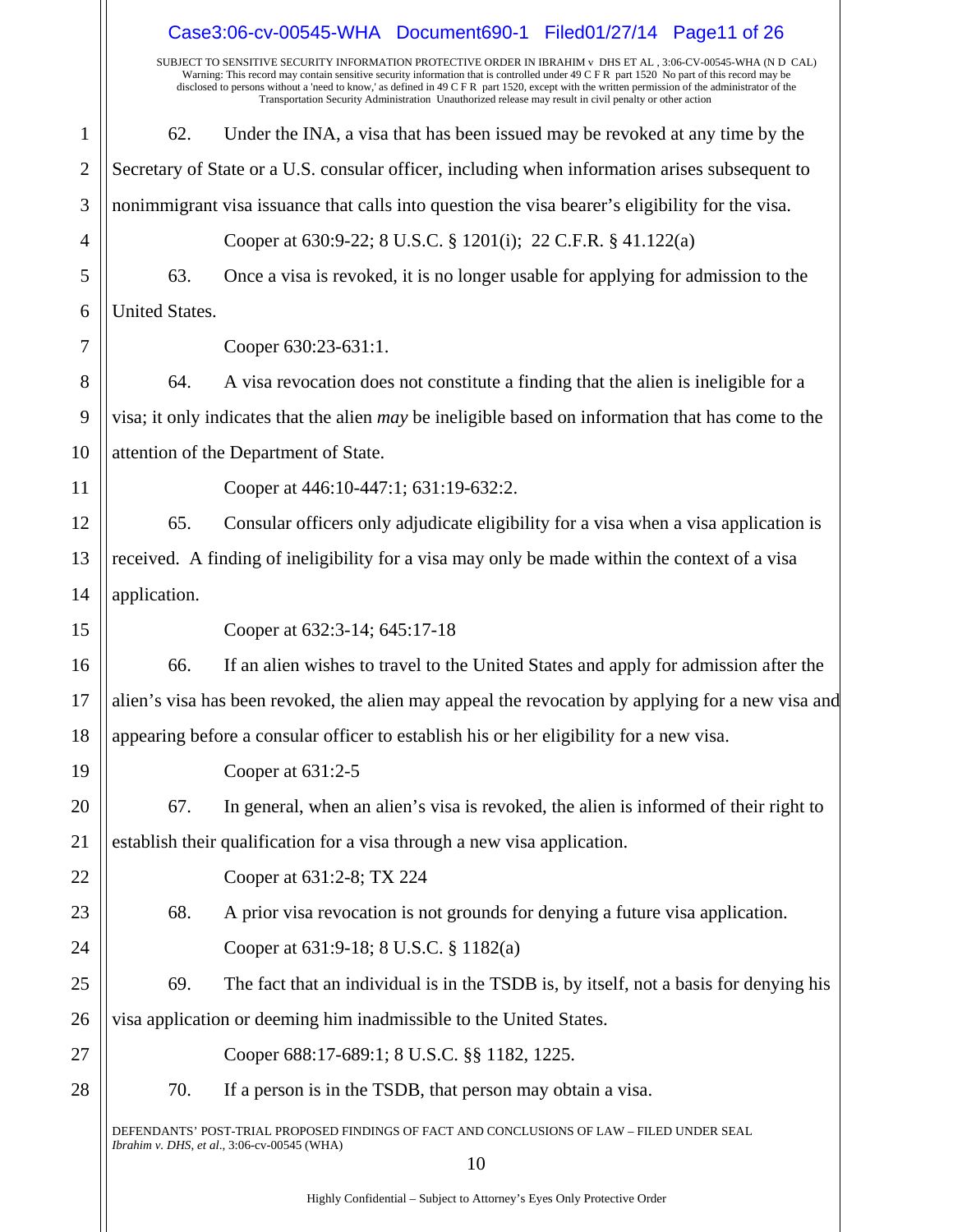|                | Case3:06-cv-00545-WHA Document690-1 Filed01/27/14 Page12 of 26 |                                                                                                                                                                                                                                                                                                                                                                                                                                                                                                                           |  |  |
|----------------|----------------------------------------------------------------|---------------------------------------------------------------------------------------------------------------------------------------------------------------------------------------------------------------------------------------------------------------------------------------------------------------------------------------------------------------------------------------------------------------------------------------------------------------------------------------------------------------------------|--|--|
|                |                                                                | SUBJECT TO SENSITIVE SECURITY INFORMATION PROTECTIVE ORDER IN IBRAHIM v DHS ET AL, 3:06-CV-00545-WHA (N D CAL)<br>Warning: This record may contain sensitive security information that is controlled under 49 C F R part 1520 No part of this record may be<br>disclosed to persons without a 'need to know,' as defined in 49 C F R part 1520, except with the written permission of the administrator of the<br>Transportation Security Administration Unauthorized release may result in civil penalty or other action |  |  |
| $\mathbf{1}$   |                                                                | Cooper 688:17-19                                                                                                                                                                                                                                                                                                                                                                                                                                                                                                          |  |  |
| $\overline{2}$ | <b>Plaintiff's Visa Status</b>                                 |                                                                                                                                                                                                                                                                                                                                                                                                                                                                                                                           |  |  |
| 3              | 71.                                                            | In 2000, as a Malaysian citizen seeking to study at Stanford University, Plaintiff                                                                                                                                                                                                                                                                                                                                                                                                                                        |  |  |
| 4              |                                                                | was required to have a valid student visa in order to travel to the United States and apply for                                                                                                                                                                                                                                                                                                                                                                                                                           |  |  |
| 5              |                                                                | admission at the port of entry.                                                                                                                                                                                                                                                                                                                                                                                                                                                                                           |  |  |
| 6<br>7         |                                                                | Plaintiff Dep. at 100:13-15; 8 U.S.C. § 1101(a)(15)(F); 8 U.S.C. § 1182(a)(7); 22 C.F.R. § 41.61; 22 C.F.R. § 41.112(a); Cooper at 625:16-23, 626:17-18, 636:9-13                                                                                                                                                                                                                                                                                                                                                         |  |  |
| 8              | 72.                                                            | Plaintiff was issued an F-1 student visa in September 2000 that was valid until                                                                                                                                                                                                                                                                                                                                                                                                                                           |  |  |
| 9              | September 18, 2005.                                            |                                                                                                                                                                                                                                                                                                                                                                                                                                                                                                                           |  |  |
| 10             |                                                                | Cooper at 626:17-18; 635:20-636:13; TX 207 at DOS000043                                                                                                                                                                                                                                                                                                                                                                                                                                                                   |  |  |
| 11             | 73.                                                            | State prudentially revoked Plaintiff's F-1 visa on January 31, 2005.                                                                                                                                                                                                                                                                                                                                                                                                                                                      |  |  |
| 12             |                                                                | Cooper at 637:5-22; TX 15                                                                                                                                                                                                                                                                                                                                                                                                                                                                                                 |  |  |
| 13             | 74.                                                            | The decision to revoke Plaintiff's visa included a review of classified information.                                                                                                                                                                                                                                                                                                                                                                                                                                      |  |  |
| 14             |                                                                | Cooper at 708:15-17                                                                                                                                                                                                                                                                                                                                                                                                                                                                                                       |  |  |
| 15             | 75.                                                            | As noted in the Certificate of Revocation, "subsequent to visa issuance,                                                                                                                                                                                                                                                                                                                                                                                                                                                  |  |  |
| 16             |                                                                | information [came] to light indicating that [Plaintiff] may be inadmissible to the United States                                                                                                                                                                                                                                                                                                                                                                                                                          |  |  |
| 17             |                                                                | and ineligible to receive a visa under section $212(a)(3)(B)$ [of the INA, 8 U.S.C. §                                                                                                                                                                                                                                                                                                                                                                                                                                     |  |  |
| 18             |                                                                | $1182(a)(3)(B)$ ], such that [she] should be required to re-appear before a U.S. Consular Officer to                                                                                                                                                                                                                                                                                                                                                                                                                      |  |  |
| 19             |                                                                | establish [her] eligibility for a visa before being permitted to apply for entry to the United                                                                                                                                                                                                                                                                                                                                                                                                                            |  |  |
| 20             | States."                                                       |                                                                                                                                                                                                                                                                                                                                                                                                                                                                                                                           |  |  |
| 21             |                                                                | TX 15; Cooper at 637:23-638:8.                                                                                                                                                                                                                                                                                                                                                                                                                                                                                            |  |  |
| 22             | 76.                                                            | State revoked Plaintiff's visa because information came to light subsequent to the                                                                                                                                                                                                                                                                                                                                                                                                                                        |  |  |
| 23             |                                                                | issuance of her visa in 2000 that indicated that Plaintiff may be ineligible for a visa.                                                                                                                                                                                                                                                                                                                                                                                                                                  |  |  |
| 24             |                                                                | Cooper at 637:23-638:8; 640:10-21; 641:14-19; 643:20-644:10; 645:2-3; 645:8-<br>18; TX 15; TX 16; TX 17                                                                                                                                                                                                                                                                                                                                                                                                                   |  |  |
| 25             | 77.                                                            | As with all visa revocations, the revocation of Plaintiff's visa did not constitute a                                                                                                                                                                                                                                                                                                                                                                                                                                     |  |  |
| 26             |                                                                | finding that Plaintiff was inadmissible as of January 31, 2005, or a finding that Plaintiff was                                                                                                                                                                                                                                                                                                                                                                                                                           |  |  |
| 27             | permanently ineligible for a visa in the future.               |                                                                                                                                                                                                                                                                                                                                                                                                                                                                                                                           |  |  |
| 28             |                                                                | TX 224; Cooper at 631:19-632:2; 638:13-16; 638:21-639:4; 644:15-20; 649:4-6.                                                                                                                                                                                                                                                                                                                                                                                                                                              |  |  |
|                |                                                                | DEFENDANTS' POST-TRIAL PROPOSED FINDINGS OF FACT AND CONCLUSIONS OF LAW – FILED UNDER SEAL<br>Ibrahim v. DHS, et al., 3:06-cv-00545 (WHA)<br>11                                                                                                                                                                                                                                                                                                                                                                           |  |  |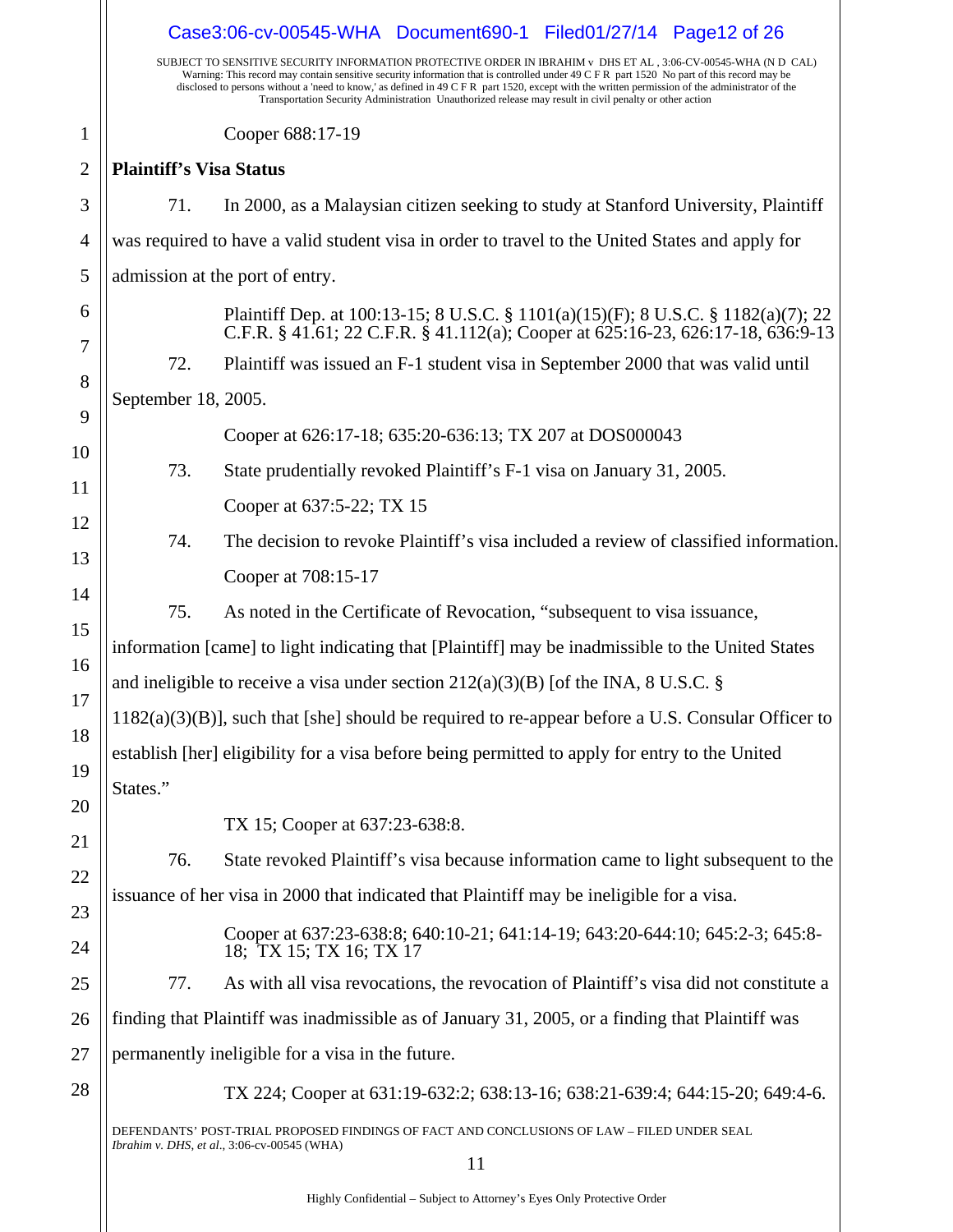|                                                                                                | Case3:06-cv-00545-WHA Document690-1 Filed01/27/14 Page13 of 26                                                                                                                                                                                                                                                                                                                                                                                                                                                           |
|------------------------------------------------------------------------------------------------|--------------------------------------------------------------------------------------------------------------------------------------------------------------------------------------------------------------------------------------------------------------------------------------------------------------------------------------------------------------------------------------------------------------------------------------------------------------------------------------------------------------------------|
|                                                                                                | SUBJECT TO SENSITIVE SECURITY INFORMATION PROTECTIVE ORDER IN IBRAHIM v DHS ET AL, 3:06-CV-00545-WHA (ND CAL)<br>Warning: This record may contain sensitive security information that is controlled under 49 C F R part 1520 No part of this record may be<br>disclosed to persons without a 'need to know,' as defined in 49 C F R part 1520, except with the written permission of the administrator of the<br>Transportation Security Administration Unauthorized release may result in civil penalty or other action |
| 78.                                                                                            | State had in its possession derogatory information supporting the revocation of                                                                                                                                                                                                                                                                                                                                                                                                                                          |
| Plaintiff's visa.                                                                              |                                                                                                                                                                                                                                                                                                                                                                                                                                                                                                                          |
|                                                                                                | Cooper at 439:19-22                                                                                                                                                                                                                                                                                                                                                                                                                                                                                                      |
| 79.                                                                                            | On April 14, 2005, State informed Plaintiff by letter that her visa had been                                                                                                                                                                                                                                                                                                                                                                                                                                             |
| revoked.                                                                                       |                                                                                                                                                                                                                                                                                                                                                                                                                                                                                                                          |
|                                                                                                | TX 224; Cooper at 647:12-14.                                                                                                                                                                                                                                                                                                                                                                                                                                                                                             |
| 80.                                                                                            | State further indicated that the revocation of Plaintiff's visa "does not necessarily                                                                                                                                                                                                                                                                                                                                                                                                                                    |
|                                                                                                | indicate that [she is] ineligible to receive a [visa] in [the] future" and invited her to apply for a                                                                                                                                                                                                                                                                                                                                                                                                                    |
| visa.                                                                                          |                                                                                                                                                                                                                                                                                                                                                                                                                                                                                                                          |
|                                                                                                | TX 224; Cooper at 648:20-649:3                                                                                                                                                                                                                                                                                                                                                                                                                                                                                           |
| 81.                                                                                            | After Plaintiff's visa was revoked, State entered a record into CLASS that would                                                                                                                                                                                                                                                                                                                                                                                                                                         |
| notify any consular officer adjudicating a future visa application submitted by Plaintiff that |                                                                                                                                                                                                                                                                                                                                                                                                                                                                                                                          |
|                                                                                                | Plaintiff may be inadmissible under $8 \text{ U.S.C. } § 1182(a)(3)(B)$ .                                                                                                                                                                                                                                                                                                                                                                                                                                                |
|                                                                                                | Cooper at 465:4-9; Cooper at 634:18-24, 678:21-679:9; TX 60at DOS000005; TX<br>60; TX 68 at DOS00083-84; 22 C.F.R. § 41.122(c)                                                                                                                                                                                                                                                                                                                                                                                           |
| 82.                                                                                            | The fact that Plaintiff's visa has been revoked is not grounds for denying a future                                                                                                                                                                                                                                                                                                                                                                                                                                      |
|                                                                                                | visa application, because revocation of a visa is not a finding of inadmissibility or ineligibility                                                                                                                                                                                                                                                                                                                                                                                                                      |
| for a visa.                                                                                    |                                                                                                                                                                                                                                                                                                                                                                                                                                                                                                                          |
|                                                                                                | Cooper at 645:19-24; 649:4-6; TX 224                                                                                                                                                                                                                                                                                                                                                                                                                                                                                     |
| 83.                                                                                            | Plaintiff did not apply for a new visa until September 28, 2009, when she                                                                                                                                                                                                                                                                                                                                                                                                                                                |
|                                                                                                | submitted an application for a B-1/B-2 tourist/business visitor visa in order to return to the                                                                                                                                                                                                                                                                                                                                                                                                                           |
|                                                                                                | United States to testify at her deposition.                                                                                                                                                                                                                                                                                                                                                                                                                                                                              |
|                                                                                                | TX 27; Cooper at 654:5-25; 655:1-7                                                                                                                                                                                                                                                                                                                                                                                                                                                                                       |
| 84.                                                                                            | On September 29, 2009, Plaintiff was interviewed by Steven So, a consular                                                                                                                                                                                                                                                                                                                                                                                                                                                |
| officer at the U.S. Embassy in Kuala Lumpur.                                                   |                                                                                                                                                                                                                                                                                                                                                                                                                                                                                                                          |
|                                                                                                | Cooper at 420:22-423:14; 665:1-11; 669:22-670:4; TX 261                                                                                                                                                                                                                                                                                                                                                                                                                                                                  |
| 85.                                                                                            | On September 29, 2009, Mr. So refused Plaintiff's visa application under Section                                                                                                                                                                                                                                                                                                                                                                                                                                         |
|                                                                                                | $221(g)$ of the Immigration and Nationality Act (8 U.S.C. § 1201(g)), which requires the refusal                                                                                                                                                                                                                                                                                                                                                                                                                         |
|                                                                                                | DEFENDANTS' POST-TRIAL PROPOSED FINDINGS OF FACT AND CONCLUSIONS OF LAW - FILED UNDER SEAL<br>Ibrahim v. DHS, et al., 3:06-cv-00545 (WHA)<br>12                                                                                                                                                                                                                                                                                                                                                                          |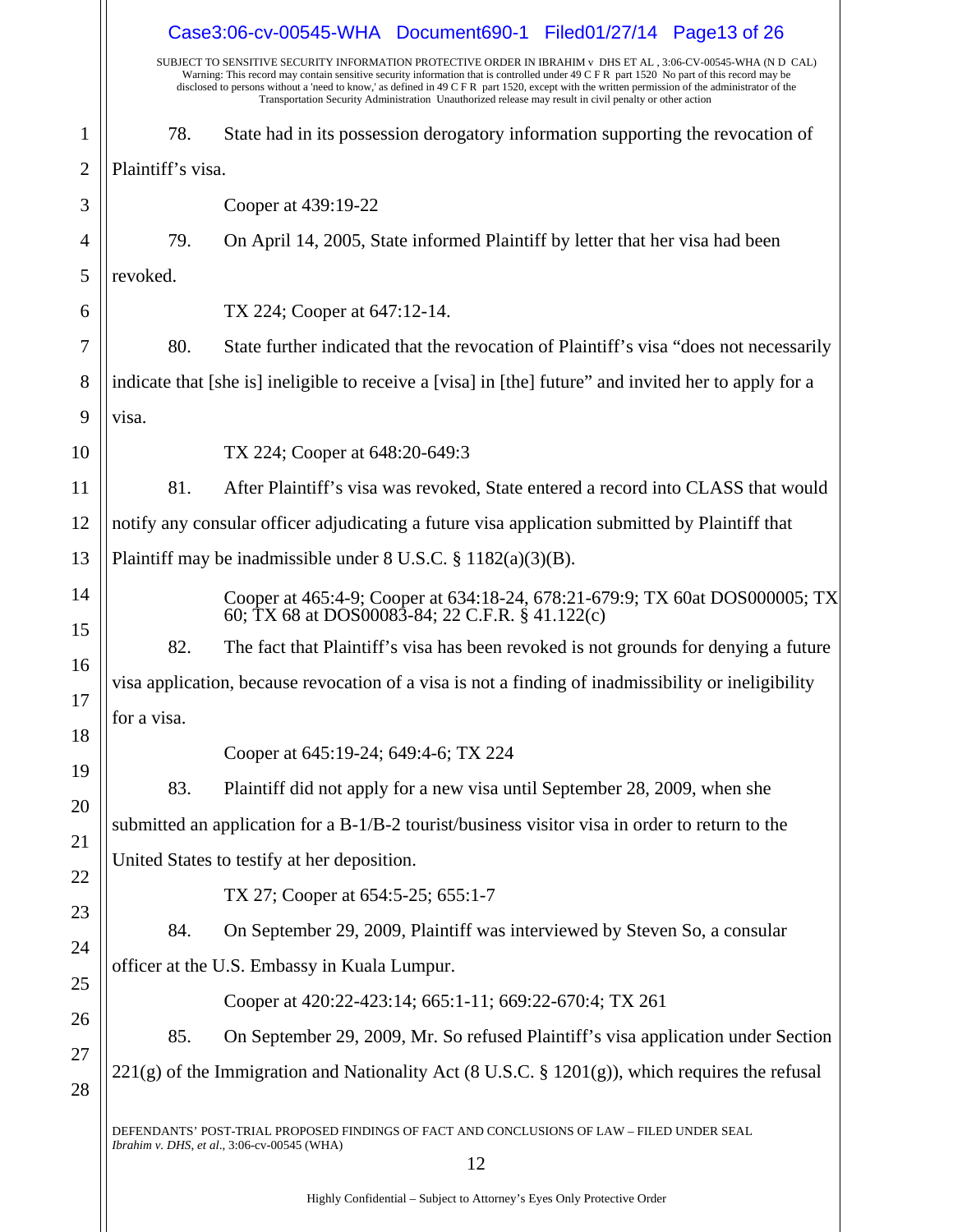|              |                            | Case3:06-cv-00545-WHA Document690-1 Filed01/27/14 Page14 of 26                                                                                                                                                                                                                                                                                                                                                                                                                                                            |
|--------------|----------------------------|---------------------------------------------------------------------------------------------------------------------------------------------------------------------------------------------------------------------------------------------------------------------------------------------------------------------------------------------------------------------------------------------------------------------------------------------------------------------------------------------------------------------------|
|              |                            | SUBJECT TO SENSITIVE SECURITY INFORMATION PROTECTIVE ORDER IN IBRAHIM v DHS ET AL, 3:06-CV-00545-WHA (N D CAL)<br>Warning: This record may contain sensitive security information that is controlled under 49 C F R part 1520 No part of this record may be<br>disclosed to persons without a 'need to know,' as defined in 49 C F R part 1520, except with the written permission of the administrator of the<br>Transportation Security Administration Unauthorized release may result in civil penalty or other action |
| $\mathbf{1}$ |                            | of a visa application when the applicant fails to demonstrate entitlement to a visa based on                                                                                                                                                                                                                                                                                                                                                                                                                              |
| 2            |                            | available information at the time of the interview.                                                                                                                                                                                                                                                                                                                                                                                                                                                                       |
| 3            |                            | TX 261; Cooper at 423:15-19; 670:5-671:4.                                                                                                                                                                                                                                                                                                                                                                                                                                                                                 |
| 4            | 86.                        | Because of Mr. So's concern that Plaintiff was potentially inadmissible under 8                                                                                                                                                                                                                                                                                                                                                                                                                                           |
| 5            |                            | U.S.C. § 1182(a)(3)(B) based on information reflected in CLASS with a " $P(3)(B)$ " hit, a request                                                                                                                                                                                                                                                                                                                                                                                                                        |
| 6            |                            | was transmitted from the Consular Section for an SAO to State's Coordination Division of the                                                                                                                                                                                                                                                                                                                                                                                                                              |
| 7            | Visa Office.               |                                                                                                                                                                                                                                                                                                                                                                                                                                                                                                                           |
| 8<br>9       |                            | Cooper at 424:18-23; 426:8-21; 426:22-427:14; 429:15-21; 675:4-20; 677:10-25;<br>678:9-21; 679:10-20; 681:8-20; TX 68 at DOS000083-84                                                                                                                                                                                                                                                                                                                                                                                     |
| 10           | 87.                        | A " $P(3)(B)$ hit" in CLASS indicates that an individual may potentially be                                                                                                                                                                                                                                                                                                                                                                                                                                               |
| 11           |                            | inadmissible based on section $212(a)(3)(B)$ of the INA.                                                                                                                                                                                                                                                                                                                                                                                                                                                                  |
| 12           |                            | Cooper at 677:20-22; 678:14-21; 679:21-24                                                                                                                                                                                                                                                                                                                                                                                                                                                                                 |
| 13           | 88.                        | Plaintiff's "P(3)(B) hit", which prompted the SAO request, was added to CLASS                                                                                                                                                                                                                                                                                                                                                                                                                                             |
| 14           |                            | in conjunction with Plaintiff's visa revocation in January 2005.                                                                                                                                                                                                                                                                                                                                                                                                                                                          |
| 15           |                            | Cooper at 465:4-9; 678:21-679:9; TX 60 at DOS000005; TX 68 at DOS00083-84                                                                                                                                                                                                                                                                                                                                                                                                                                                 |
| 16           | 89.                        | The file containing the information related to Plaintiff's " $P(3)(B)$ hit" in CLASS                                                                                                                                                                                                                                                                                                                                                                                                                                      |
| 17           |                            | only contains information related to events prior to 2005 because the "hit" was added in                                                                                                                                                                                                                                                                                                                                                                                                                                  |
| 18           |                            | conjunction with Plaintiff's visa revocation in 2005.                                                                                                                                                                                                                                                                                                                                                                                                                                                                     |
| 19           |                            | Cooper at 431:17-19; 465:4-9; 678:22-679:9; 695:9-20; 709:14-710:15; TX 68 at<br>DOS000084                                                                                                                                                                                                                                                                                                                                                                                                                                |
| 20           | 90.                        | Plaintiff <b>REDACTED</b> on September 29, 2009, which is the date the SAO                                                                                                                                                                                                                                                                                                                                                                                                                                                |
| 21           | was ordered.               |                                                                                                                                                                                                                                                                                                                                                                                                                                                                                                                           |
| 22           |                            | Interrogatory Response at 298:12-15                                                                                                                                                                                                                                                                                                                                                                                                                                                                                       |
| 23           | 91.                        | The 2009 SAO review included a review of classified information.                                                                                                                                                                                                                                                                                                                                                                                                                                                          |
| 24           |                            | Cooper at 684:13-15; 684:18-22                                                                                                                                                                                                                                                                                                                                                                                                                                                                                            |
| 25           | 92.                        | During the SAO, State reviewed information that was in addition to that which                                                                                                                                                                                                                                                                                                                                                                                                                                             |
| 26           |                            | was contained in the 2005 visa revocation file but that regarded the same general category of                                                                                                                                                                                                                                                                                                                                                                                                                             |
| 27           | potential inadmissibility. |                                                                                                                                                                                                                                                                                                                                                                                                                                                                                                                           |
| 28           |                            | Cooper at 684:24-685:2; 686: 9-18                                                                                                                                                                                                                                                                                                                                                                                                                                                                                         |
|              |                            | DEFENDANTS' POST-TRIAL PROPOSED FINDINGS OF FACT AND CONCLUSIONS OF LAW – FILED UNDER SEAL<br>Ibrahim v. DHS, et al., 3:06-cv-00545 (WHA)                                                                                                                                                                                                                                                                                                                                                                                 |
|              |                            | 13                                                                                                                                                                                                                                                                                                                                                                                                                                                                                                                        |
|              |                            |                                                                                                                                                                                                                                                                                                                                                                                                                                                                                                                           |

Highly Confidential – Subject to Attorney's Eyes Only Protective Order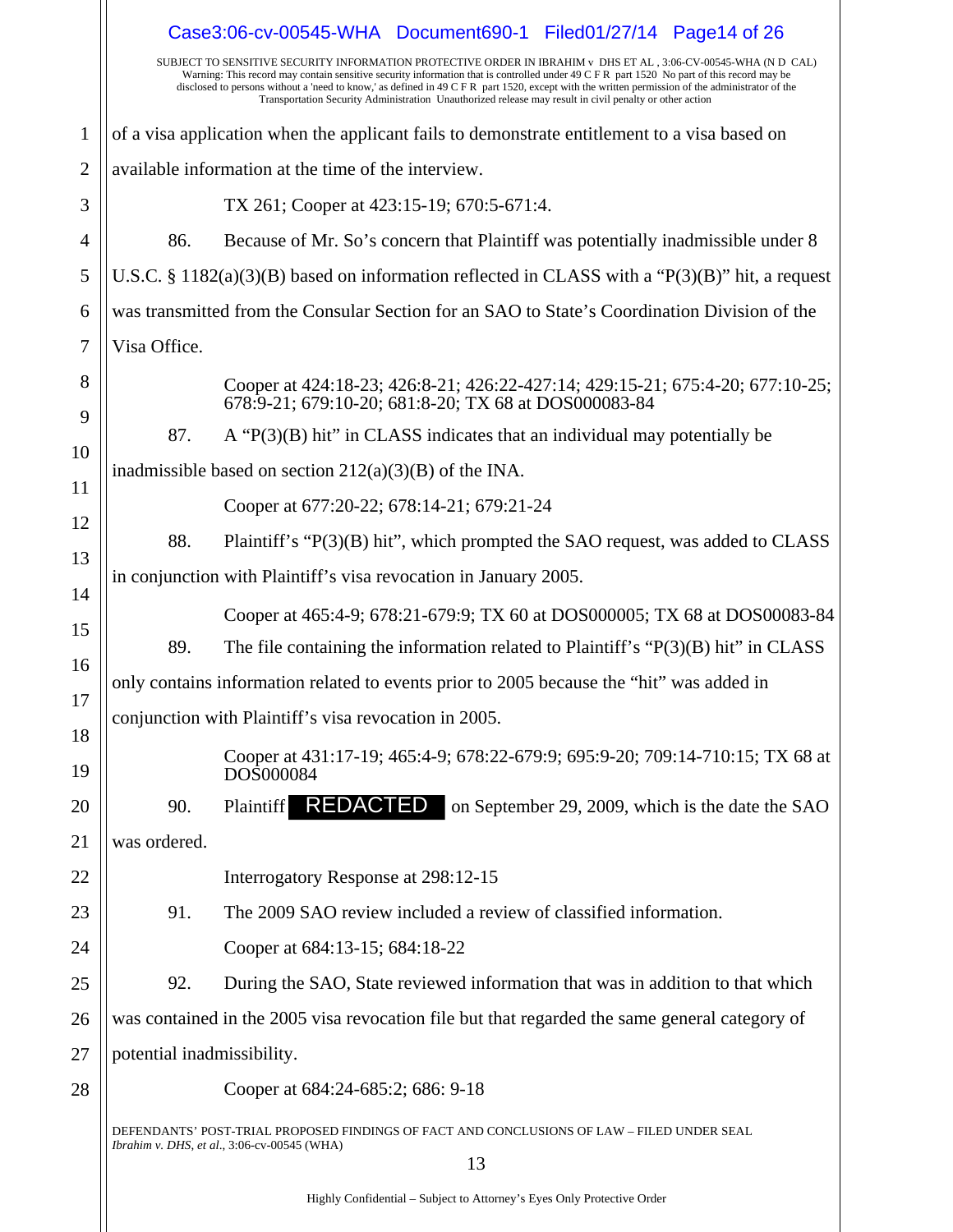|    |                 | Case3:06-cv-00545-WHA Document690-1 Filed01/27/14 Page15 of 26                                                                                                                                                                                                                                                                                                                                                                                                                                                            |
|----|-----------------|---------------------------------------------------------------------------------------------------------------------------------------------------------------------------------------------------------------------------------------------------------------------------------------------------------------------------------------------------------------------------------------------------------------------------------------------------------------------------------------------------------------------------|
|    |                 | SUBJECT TO SENSITIVE SECURITY INFORMATION PROTECTIVE ORDER IN IBRAHIM v DHS ET AL, 3:06-CV-00545-WHA (N D CAL)<br>Warning: This record may contain sensitive security information that is controlled under 49 C F R part 1520 No part of this record may be<br>disclosed to persons without a 'need to know,' as defined in 49 C F R part 1520, except with the written permission of the administrator of the<br>Transportation Security Administration Unauthorized release may result in civil penalty or other action |
| 1  | 93.             | The SAO response to the consular section stated that:                                                                                                                                                                                                                                                                                                                                                                                                                                                                     |
| 2  |                 | Information on this applicant surfaced during the SAO review that would support a                                                                                                                                                                                                                                                                                                                                                                                                                                         |
| 3  |                 | $212(a)(3)(B)$ inadmissibility finding. Posts should refuse the case accordingly. Since the<br>Department reports all visa refusals under INA Section $212(a)(3)(B)$ to Congress, post                                                                                                                                                                                                                                                                                                                                    |
| 4  |                 | should notify CA/VO/L/C when the refusal is affected. There has been no request for an<br>INA section $212(d)(3)(A)$ waiver at this time.                                                                                                                                                                                                                                                                                                                                                                                 |
| 5  |                 | Cooper at 682:20-683:12; TX 68 at DOS000085                                                                                                                                                                                                                                                                                                                                                                                                                                                                               |
| 6  | 94.             | The consular officer followed the Department of State's instructions and denied                                                                                                                                                                                                                                                                                                                                                                                                                                           |
| 7  |                 | Plaintiff's visa application in accordance with the instructions from the Coordination Office of                                                                                                                                                                                                                                                                                                                                                                                                                          |
| 8  | State.          |                                                                                                                                                                                                                                                                                                                                                                                                                                                                                                                           |
| 9  |                 | Cooper at 693:4-18; TX 22, 261 at DOS000061-62                                                                                                                                                                                                                                                                                                                                                                                                                                                                            |
| 10 | 95.             | On December 14, 2009, a consular officer denied Plaintiff's visa application on                                                                                                                                                                                                                                                                                                                                                                                                                                           |
| 11 |                 | the basis of a finding of inadmissibility under $8 \text{ U.S.C. } \frac{8}{9} \frac{1182(a)(3)(B)}{B}$ .                                                                                                                                                                                                                                                                                                                                                                                                                 |
| 12 |                 | Cooper at 692:18-694:8; 687:2-7; TX 261 at DOS000061-62; TX 47 at P001033                                                                                                                                                                                                                                                                                                                                                                                                                                                 |
| 13 | 96.             | Removal of Plaintiff's identity <b>REDACTED</b> will not affect the eligibility                                                                                                                                                                                                                                                                                                                                                                                                                                           |
| 14 |                 | determination of a consular officer reviewing a future visa<br>ation.                                                                                                                                                                                                                                                                                                                                                                                                                                                     |
| 15 |                 | Cooper at 688:20-689:1                                                                                                                                                                                                                                                                                                                                                                                                                                                                                                    |
| 16 | 97.             | The visa refusal letter dated December 13, 2009, did not have a check mark next                                                                                                                                                                                                                                                                                                                                                                                                                                           |
| 17 |                 | to the box stating the following: "You are eligible to apply for a waiver of the ground(s) of                                                                                                                                                                                                                                                                                                                                                                                                                             |
| 18 | ineligibility." |                                                                                                                                                                                                                                                                                                                                                                                                                                                                                                                           |
| 19 |                 | TX 47 at P001033                                                                                                                                                                                                                                                                                                                                                                                                                                                                                                          |
| 20 | 98.             | The INA provides that nonimmigrant visa applicants may apply for a waiver of                                                                                                                                                                                                                                                                                                                                                                                                                                              |
| 21 |                 | many of the grounds of visa ineligibility at $8 \text{ U.S.C.} \$ $1182(a)$ .                                                                                                                                                                                                                                                                                                                                                                                                                                             |
| 22 |                 | Cooper at 698:15-699:18; 8 U.S.C. § 1182(d)(3)(A)                                                                                                                                                                                                                                                                                                                                                                                                                                                                         |
| 23 | 99.             | A consular officer may, upon his or her own initiative, and shall, at the request of                                                                                                                                                                                                                                                                                                                                                                                                                                      |
| 24 |                 | the Secretary of State, or upon the request of the alien, submit a report to the Department for                                                                                                                                                                                                                                                                                                                                                                                                                           |
| 25 |                 | possible transmission of a request that the DHS waive a nonimmigrant visa applicant's ground of                                                                                                                                                                                                                                                                                                                                                                                                                           |
| 26 |                 | ineligibility under $8$ U.S.C. $\S$ 1182(a), with certain exceptions.                                                                                                                                                                                                                                                                                                                                                                                                                                                     |
| 27 |                 | 8 U.S.C. § 1182(d)(3)(A); 22 C.F.R. § 40.301(a)                                                                                                                                                                                                                                                                                                                                                                                                                                                                           |
| 28 | 100.            | The decision of the consular officer or the Secretary of State to recommend a                                                                                                                                                                                                                                                                                                                                                                                                                                             |
|    |                 | DEFENDANTS' POST-TRIAL PROPOSED FINDINGS OF FACT AND CONCLUSIONS OF LAW - FILED UNDER SEAL<br>Ibrahim v. DHS, et al., 3:06-cv-00545 (WHA)<br>14                                                                                                                                                                                                                                                                                                                                                                           |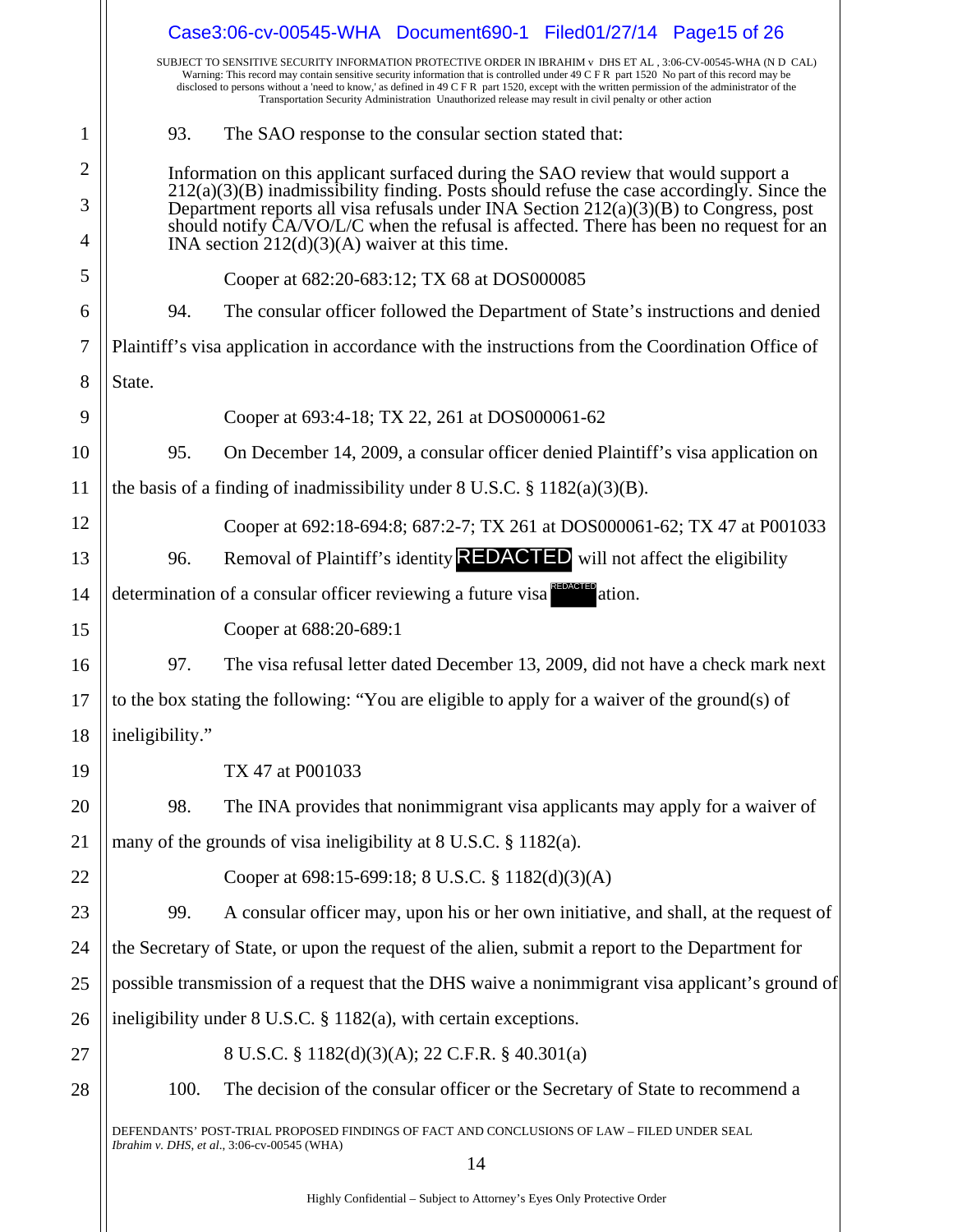|                |                  | Case3:06-cv-00545-WHA Document690-1 Filed01/27/14 Page16 of 26                                                                                                                                                                                                                                                                                                                                                                                                                                                               |
|----------------|------------------|------------------------------------------------------------------------------------------------------------------------------------------------------------------------------------------------------------------------------------------------------------------------------------------------------------------------------------------------------------------------------------------------------------------------------------------------------------------------------------------------------------------------------|
|                |                  | SUBJECT TO SENSITIVE SECURITY INFORMATION PROTECTIVE ORDER IN IBRAHIM v  DHS ET AL , 3:06-CV-00545-WHA (N D  CAL)<br>Warning: This record may contain sensitive security information that is controlled under 49 C F R part 1520 No part of this record may be<br>disclosed to persons without a 'need to know,' as defined in 49 C F R part 1520, except with the written permission of the administrator of the<br>Transportation Security Administration Unauthorized release may result in civil penalty or other action |
| $\mathbf{1}$   |                  | waiver to the DHS is entirely discretionary.                                                                                                                                                                                                                                                                                                                                                                                                                                                                                 |
| $\overline{c}$ |                  | 8 U.S.C. § 1182(a); 22 C.F.R. § 40.301                                                                                                                                                                                                                                                                                                                                                                                                                                                                                       |
| 3              | 101.             | The statute and regulations do not require notice to nonimmigrant visa applicants                                                                                                                                                                                                                                                                                                                                                                                                                                            |
| $\overline{4}$ |                  | that the statute provides a possible waiver for their ineligibility.                                                                                                                                                                                                                                                                                                                                                                                                                                                         |
| 5              |                  | 8 U.S.C. § 1182(a); 22 C.F.R. § 40.301.                                                                                                                                                                                                                                                                                                                                                                                                                                                                                      |
| 6              | 102.             | Plaintiff recently applied for a visa.                                                                                                                                                                                                                                                                                                                                                                                                                                                                                       |
| 7              |                  | Cooper at 689:13-15                                                                                                                                                                                                                                                                                                                                                                                                                                                                                                          |
| 8              |                  | <b>Plaintiff's Interview with the FBI in December 2004</b>                                                                                                                                                                                                                                                                                                                                                                                                                                                                   |
| 9              | 103.             | FBI Special Agent Kevin Kelley met with Plaintiff at her home in December                                                                                                                                                                                                                                                                                                                                                                                                                                                    |
| 10             | 2004.            |                                                                                                                                                                                                                                                                                                                                                                                                                                                                                                                              |
| 11             |                  | Kelley at 369:7-8                                                                                                                                                                                                                                                                                                                                                                                                                                                                                                            |
| 12             | 104.             | Special Agent Kevin Kelley and Plaintiff discussed many topics during that                                                                                                                                                                                                                                                                                                                                                                                                                                                   |
| 13             | interview.       |                                                                                                                                                                                                                                                                                                                                                                                                                                                                                                                              |
| 14             |                  | TX 4; TX 71                                                                                                                                                                                                                                                                                                                                                                                                                                                                                                                  |
| 15             | 105.             | Special Agent Kelley did not state that Malaysians are "blacklisted" from the                                                                                                                                                                                                                                                                                                                                                                                                                                                |
| 16             |                  | United States or make any similar statement.                                                                                                                                                                                                                                                                                                                                                                                                                                                                                 |
| 17             |                  | Kelley at 378:21-379:10                                                                                                                                                                                                                                                                                                                                                                                                                                                                                                      |
| 18             |                  | <b>Plaintiff's Travel and Placement on Government Watchlists</b>                                                                                                                                                                                                                                                                                                                                                                                                                                                             |
| 19             | 106.             | On the morning of January 2, 2005, Plaintiff was on the No Fly List.                                                                                                                                                                                                                                                                                                                                                                                                                                                         |
| 20             |                  | Interrogatory Response at 298:1-6; Lubman Dep. at 177:3-5; 178:9-16                                                                                                                                                                                                                                                                                                                                                                                                                                                          |
| 21             | 107.             | On January 2, 2005, Plaintiff was denied boarding on a flight from San Francisco                                                                                                                                                                                                                                                                                                                                                                                                                                             |
| 22             | to Kona, Hawaii. |                                                                                                                                                                                                                                                                                                                                                                                                                                                                                                                              |
| 23             |                  | TX 229                                                                                                                                                                                                                                                                                                                                                                                                                                                                                                                       |
| 24             | 108.             | Within hours of her denial of boarding, TSC researched Plaintiff's status and                                                                                                                                                                                                                                                                                                                                                                                                                                                |
| 25             |                  | determined that Plaintiff's identity was not intended to be on the No Fly List.                                                                                                                                                                                                                                                                                                                                                                                                                                              |
| 26             |                  | Interrogatory Response at 298:1-6; TX 62                                                                                                                                                                                                                                                                                                                                                                                                                                                                                     |
| 27             | 109.             | On January 2, 2005, TSC removed her identity from the No Fly List,                                                                                                                                                                                                                                                                                                                                                                                                                                                           |
| 28             |                  | as Agent Kelley had originally intended.                                                                                                                                                                                                                                                                                                                                                                                                                                                                                     |
|                |                  | DEFENDANTS' POST-TRIAL PROPOSED FINDINGS OF FACT AND CONCLUSIONS OF LAW - FILED UNDER SEAL<br>Ibrahim v. DHS, et al., 3:06-cv-00545 (WHA)<br>15                                                                                                                                                                                                                                                                                                                                                                              |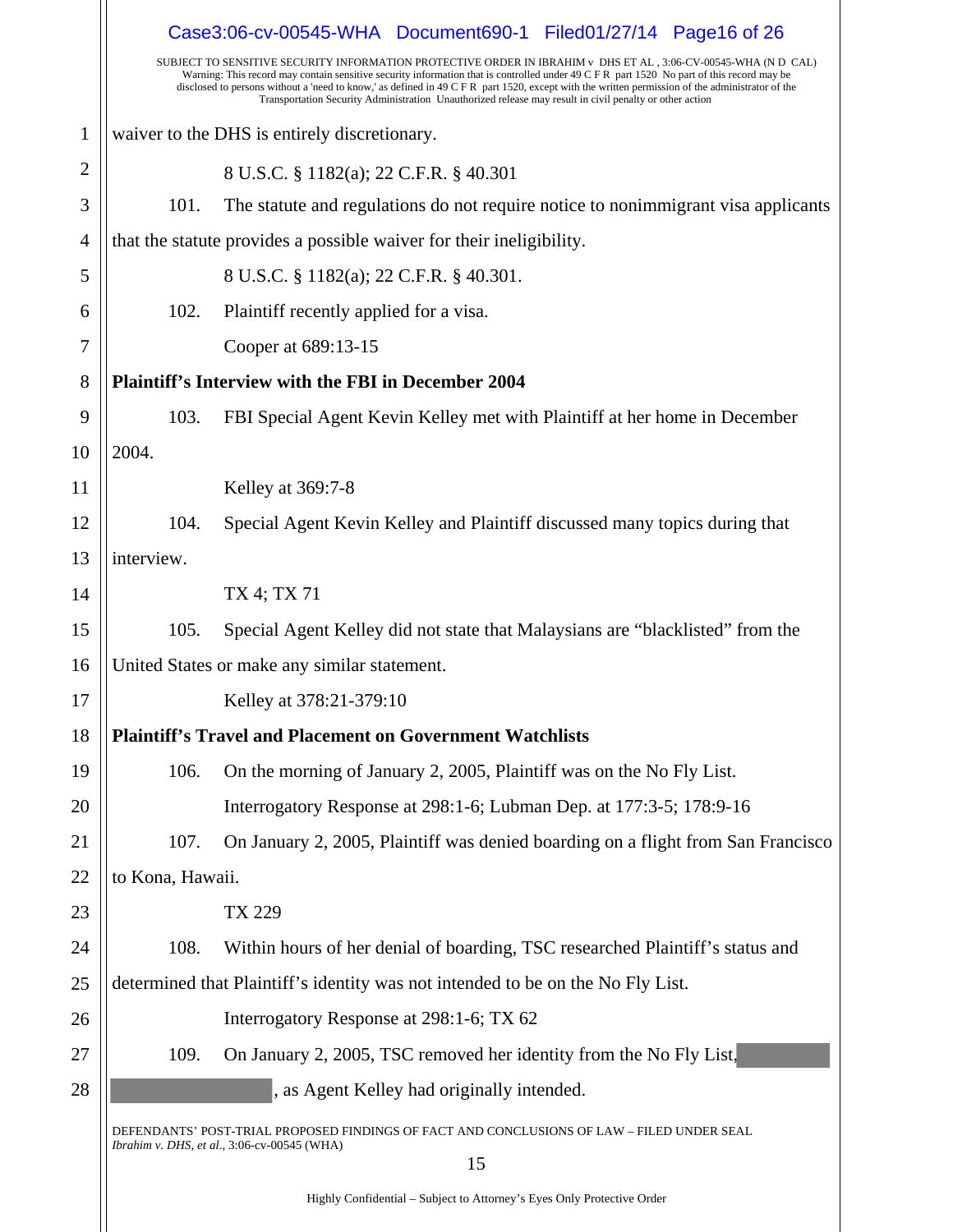|    |                           | Case3:06-cv-00545-WHA Document690-1 Filed01/27/14 Page17 of 26<br>SUBJECT TO SENSITIVE SECURITY INFORMATION PROTECTIVE ORDER IN IBRAHIM v DHS ET AL, 3:06-CV-00545-WHA (N D CAL)                                                                                                                                                                                                                        |
|----|---------------------------|---------------------------------------------------------------------------------------------------------------------------------------------------------------------------------------------------------------------------------------------------------------------------------------------------------------------------------------------------------------------------------------------------------|
|    |                           | Warning: This record may contain sensitive security information that is controlled under 49 C F R part 1520 No part of this record may be<br>disclosed to persons without a 'need to know,' as defined in 49 C F R part 1520, except with the written permission of the administrator of the<br>Transportation Security Administration Unauthorized release may result in civil penalty or other action |
| 1  |                           | Interrogatory Response at 298:1-8; Kelley at 367:17-21.                                                                                                                                                                                                                                                                                                                                                 |
| 2  | 110.                      | On that same day, Plaintiff arranged to fly on a United Airlines flight to Kona,                                                                                                                                                                                                                                                                                                                        |
| 3  |                           | Hawaii scheduled to depart the following day, on January 3, 2005.                                                                                                                                                                                                                                                                                                                                       |
| 4  |                           | Plaintiff Dep. 132: 7-10                                                                                                                                                                                                                                                                                                                                                                                |
| 5  | 111.                      | From January 3-7, 2005, Plaintiff attended a conference in Kona, Hawaii, and she                                                                                                                                                                                                                                                                                                                        |
| 6  |                           | spoke on the last day of the conference.                                                                                                                                                                                                                                                                                                                                                                |
| 7  |                           | Ibrahim at 239:12-21; TX 32                                                                                                                                                                                                                                                                                                                                                                             |
| 8  | 112.                      | On January 7, 2005, Plaintiff flew on a United Airlines flight to Los Angeles and                                                                                                                                                                                                                                                                                                                       |
| 9  |                           | then flew on a Malaysian Airlines flight to Kuala Lumpur.                                                                                                                                                                                                                                                                                                                                               |
| 10 |                           | Ibrahim at $236:22 - 237:2$ ; 6-7, 16-17                                                                                                                                                                                                                                                                                                                                                                |
| 11 | 113.                      | Plaintiff was not detained or arrested before or during her flights on January 3,                                                                                                                                                                                                                                                                                                                       |
| 12 | 2005 and January 7, 2005. |                                                                                                                                                                                                                                                                                                                                                                                                         |
| 13 |                           | Ibrahim 236:16 - 237:5                                                                                                                                                                                                                                                                                                                                                                                  |
| 14 | 114.                      | The handling code in place for Plaintiff on January 2, 2005 made clear that                                                                                                                                                                                                                                                                                                                             |
| 15 |                           | Plaintiff was not to be arrested unless there was a violation of law.                                                                                                                                                                                                                                                                                                                                   |
| 16 |                           | TX 8; TX 62                                                                                                                                                                                                                                                                                                                                                                                             |
|    |                           |                                                                                                                                                                                                                                                                                                                                                                                                         |
| 17 | 115.                      | Plaintiff was                                                                                                                                                                                                                                                                                                                                                                                           |
| 18 |                           |                                                                                                                                                                                                                                                                                                                                                                                                         |
| 19 |                           |                                                                                                                                                                                                                                                                                                                                                                                                         |
| 20 |                           | Interrogatory Response at 298:8-13                                                                                                                                                                                                                                                                                                                                                                      |
| 21 | 116.                      | During the entire pendency of this litigation, from its filing in January of 2006                                                                                                                                                                                                                                                                                                                       |
| 22 | through today, Plaintiff  |                                                                                                                                                                                                                                                                                                                                                                                                         |
| 23 |                           | Interrogatory Response at 298:8-13                                                                                                                                                                                                                                                                                                                                                                      |
| 24 | 117.                      | <b>REDACTED</b><br>On October 20, 2009, Plaintiff was                                                                                                                                                                                                                                                                                                                                                   |
| 25 |                           |                                                                                                                                                                                                                                                                                                                                                                                                         |
| 26 |                           | Lubman at 298:8-13; 316:25-317:2                                                                                                                                                                                                                                                                                                                                                                        |
| 27 | 118.                      | <b>REDACTED</b><br>The only effect of Plaintiff's current<br>has been to                                                                                                                                                                                                                                                                                                                                |
| 28 |                           |                                                                                                                                                                                                                                                                                                                                                                                                         |
|    |                           | DEFENDANTS' POST-TRIAL PROPOSED FINDINGS OF FACT AND CONCLUSIONS OF LAW - FILED UNDER SEAL<br>Ibrahim v. DHS, et al., 3:06-cv-00545 (WHA)<br>16                                                                                                                                                                                                                                                         |
|    |                           | Highly Confidential - Subject to Attorney's Eyes Only Protective Order                                                                                                                                                                                                                                                                                                                                  |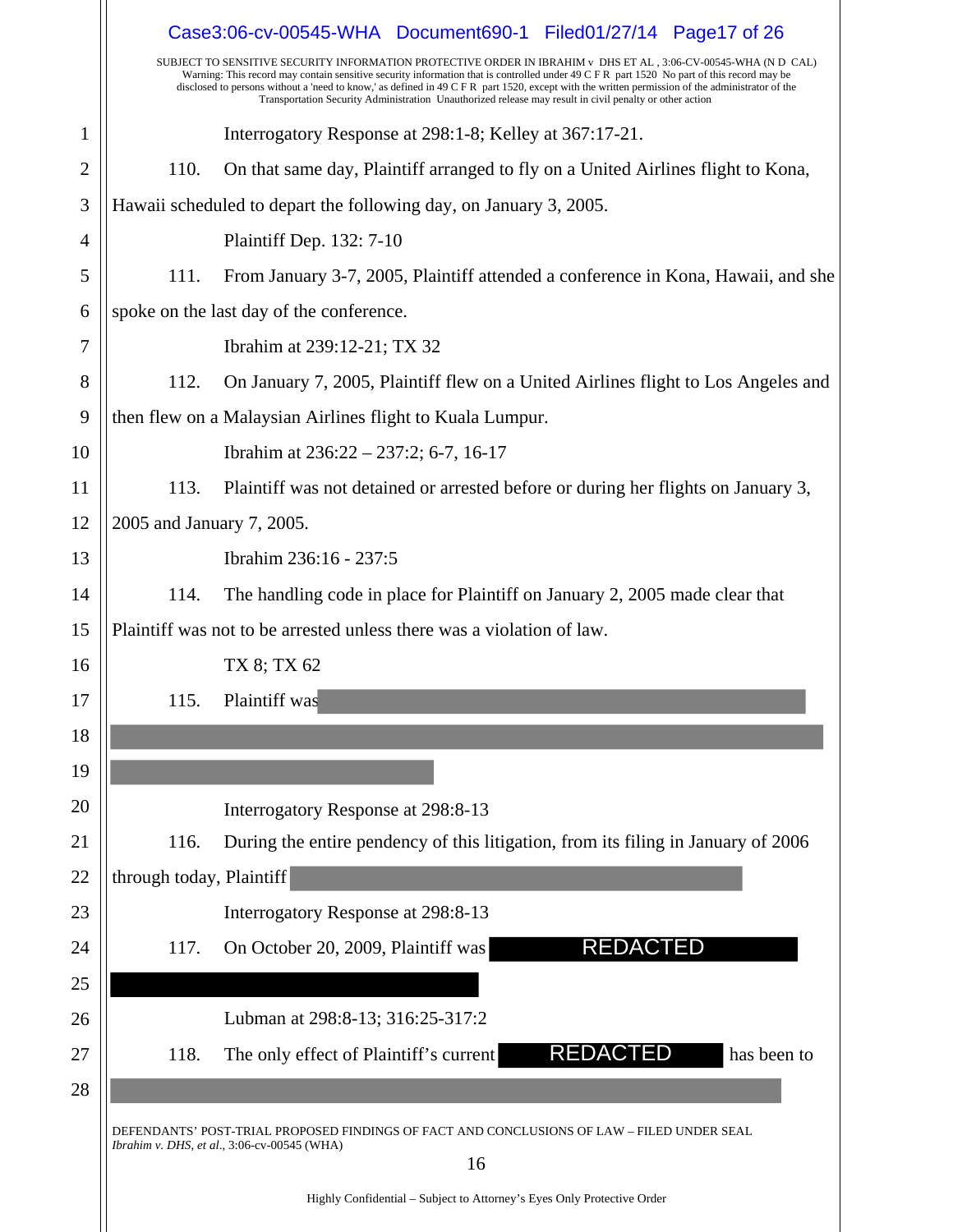|                | Case3:06-cv-00545-WHA Document690-1 Filed01/27/14 Page18 of 26<br>SUBJECT TO SENSITIVE SECURITY INFORMATION PROTECTIVE ORDER IN IBRAHIM v DHS ET AL , 3:06-CV-00545-WHA (N D CAL) |                                                                                                                                                                                                                                                                                                                                                                                                         |  |
|----------------|-----------------------------------------------------------------------------------------------------------------------------------------------------------------------------------|---------------------------------------------------------------------------------------------------------------------------------------------------------------------------------------------------------------------------------------------------------------------------------------------------------------------------------------------------------------------------------------------------------|--|
|                |                                                                                                                                                                                   | Warning: This record may contain sensitive security information that is controlled under 49 C F R part 1520 No part of this record may be<br>disclosed to persons without a 'need to know,' as defined in 49 C F R part 1520, except with the written permission of the administrator of the<br>Transportation Security Administration Unauthorized release may result in civil penalty or other action |  |
| 1              |                                                                                                                                                                                   |                                                                                                                                                                                                                                                                                                                                                                                                         |  |
| $\overline{c}$ |                                                                                                                                                                                   | RFA Response at 312:21-313:12; TX 9 at TSC001749                                                                                                                                                                                                                                                                                                                                                        |  |
| 3              | 119.                                                                                                                                                                              | <b>REDACTED</b><br>Plaintiff's                                                                                                                                                                                                                                                                                                                                                                          |  |
| 4              |                                                                                                                                                                                   |                                                                                                                                                                                                                                                                                                                                                                                                         |  |
| 5              |                                                                                                                                                                                   | TX 9 at TSC001749                                                                                                                                                                                                                                                                                                                                                                                       |  |
| 6              | 120.                                                                                                                                                                              | There is no evidence that Defendants publicly revealed Plaintiff's <b>REDACTED</b>                                                                                                                                                                                                                                                                                                                      |  |
| 7              |                                                                                                                                                                                   | or the basis for Plaintiff's visa revocation and denial (outside of the context of this litigation).                                                                                                                                                                                                                                                                                                    |  |
| 8              |                                                                                                                                                                                   | Ibrahim at 238:15-18; Lubman at 563:20-564:7                                                                                                                                                                                                                                                                                                                                                            |  |
| 9              | 121.                                                                                                                                                                              | Since 2005, Plaintiff has flown to the United Kingdom, Germany, Italy, the                                                                                                                                                                                                                                                                                                                              |  |
| 10             |                                                                                                                                                                                   | Netherlands, Morocco, China, and Thailand, and at no point during any of these flights was                                                                                                                                                                                                                                                                                                              |  |
| 11             |                                                                                                                                                                                   | Plaintiff arrested, detained, delayed, or otherwise harmed.                                                                                                                                                                                                                                                                                                                                             |  |
| 12             |                                                                                                                                                                                   | Ibrahim at 226:12-236:6; Ibrahim 242:13-20                                                                                                                                                                                                                                                                                                                                                              |  |
| 13             | 122.                                                                                                                                                                              | Plaintiff flew from San Francisco to Hawaii on January 3, 2005 and from Hawaii                                                                                                                                                                                                                                                                                                                          |  |
| 14             |                                                                                                                                                                                   | to Los Angeles on January 7, 2005, and at no point during those flights was she arrested or                                                                                                                                                                                                                                                                                                             |  |
| 15             | detained.                                                                                                                                                                         |                                                                                                                                                                                                                                                                                                                                                                                                         |  |
| 16             |                                                                                                                                                                                   | Ibrahim at 236:13-237:5                                                                                                                                                                                                                                                                                                                                                                                 |  |
| 17             | 123.                                                                                                                                                                              | Plaintiff flew on a U.S. carrier on January 3, 2005 and January 7, 2005.                                                                                                                                                                                                                                                                                                                                |  |
| 18             |                                                                                                                                                                                   | Ibrahim at 237:6-22                                                                                                                                                                                                                                                                                                                                                                                     |  |
| 19             | 124.                                                                                                                                                                              | Plaintiff has not been arrested in Malaysia or in any other country since 2005.                                                                                                                                                                                                                                                                                                                         |  |
| 20             |                                                                                                                                                                                   | Ibrahim 241:6-10                                                                                                                                                                                                                                                                                                                                                                                        |  |
| 21             | 125.                                                                                                                                                                              | As a Malaysian foreign national, Plaintiff requires a visa to approach the borders                                                                                                                                                                                                                                                                                                                      |  |
| 22             |                                                                                                                                                                                   | of the United States to seek permission to enter.                                                                                                                                                                                                                                                                                                                                                       |  |
| 23             |                                                                                                                                                                                   | Cooper at 625:16-626:1; 8 U.S.C. § 1182(a)(7)                                                                                                                                                                                                                                                                                                                                                           |  |
| 24             | 126.                                                                                                                                                                              | It is unlawful for air carriers to transport to the United States aliens who lack                                                                                                                                                                                                                                                                                                                       |  |
| 25             |                                                                                                                                                                                   | proper documentation, including a valid visa.                                                                                                                                                                                                                                                                                                                                                           |  |
| 26             |                                                                                                                                                                                   | 8 U.S.C. §1323                                                                                                                                                                                                                                                                                                                                                                                          |  |
| 27             | 127.                                                                                                                                                                              | Plaintiff's inability to fly to the United States is the result of her lack of a valid                                                                                                                                                                                                                                                                                                                  |  |
| 28             | visa.                                                                                                                                                                             |                                                                                                                                                                                                                                                                                                                                                                                                         |  |
|                |                                                                                                                                                                                   | DEFENDANTS' POST-TRIAL PROPOSED FINDINGS OF FACT AND CONCLUSIONS OF LAW – FILED UNDER SEAL                                                                                                                                                                                                                                                                                                              |  |
|                |                                                                                                                                                                                   | Ibrahim v. DHS, et al., 3:06-cv-00545 (WHA)<br>17                                                                                                                                                                                                                                                                                                                                                       |  |
|                |                                                                                                                                                                                   |                                                                                                                                                                                                                                                                                                                                                                                                         |  |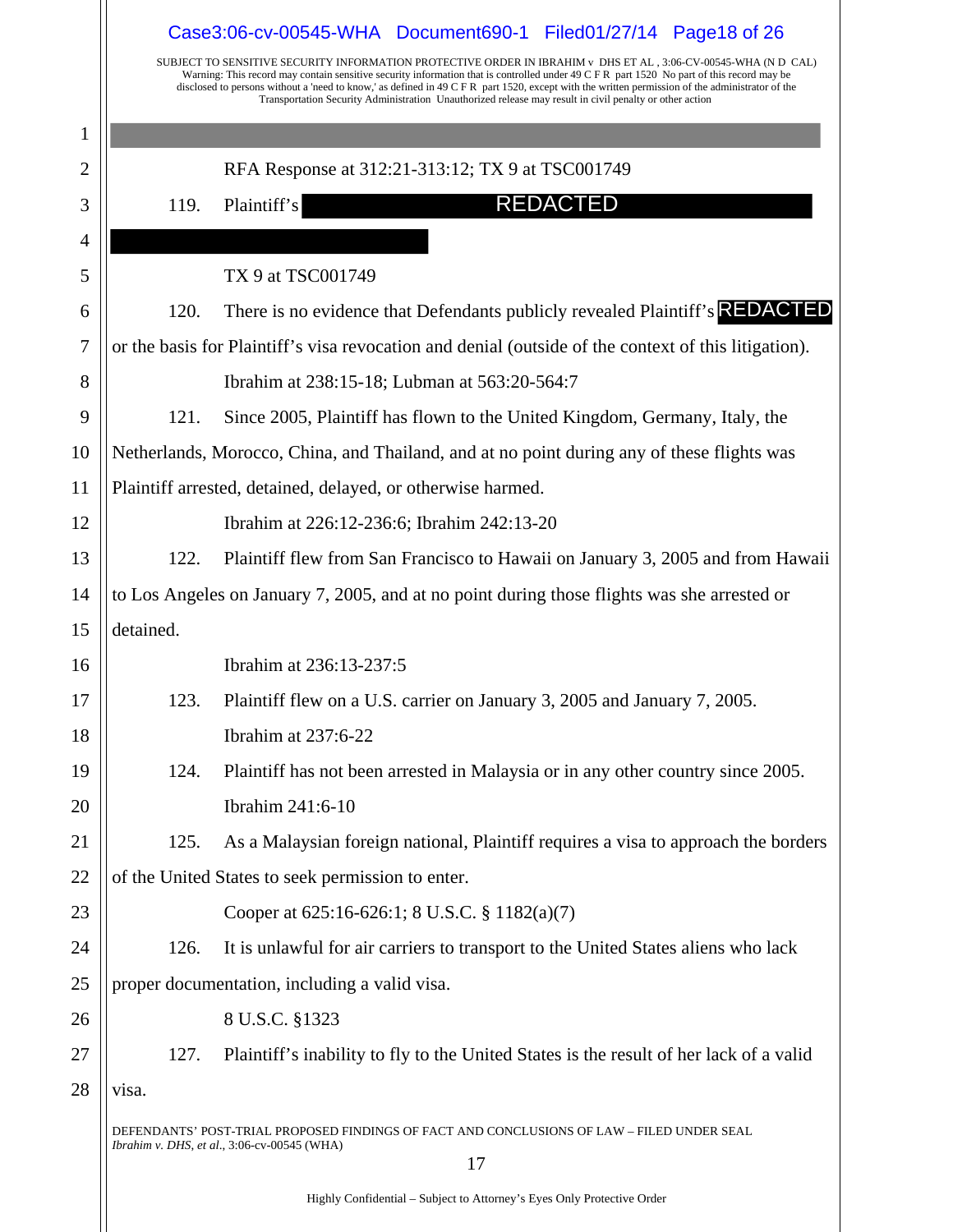|    |                               | Case3:06-cv-00545-WHA Document690-1 Filed01/27/14 Page19 of 26                                                                                                                                                                                                                                                                                                                                                                                                                                                            |
|----|-------------------------------|---------------------------------------------------------------------------------------------------------------------------------------------------------------------------------------------------------------------------------------------------------------------------------------------------------------------------------------------------------------------------------------------------------------------------------------------------------------------------------------------------------------------------|
|    |                               | SUBJECT TO SENSITIVE SECURITY INFORMATION PROTECTIVE ORDER IN IBRAHIM v DHS ET AL, 3:06-CV-00545-WHA (N D CAL)<br>Warning: This record may contain sensitive security information that is controlled under 49 C F R part 1520 No part of this record may be<br>disclosed to persons without a 'need to know,' as defined in 49 C F R part 1520, except with the written permission of the administrator of the<br>Transportation Security Administration Unauthorized release may result in civil penalty or other action |
| 1  |                               | Lubman at 577:7-23                                                                                                                                                                                                                                                                                                                                                                                                                                                                                                        |
| 2  | 128.                          | Plaintiff's inability to fly to the United States is not the result of her REDACTED                                                                                                                                                                                                                                                                                                                                                                                                                                       |
| 3  |                               |                                                                                                                                                                                                                                                                                                                                                                                                                                                                                                                           |
| 4  |                               | Lubman at 577:7-23; TX 9                                                                                                                                                                                                                                                                                                                                                                                                                                                                                                  |
| 5  | 129.                          | The fact that Plaintiff is <b>REDACTED</b><br>does not require that she be                                                                                                                                                                                                                                                                                                                                                                                                                                                |
| 6  | arrested or detained.         |                                                                                                                                                                                                                                                                                                                                                                                                                                                                                                                           |
| 7  |                               | TX 9; Lubman 620:15-17; Ibrahim 241:6-10                                                                                                                                                                                                                                                                                                                                                                                                                                                                                  |
| 8  | <b>Plaintiff's Employment</b> |                                                                                                                                                                                                                                                                                                                                                                                                                                                                                                                           |
| 9  | 130.                          | Over the past eight years, Plaintiff has continued her successful career in                                                                                                                                                                                                                                                                                                                                                                                                                                               |
| 10 |                               | academia at the University Putra Malaysia ("UPM"), where Plaintiff has been employed since                                                                                                                                                                                                                                                                                                                                                                                                                                |
| 11 | her return to Malaysia.       |                                                                                                                                                                                                                                                                                                                                                                                                                                                                                                                           |
| 12 |                               | Ibrahim at 218:22-226:1; TX 28 at 2-3                                                                                                                                                                                                                                                                                                                                                                                                                                                                                     |
| 13 | 131.                          | Since 2005, she has been promoted from Lecturer to Senior Lecturer, to Associate                                                                                                                                                                                                                                                                                                                                                                                                                                          |
| 14 |                               | Professor, and finally to Professor.                                                                                                                                                                                                                                                                                                                                                                                                                                                                                      |
| 15 |                               | 218:22-219:20; 220:11-16; TX 28 at 2-3                                                                                                                                                                                                                                                                                                                                                                                                                                                                                    |
| 16 | 132.                          | The research grant funding that Plaintiff alone received at one time accounted for                                                                                                                                                                                                                                                                                                                                                                                                                                        |
| 17 |                               | 75% of the grant funding received for the entire faculty.                                                                                                                                                                                                                                                                                                                                                                                                                                                                 |
| 18 |                               | Ibrahim at 224:5-224:11; 224:21-225:5                                                                                                                                                                                                                                                                                                                                                                                                                                                                                     |
| 19 | 133.                          | She has also been selected for administrative promotions, starting as Deputy Dean                                                                                                                                                                                                                                                                                                                                                                                                                                         |
| 20 |                               | in 2006 and achieving the title of Dean for the Faculty of Design and Architecture in 2011.                                                                                                                                                                                                                                                                                                                                                                                                                               |
| 21 |                               | Ibrahim at 219:13-16; 221:12-222:21                                                                                                                                                                                                                                                                                                                                                                                                                                                                                       |
| 22 | 134.                          | Plaintiff admitted that she has been "incredibly successful" at UPM.                                                                                                                                                                                                                                                                                                                                                                                                                                                      |
| 23 |                               | Ibrahim at 223:8-12                                                                                                                                                                                                                                                                                                                                                                                                                                                                                                       |
| 24 | 135.                          | Plaintiff has extensively coordinated and exchanged information with her U.S.                                                                                                                                                                                                                                                                                                                                                                                                                                             |
| 25 |                               | colleagues via email and telephone conversations.                                                                                                                                                                                                                                                                                                                                                                                                                                                                         |
| 26 |                               | Ibrahim at 242:21-243:12                                                                                                                                                                                                                                                                                                                                                                                                                                                                                                  |
| 27 | 136.                          | On January 2, 2005, Plaintiff planned to return to Malaysia because she expected                                                                                                                                                                                                                                                                                                                                                                                                                                          |
| 28 |                               | to be penalized if she did not report back to her work in Malaysia when she completed her                                                                                                                                                                                                                                                                                                                                                                                                                                 |
|    |                               | DEFENDANTS' POST-TRIAL PROPOSED FINDINGS OF FACT AND CONCLUSIONS OF LAW - FILED UNDER SEAL<br>Ibrahim v. DHS, et al., 3:06-cv-00545 (WHA)                                                                                                                                                                                                                                                                                                                                                                                 |
|    |                               | 18                                                                                                                                                                                                                                                                                                                                                                                                                                                                                                                        |
|    |                               |                                                                                                                                                                                                                                                                                                                                                                                                                                                                                                                           |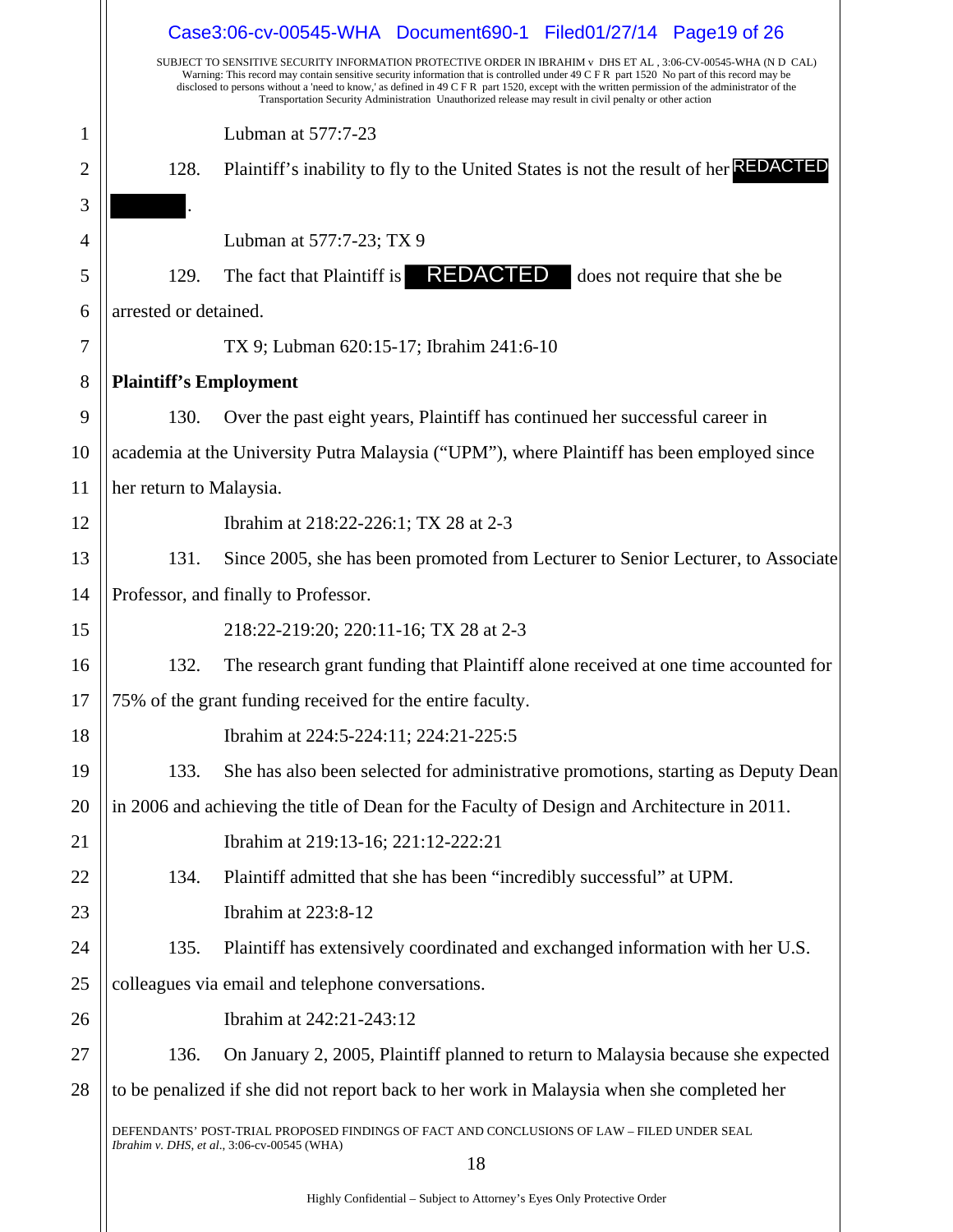|                                        | Case3:06-cv-00545-WHA Document690-1 Filed01/27/14 Page20 of 26<br>SUBJECT TO SENSITIVE SECURITY INFORMATION PROTECTIVE ORDER IN IBRAHIM v DHS ET AL , 3:06-CV-00545-WHA (N D CAL)                                                                                                                                                                                                                                                                                                                                                                                                                                                                                                                                                                                                                                                                                                                                                                                                                                                                                                                                                                                                                   |
|----------------------------------------|-----------------------------------------------------------------------------------------------------------------------------------------------------------------------------------------------------------------------------------------------------------------------------------------------------------------------------------------------------------------------------------------------------------------------------------------------------------------------------------------------------------------------------------------------------------------------------------------------------------------------------------------------------------------------------------------------------------------------------------------------------------------------------------------------------------------------------------------------------------------------------------------------------------------------------------------------------------------------------------------------------------------------------------------------------------------------------------------------------------------------------------------------------------------------------------------------------|
|                                        | Warning: This record may contain sensitive security information that is controlled under 49 C F R part 1520 No part of this record may be<br>disclosed to persons without a 'need to know,' as defined in 49 C F R part 1520, except with the written permission of the administrator of the<br>Transportation Security Administration Unauthorized release may result in civil penalty or other action                                                                                                                                                                                                                                                                                                                                                                                                                                                                                                                                                                                                                                                                                                                                                                                             |
| $\mathbf{1}$                           | studies in the U.S, and would only need to return to the United States to discuss the comments of                                                                                                                                                                                                                                                                                                                                                                                                                                                                                                                                                                                                                                                                                                                                                                                                                                                                                                                                                                                                                                                                                                   |
| $\overline{2}$                         | one professor to her paper.                                                                                                                                                                                                                                                                                                                                                                                                                                                                                                                                                                                                                                                                                                                                                                                                                                                                                                                                                                                                                                                                                                                                                                         |
| 3                                      | Plaintiff Dep. at 30:18-21, 31:10-13; 34:2-10; Ibrahim at 238:2-238:8                                                                                                                                                                                                                                                                                                                                                                                                                                                                                                                                                                                                                                                                                                                                                                                                                                                                                                                                                                                                                                                                                                                               |
| 4                                      | Though Plaintiff claims that there have been conferences in the United States<br>137.                                                                                                                                                                                                                                                                                                                                                                                                                                                                                                                                                                                                                                                                                                                                                                                                                                                                                                                                                                                                                                                                                                               |
| 5                                      | which she wanted to attend between 2005 and 2009, she did not apply for a visa until September                                                                                                                                                                                                                                                                                                                                                                                                                                                                                                                                                                                                                                                                                                                                                                                                                                                                                                                                                                                                                                                                                                      |
| 6                                      | 2009, when she applied for a visa so that she could testify in this case.                                                                                                                                                                                                                                                                                                                                                                                                                                                                                                                                                                                                                                                                                                                                                                                                                                                                                                                                                                                                                                                                                                                           |
| 7                                      | Ibrahim at 241:21-242:6; Cooper at 654:5-25; 655:1-7; TX 27                                                                                                                                                                                                                                                                                                                                                                                                                                                                                                                                                                                                                                                                                                                                                                                                                                                                                                                                                                                                                                                                                                                                         |
| 8                                      | PROPOSED CONCLUSIONS OF LAW                                                                                                                                                                                                                                                                                                                                                                                                                                                                                                                                                                                                                                                                                                                                                                                                                                                                                                                                                                                                                                                                                                                                                                         |
| 9                                      | <b>Standing:</b> Plaintiff does not have standing to bring her claims because (1)<br>1.                                                                                                                                                                                                                                                                                                                                                                                                                                                                                                                                                                                                                                                                                                                                                                                                                                                                                                                                                                                                                                                                                                             |
| 10                                     | (2) she is not suffering any injury as                                                                                                                                                                                                                                                                                                                                                                                                                                                                                                                                                                                                                                                                                                                                                                                                                                                                                                                                                                                                                                                                                                                                                              |
| 11                                     | REDACTED<br>; and (3) she did not establish the "significant"<br>a result of her                                                                                                                                                                                                                                                                                                                                                                                                                                                                                                                                                                                                                                                                                                                                                                                                                                                                                                                                                                                                                                                                                                                    |
| 12                                     | voluntary connection" to the United States such that she, as a non-resident alien, has the right to                                                                                                                                                                                                                                                                                                                                                                                                                                                                                                                                                                                                                                                                                                                                                                                                                                                                                                                                                                                                                                                                                                 |
| 13                                     | assert constitutional claims.                                                                                                                                                                                                                                                                                                                                                                                                                                                                                                                                                                                                                                                                                                                                                                                                                                                                                                                                                                                                                                                                                                                                                                       |
| 15<br>16<br>17<br>18<br>19<br>20<br>21 | Proposed Findings of Fact ¶ 69, 72, 112-113, 116-119, 121-124, 129-136; Lujan<br>v. Defenders of Wildlife, 504 U.S. 555, 561 (1992) (Plaintiff cannot rely on<br>allegations from the complaint but rather "must 'set forth' by affidavit or other<br>evidence 'specific facts'" establishing each element of standing); Summers v.<br>Earth Island Inst., 555 U.S. 488, 493 (2009) (must show that [she] is under threat<br>of suffering 'injury in fact' that is concrete and particularized; the threat must be<br>actual and imminent, not conjectural or hypothetical; it must be fairly traceable to<br>the challenged action of the defendant; and it must be likely that a favorable<br>judicial decision will prevent or redress the injury."); Friends of the Earth, Inc. v.<br>Laidlaw Envtl. Servs., Inc., 528 U.S. 167, 170 (2000) (distinguishing the doctrine<br>of standing from the doctrine of mootness); City of Los Angeles v. Lyons, 461<br>U.S. 95, 105 (1983); Ibrahim v. DHS, 669 F.3d 983, 994-97 (9th Cir. 2012)<br>(finding standing based on conclusion "that removal of [Plaintiff's] name from<br>government watch lists would make a grant of a visa more likely."). |
| 22                                     | 2.<br>Plaintiff is a non-resident alien living in Malaysia, with no evidence indicating                                                                                                                                                                                                                                                                                                                                                                                                                                                                                                                                                                                                                                                                                                                                                                                                                                                                                                                                                                                                                                                                                                             |
| 23                                     | that she has either presence or property in the United States. She left the United States in 2005,                                                                                                                                                                                                                                                                                                                                                                                                                                                                                                                                                                                                                                                                                                                                                                                                                                                                                                                                                                                                                                                                                                  |
| 24                                     | intending to return permanently to Malaysia after completing her graduate work; as a result, she                                                                                                                                                                                                                                                                                                                                                                                                                                                                                                                                                                                                                                                                                                                                                                                                                                                                                                                                                                                                                                                                                                    |
| 25                                     | has no constitutional rights under applicable Circuit precedent.                                                                                                                                                                                                                                                                                                                                                                                                                                                                                                                                                                                                                                                                                                                                                                                                                                                                                                                                                                                                                                                                                                                                    |
| 26<br>27<br>28                         | Proposed Findings of Fact ¶ 71, 112, 136-37; Ibrahim v. DHS, 669 F.3d 983, 997<br>(9th Cir. 2012) (finding plaintiff had right to assert constitutional claims only<br>where she alleged that "purpose of her [January 2005] trip was to further, not to<br>sever, her connection to the United States, and she intended her stay abroad to be<br>brief")                                                                                                                                                                                                                                                                                                                                                                                                                                                                                                                                                                                                                                                                                                                                                                                                                                           |
|                                        | DEFENDANTS' POST-TRIAL PROPOSED FINDINGS OF FACT AND CONCLUSIONS OF LAW – FILED UNDER SEAL<br>Ibrahim v. DHS, et al., 3:06-cv-00545 (WHA)<br>19                                                                                                                                                                                                                                                                                                                                                                                                                                                                                                                                                                                                                                                                                                                                                                                                                                                                                                                                                                                                                                                     |
|                                        | Highly Confidential – Subject to Attorney's Eyes Only Protective Order                                                                                                                                                                                                                                                                                                                                                                                                                                                                                                                                                                                                                                                                                                                                                                                                                                                                                                                                                                                                                                                                                                                              |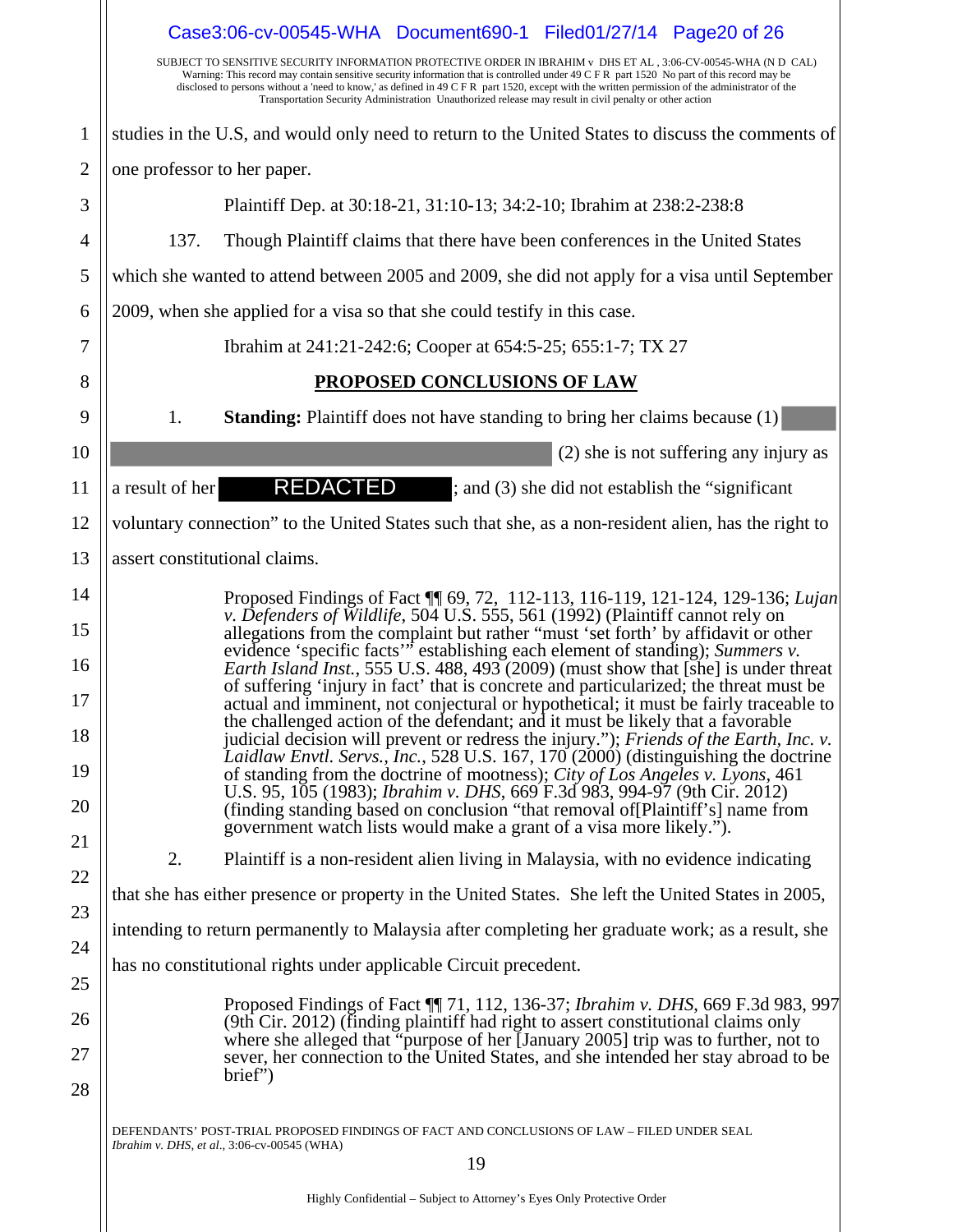|                | Case3:06-cv-00545-WHA Document690-1 Filed01/27/14 Page21 of 26                                                                                                                                                                                                                                                                                                                                                                                                                                                            |
|----------------|---------------------------------------------------------------------------------------------------------------------------------------------------------------------------------------------------------------------------------------------------------------------------------------------------------------------------------------------------------------------------------------------------------------------------------------------------------------------------------------------------------------------------|
|                | SUBJECT TO SENSITIVE SECURITY INFORMATION PROTECTIVE ORDER IN IBRAHIM v DHS ET AL, 3:06-CV-00545-WHA (N D CAL)<br>Warning: This record may contain sensitive security information that is controlled under 49 C F R part 1520 No part of this record may be<br>disclosed to persons without a 'need to know,' as defined in 49 C F R part 1520, except with the written permission of the administrator of the<br>Transportation Security Administration Unauthorized release may result in civil penalty or other action |
| $\mathbf{1}$   | 3.<br><b>Procedural Due Process:</b> Even if she had standing, Plaintiff failed to establish                                                                                                                                                                                                                                                                                                                                                                                                                              |
| $\overline{2}$ | that she has been deprived of a liberty interest that would trigger a due process analysis.                                                                                                                                                                                                                                                                                                                                                                                                                               |
| 3              | Proposed Findings of Fact [[ 69, 120, 121-124, 129; Wedges/Ledges of Cal. v.<br>City of Phoenix, 24 F.3d 56, 62 (9th Cir. 1994).                                                                                                                                                                                                                                                                                                                                                                                          |
| $\overline{4}$ | REDACTED<br>Plaintiff's<br>does not interfere with any liberty or<br>4.                                                                                                                                                                                                                                                                                                                                                                                                                                                   |
| 5              | property interest that would trigger substantive or procedural due process.                                                                                                                                                                                                                                                                                                                                                                                                                                               |
| 6              | Proposed Findings of Fact ¶ 69, 129-135                                                                                                                                                                                                                                                                                                                                                                                                                                                                                   |
| 7              | 5.<br>The decisions of Department of State consular officials with regard to                                                                                                                                                                                                                                                                                                                                                                                                                                              |
| 8              | admissibility of aliens are not reviewable.                                                                                                                                                                                                                                                                                                                                                                                                                                                                               |
| 9              | Kleindienst v. Mandel, 408 U.S. 753, 762 (1972) ("[U]nadmitted and nonresident                                                                                                                                                                                                                                                                                                                                                                                                                                            |
| 10             | $alien[s] \dots$ [have] no constitutional right of entry to this country as a<br>nonimmigrant or otherwise."); U.S. ex rel Knauff v. Shaughnessy, 338 U.S. 537,                                                                                                                                                                                                                                                                                                                                                           |
| 11             | 544 (1950) ("[w] hatever the procedure authorized by Congress is [to challenge an<br>alien's denial of admission], it is due process as far as an alien denied entry is                                                                                                                                                                                                                                                                                                                                                   |
| 12             | concerned."); <i>Ibrahim II</i> , 669 F.3d at 993 ("Ibrahim's future ability to obtain a<br>visa is uncertain and we would be powerless to review a denial".                                                                                                                                                                                                                                                                                                                                                              |
| 13             |                                                                                                                                                                                                                                                                                                                                                                                                                                                                                                                           |
| 14             | Plaintiff's inability to travel to the United States stems from her lack of a visa, and<br>6.                                                                                                                                                                                                                                                                                                                                                                                                                             |
| 15             | that inability cannot be the basis of a due process claim, because it amounts to a challenge to the                                                                                                                                                                                                                                                                                                                                                                                                                       |
| 16             | visa decision.                                                                                                                                                                                                                                                                                                                                                                                                                                                                                                            |
| 17             | Proposed Findings of Fact 1148, 127; Kleindienst, 408 U.S. at 762; Landon v.<br><i>Plasencia</i> , 459 U.S. 21, 32 (1982) ("This Court has long held that an alien seeking                                                                                                                                                                                                                                                                                                                                                |
| 18             | initial admission to the United States requests a privilege and has no constitutional<br>rights regarding his application, for the power to admit or exclude aliens is a                                                                                                                                                                                                                                                                                                                                                  |
| 19             | sovereign prerogative."); see also Nov. 1, 2013 Order on Summ. J. at 10 ("Our<br>court of appeals has ruled that plaintiff's substantial connection to the United<br>States gives her standing to assert constitutional claims but this ruling cannot                                                                                                                                                                                                                                                                     |
| 20             | undo the clear cut rule in <i>Kleindienst.</i> ").<br>7.<br>Because Plaintiff's alleged inability to work in the United States stems from her                                                                                                                                                                                                                                                                                                                                                                             |
| 21             |                                                                                                                                                                                                                                                                                                                                                                                                                                                                                                                           |
| 22             | lack of a visa, that alleged inability cannot be the basis of a due process claim, because it                                                                                                                                                                                                                                                                                                                                                                                                                             |
| 23             | amounts to a challenge to the visa decision.                                                                                                                                                                                                                                                                                                                                                                                                                                                                              |
| 24<br>25       | Proposed Findings of Fact ¶ 48, 52, 59, 60, 127; Kleindienst, 408 U.S. at 762;<br>Landon, 459 U.S. at 32; see also Nov. 1, 2013 Order on Summ. J. at 10.                                                                                                                                                                                                                                                                                                                                                                  |
| 26             | 8.<br>Alternatively, Plaintiff failed to establish that she has suffered a complete                                                                                                                                                                                                                                                                                                                                                                                                                                       |
| 27             | prohibition of the right to engage in a calling.                                                                                                                                                                                                                                                                                                                                                                                                                                                                          |
| 28             | Proposed Findings of Fact 11 130-135, 137; Conn v. Gabbert, 526 U.S. 286, 292<br>(1999) (right to pursue one's chosen profession is only implicated where there is a<br>'complete prohibition of the right to engage in a calling."); Dittman v. California,<br>DEFENDANTS' POST-TRIAL PROPOSED FINDINGS OF FACT AND CONCLUSIONS OF LAW - FILED UNDER SEAL<br>Ibrahim v. DHS, et al., 3:06-cv-00545 (WHA)                                                                                                                 |
|                | 20                                                                                                                                                                                                                                                                                                                                                                                                                                                                                                                        |
|                |                                                                                                                                                                                                                                                                                                                                                                                                                                                                                                                           |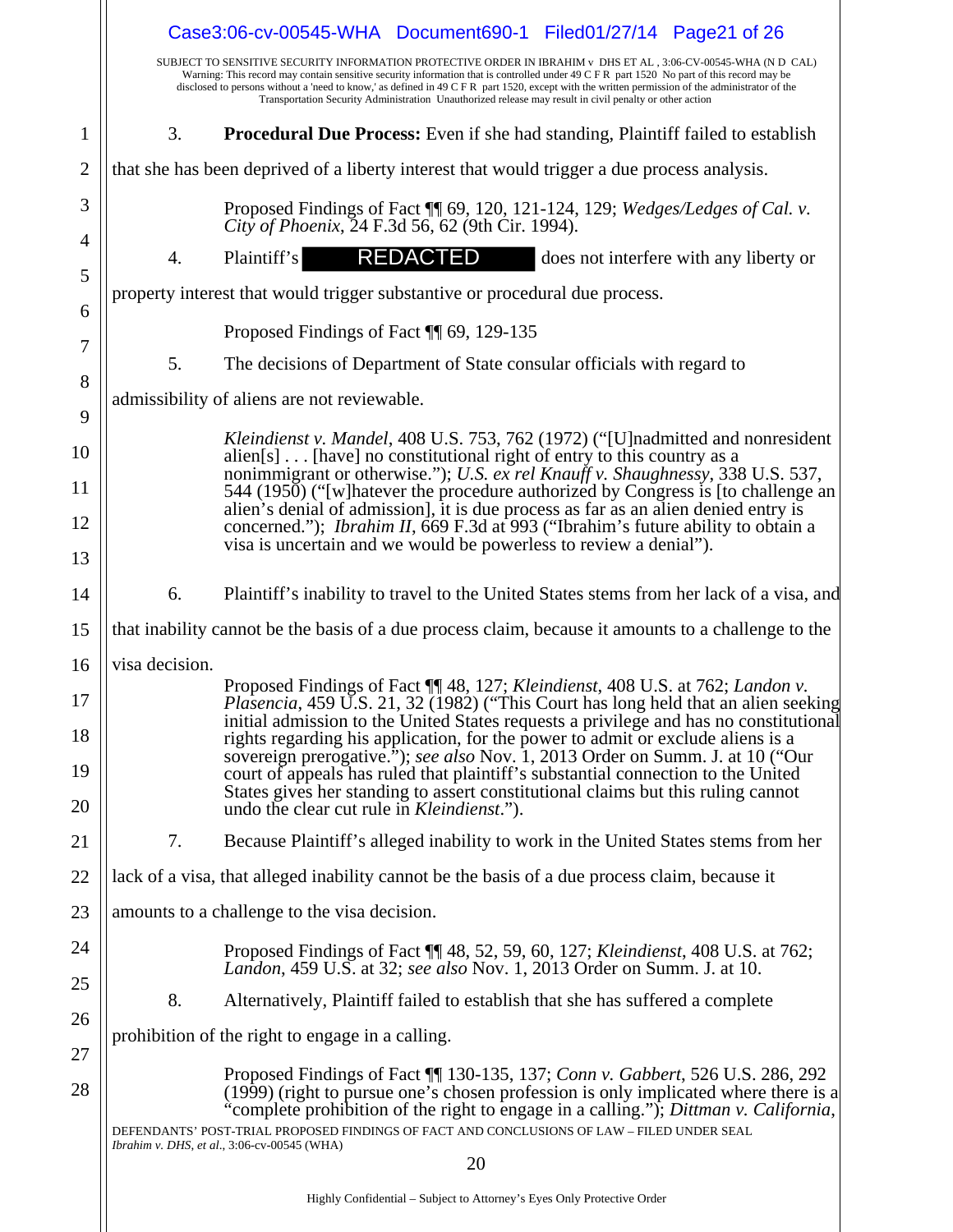|          | Case3:06-cv-00545-WHA Document690-1 Filed01/27/14 Page22 of 26                                                                                                                                                                                                                                                                                                                                                                                                                                                              |
|----------|-----------------------------------------------------------------------------------------------------------------------------------------------------------------------------------------------------------------------------------------------------------------------------------------------------------------------------------------------------------------------------------------------------------------------------------------------------------------------------------------------------------------------------|
|          | SUBJECT TO SENSITIVE SECURITY INFORMATION PROTECTIVE ORDER IN IBRAHIM v DHS ET AL , 3:06-CV-00545-WHA (N D  CAL)<br>Warning: This record may contain sensitive security information that is controlled under 49 C F R part 1520 No part of this record may be<br>disclosed to persons without a 'need to know,' as defined in 49 C F R part 1520, except with the written permission of the administrator of the<br>Transportation Security Administration Unauthorized release may result in civil penalty or other action |
| 1        | 191 F.3d 1020, 1029 (9th Cir. 1999) (a violation of one's liberty interest in<br>employment right requires a showing of a "complete barrier" to a profession).                                                                                                                                                                                                                                                                                                                                                              |
| 2        | Plaintiff failed to establish "the public disclosure of a stigmatizing statement by<br>9.                                                                                                                                                                                                                                                                                                                                                                                                                                   |
| 3        | the government, the accuracy of which is contested," plus (2) "the denial of 'some more tangible                                                                                                                                                                                                                                                                                                                                                                                                                            |
| 4        | interest[] such as employment' or the alteration of a right or status recognized by state law."                                                                                                                                                                                                                                                                                                                                                                                                                             |
| 5        | Proposed Findings of Fact 11 120, 130-135; Ulrich v. City & Cnty. of S.F., 308 F.3d 968, 982 (9th Cir. 2002) (citing Paul v. Davis, 424 U.S. 693, 701 (1976)).                                                                                                                                                                                                                                                                                                                                                              |
| 6<br>7   | 10.<br>Even if Plaintiff had shown that she had been deprived of a liberty interest, the                                                                                                                                                                                                                                                                                                                                                                                                                                    |
| 8        | watchlisting and redress procedures that were provided in her case—including the TSC's review                                                                                                                                                                                                                                                                                                                                                                                                                               |
| 9        | of the nomination, the TSC and nominating agencies' review at the point of encounter, the DHS                                                                                                                                                                                                                                                                                                                                                                                                                               |
| 10       | referral of TSDB travel related complaints to TSC for review, and the availability of § 46110                                                                                                                                                                                                                                                                                                                                                                                                                               |
| 11       | review in the Court of Appeals—provide sufficient protection against the risk of erroneous                                                                                                                                                                                                                                                                                                                                                                                                                                  |
| 12       | deprivations.                                                                                                                                                                                                                                                                                                                                                                                                                                                                                                               |
| 13       | Proposed Findings of Fact 11 19-28, 34-47, 69, 70; 49 U.S.C. §46110; Jifry v.<br>FAA, 370 F.3d 1174, 1183 (D.C. Cir. 2004) (rejecting due process challenge to                                                                                                                                                                                                                                                                                                                                                              |
| 14       | determination that plaintiffs posed threats to civil aviation because "substitute"<br>procedural safeguards may be impracticable, [in those cases], and in any event,                                                                                                                                                                                                                                                                                                                                                       |
| 15       | are unnecessary" because of "the governmental interests at stake and the sensitive<br>security information" involved; as a result, due process did not require that                                                                                                                                                                                                                                                                                                                                                         |
| 16       | plaintiffs be given the "specific evidence" upon which the determinations are<br>based); Al Haramain Islamic Found., Inc. v. U.S. Dep't of Treasury, 686 F.3d<br>965, 980 (9th Cir. 2012) (explaining that the due process inquiry "cannot be done                                                                                                                                                                                                                                                                          |
| 17       | in the abstract," but instead requires that a court "carefully assess the precise<br>'procedures used' by the government, 'the value of additional safeguards,' and                                                                                                                                                                                                                                                                                                                                                         |
| 18       | 'the burdens of additional procedural requirements'") (quoting Foss v. Nat'l<br><i>Marine Fisheries Serv.</i> , 161 F.3d 584, 589 (9th Cir. 1998)); <i>In re Nat'l Sec.</i>                                                                                                                                                                                                                                                                                                                                                 |
| 19<br>20 | Agency Telecomms. Records Litig., 671 F.3d 881, 902 (9th Cir. 2011) (internal<br>quotation marks omitted) (due process balancing test is "flexible and calls for<br>such procedural protections as the situation demands").                                                                                                                                                                                                                                                                                                 |
| 21       | 11.<br>Protecting national security, including screening individuals to prevent terrorist                                                                                                                                                                                                                                                                                                                                                                                                                                   |
| 22       | activity, is a compelling government interest.                                                                                                                                                                                                                                                                                                                                                                                                                                                                              |
| 23       | Proposed Findings of Fact ¶ 1-15; <i>Holder v. Humanitarian Law Project</i> , 561                                                                                                                                                                                                                                                                                                                                                                                                                                           |
| 24       | U.S. 1, 130 S. Ct. 2705, 2727 (2010) (("[N]ational security and foreign policy<br>concerns arise in connection with efforts to confront evolving threats in an area                                                                                                                                                                                                                                                                                                                                                         |
| 25       | where information can be difficult to obtain and the impact of certain conduct<br>difficult to assess.").                                                                                                                                                                                                                                                                                                                                                                                                                   |
| 26       | 12.<br>Plaintiff has failed to identify alternative or substitute procedures that would not                                                                                                                                                                                                                                                                                                                                                                                                                                 |
| 27       | infringe upon the government's interests in protecting national security.                                                                                                                                                                                                                                                                                                                                                                                                                                                   |
| 28       | Proposed Findings of Fact ¶ 32-33, 1-15; Mathews v. Eldridge, 424 U.S. 319,<br>335 (1976) (courts must consider "the risk of an erroneous deprivation of such                                                                                                                                                                                                                                                                                                                                                               |
|          | DEFENDANTS' POST-TRIAL PROPOSED FINDINGS OF FACT AND CONCLUSIONS OF LAW - FILED UNDER SEAL<br>Ibrahim v. DHS, et al., 3:06-cv-00545 (WHA)<br>21                                                                                                                                                                                                                                                                                                                                                                             |
|          |                                                                                                                                                                                                                                                                                                                                                                                                                                                                                                                             |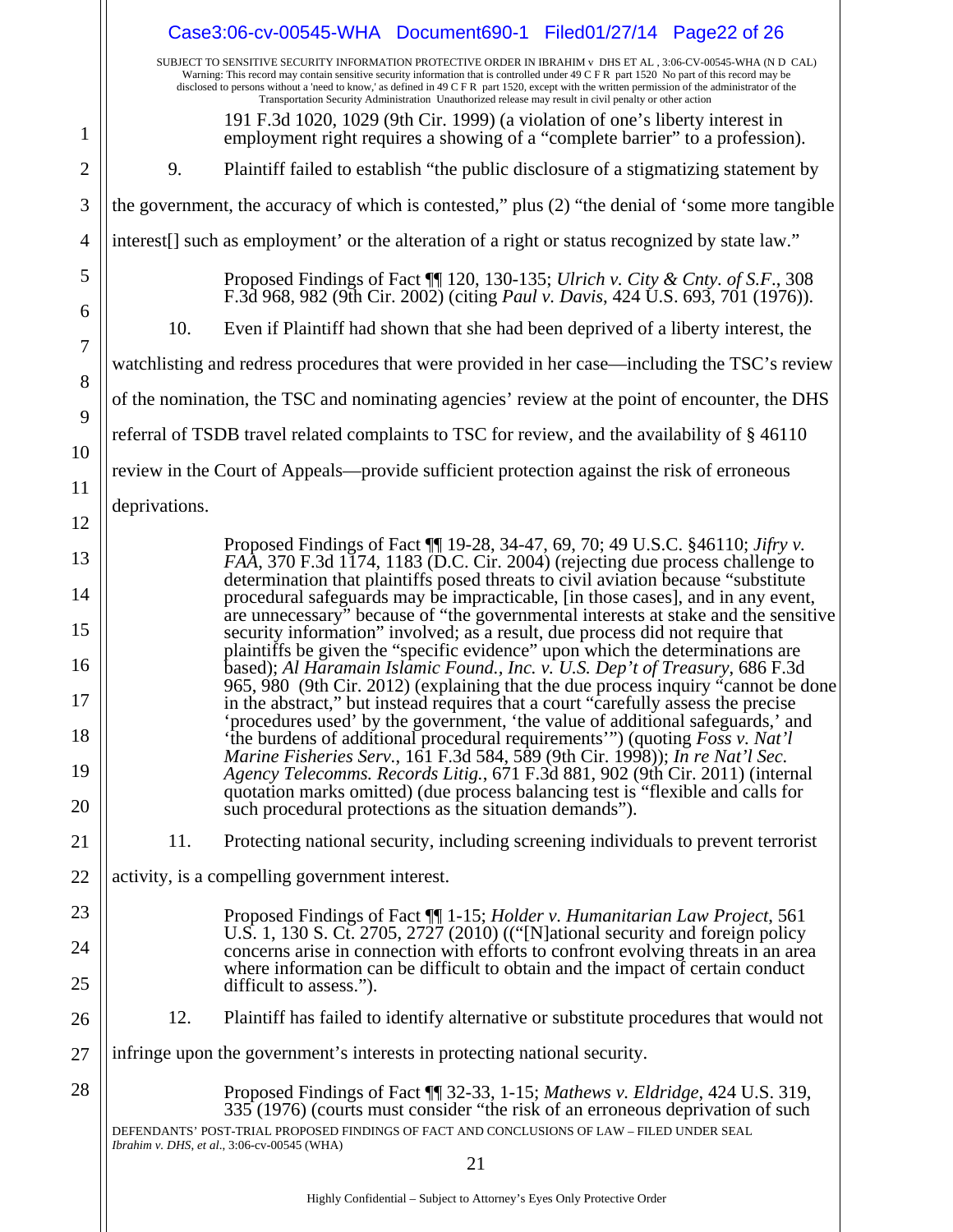|          |            | Case3:06-cv-00545-WHA Document690-1 Filed01/27/14 Page23 of 26                                                                                                                                                                                                                                                                                                                                                                                                                                                            |
|----------|------------|---------------------------------------------------------------------------------------------------------------------------------------------------------------------------------------------------------------------------------------------------------------------------------------------------------------------------------------------------------------------------------------------------------------------------------------------------------------------------------------------------------------------------|
|          |            | SUBJECT TO SENSITIVE SECURITY INFORMATION PROTECTIVE ORDER IN IBRAHIM v DHS ET AL, 3:06-CV-00545-WHA (N D CAL)<br>Warning: This record may contain sensitive security information that is controlled under 49 C F R part 1520 No part of this record may be<br>disclosed to persons without a 'need to know,' as defined in 49 C F R part 1520, except with the written permission of the administrator of the<br>Transportation Security Administration Unauthorized release may result in civil penalty or other action |
| 1        |            | interest through the procedures used, and the probable value, if any, of additional<br>or substitute procedural safeguards," as well as "the Government's interest,<br>including the function involved and the fiscal and administrative burdens that the                                                                                                                                                                                                                                                                 |
| 2        |            | <i>additional or substitute procedural requirement would entail</i> " (emphasis added);                                                                                                                                                                                                                                                                                                                                                                                                                                   |
| 3        |            | Al Haramain Islamic Found., Inc. v. U.S. Dep't of Treasury, 686 F.3d 965, 980<br>(9th Cir. 2012); <i>NCRI v. Clinton</i> , 251 F.3d 208-9 (D.C. Cir. 2001) (government                                                                                                                                                                                                                                                                                                                                                    |
| 4        |            | need not disclose the classified information to plaintiff because this information<br>"is within the privilege and prerogative of the executive, and we do not intend to                                                                                                                                                                                                                                                                                                                                                  |
| 5        |            | compel a breach in the security which that branch is charged to protect"); <i>Jifry</i> ,<br>370 F.3d at 1183-84; <i>Hunt v. CIA</i> , 981 F.2d 1116, 1119 (9th Cir. 1992) ("To<br>confirm or deny the existence of [CIA] records on [a particular individual] could.                                                                                                                                                                                                                                                     |
| 6        |            | . reveal intelligence sources or targets"); Clapper v. Amnesty Int'l USA, 133 S.                                                                                                                                                                                                                                                                                                                                                                                                                                          |
| 7        |            | Ct. 1138, 1149 n.4 (2013) (government's disclosure in certain circumstances<br>would still have the effect of revealing to an individual "whether his name was on<br>the list of surveillance targets").                                                                                                                                                                                                                                                                                                                  |
| 8        | 13.        | <b>Substantive Due Process: Plaintiff failed to identify a deprivation of a</b>                                                                                                                                                                                                                                                                                                                                                                                                                                           |
| 9        |            | fundamental right that would implicate substantive due process protections.                                                                                                                                                                                                                                                                                                                                                                                                                                               |
| 10       |            |                                                                                                                                                                                                                                                                                                                                                                                                                                                                                                                           |
| 11       |            | Proposed Findings of Fact 11 69, 112-113, 116-119, 120, 121-124, 129-136;<br>Shanks v. Dressel, 540 F.3d 1082, 1087 (9th Cir. 2008) (threshold" requirement<br>of any substantive due process claim is the showing of the deprivation of a                                                                                                                                                                                                                                                                                |
| 12       |            | protected interest); <i>Brittain v. Hansen</i> , 451 F.3d 982, 990 (9th Cir. 2006)<br>$\tilde{C}$ "("Substantive due process is ordinarily reserved for those rights that are                                                                                                                                                                                                                                                                                                                                             |
| 13<br>14 |            | 'fundamental.'") (citing Washington v. Glucksberg, 521 U.S. 702, 721–22<br>$(1997)$ ).                                                                                                                                                                                                                                                                                                                                                                                                                                    |
| 15       | 14.        | <b>Equal Protection:</b> Plaintiff failed to establish that Defendants intentionally, and                                                                                                                                                                                                                                                                                                                                                                                                                                 |
|          |            | without rational basis, treated her differently from others similarly situated.                                                                                                                                                                                                                                                                                                                                                                                                                                           |
| 16       |            | Proposed Findings of Fact ¶ 29, 31; North Pacifica LLC v. City of Pacifica, 526                                                                                                                                                                                                                                                                                                                                                                                                                                           |
| 17<br>18 |            | F.3d 478, 486 (9th Cir. 2008) (plaintiff alleging equal protection claim must<br>demonstrate that defendant "intentionally, and without rational basis, treated the<br>plaintiff differently from others similarly situated")                                                                                                                                                                                                                                                                                             |
| 19       | 15.        | <b>First Amendment (Association):</b> Plaintiff failed to establish a burden on a First                                                                                                                                                                                                                                                                                                                                                                                                                                   |
| 20       |            | Amendment right to associate with her husband or with other Muslims.                                                                                                                                                                                                                                                                                                                                                                                                                                                      |
| 21       |            | <i>Navajo Nation v. U.S. Forest Serv.</i> , 535 F.3d 1058, 1069 (9th Cir. 2008) (en banc)                                                                                                                                                                                                                                                                                                                                                                                                                                 |
| 22       |            | (courts scrutinize government action under RFRA "only if there is a substantial<br>burden on the free exercise of religion").                                                                                                                                                                                                                                                                                                                                                                                             |
| 23       | 16.        | <b>First Amendment (Retaliation):</b> Plaintiff failed to establish that the exercise of                                                                                                                                                                                                                                                                                                                                                                                                                                  |
| 24       |            | constitutionally protected rights was a "substantial" or "motivating" factor in placing her on a                                                                                                                                                                                                                                                                                                                                                                                                                          |
| 25       | watchlist. |                                                                                                                                                                                                                                                                                                                                                                                                                                                                                                                           |
| 26       |            | Mt. Healthy City Sch. Dist. of Educ. V. Doyle, 429 U.S. 274, 287 (1977) (prima<br>facie case of First Amendment retaliation, Plaintiff has the burden of showing that                                                                                                                                                                                                                                                                                                                                                     |
| 27       |            | the exercise of constitutionally protected rights was a "substantial" or<br><b>REDACTED</b>                                                                                                                                                                                                                                                                                                                                                                                                                               |
| 28       |            | "motivating" factor in the decision to<br>);<br>CarePartners v. Lashway, 545 F.3d 867, 877 (9th Cir. 2008).                                                                                                                                                                                                                                                                                                                                                                                                               |
|          |            | DEFENDANTS' POST-TRIAL PROPOSED FINDINGS OF FACT AND CONCLUSIONS OF LAW – FILED UNDER SEAL<br><i>Ibrahim v. DHS, et al., 3:06-cv-00545 (WHA)</i><br>22                                                                                                                                                                                                                                                                                                                                                                    |
|          |            |                                                                                                                                                                                                                                                                                                                                                                                                                                                                                                                           |
|          |            | Highly Confidential – Subject to Attorney's Eyes Only Protective Order                                                                                                                                                                                                                                                                                                                                                                                                                                                    |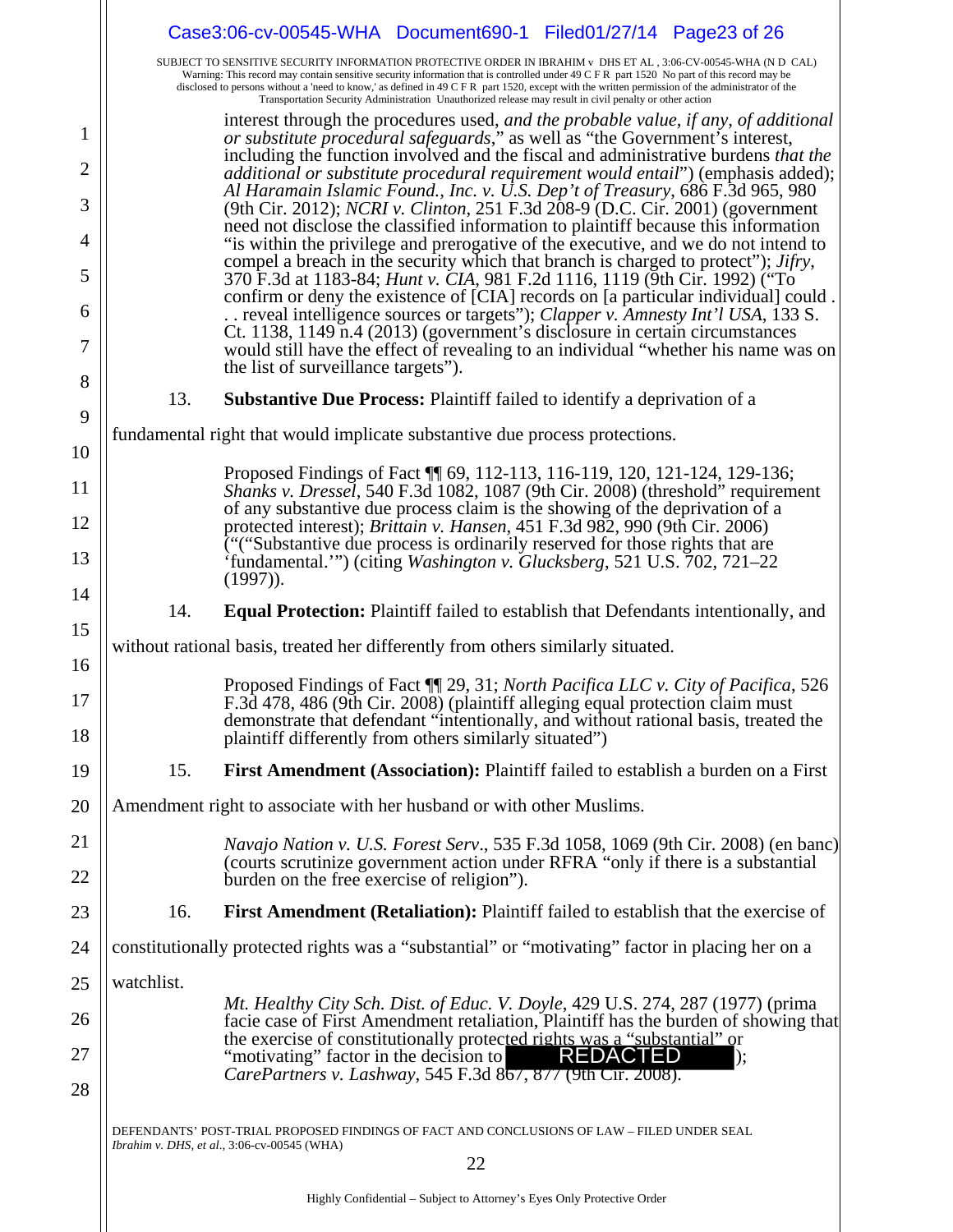|                |                             | Case3:06-cv-00545-WHA Document690-1 Filed01/27/14 Page24 of 26                                                                                                                                                                                                                                                                                                                                                                                                                                                            |
|----------------|-----------------------------|---------------------------------------------------------------------------------------------------------------------------------------------------------------------------------------------------------------------------------------------------------------------------------------------------------------------------------------------------------------------------------------------------------------------------------------------------------------------------------------------------------------------------|
|                |                             | SUBJECT TO SENSITIVE SECURITY INFORMATION PROTECTIVE ORDER IN IBRAHIM v DHS ET AL, 3:06-CV-00545-WHA (N D CAL)<br>Warning: This record may contain sensitive security information that is controlled under 49 C F R part 1520 No part of this record may be<br>disclosed to persons without a 'need to know,' as defined in 49 C F R part 1520, except with the written permission of the administrator of the<br>Transportation Security Administration Unauthorized release may result in civil penalty or other action |
| $\mathbf{1}$   | 17.                         | The Court's review of government actions related perceived security threats posed                                                                                                                                                                                                                                                                                                                                                                                                                                         |
| $\overline{2}$ |                             | by non-resident aliens, must give substantial deference to the government's determinations.                                                                                                                                                                                                                                                                                                                                                                                                                               |
| 3              |                             | Proposed Findings of Fact ¶ 1-20, 23-34; IARA v. Gonzales, 477 F.3d 728, 735                                                                                                                                                                                                                                                                                                                                                                                                                                              |
| 4              |                             | (D.C. Cir. 2007) (in adjudicating challenge of U.S. organization to its designation<br>as a specially designated global terrorist pursuant to Executive Order 13224 and                                                                                                                                                                                                                                                                                                                                                   |
| 5              |                             | International Emergency Economic Powers Act, "our review-in an area at the<br>intersection of national security, foreign policy, and administrative $law - is$                                                                                                                                                                                                                                                                                                                                                            |
| 6<br>7         |                             | extremely deferential."); Al-Haramain Islamic Foundation, Inc. v. U.S. Dep't of<br><i>Treasury</i> , 686 F.3d 965, 979 (9th Cir. 2012) (same and quoting language from<br>IARA).                                                                                                                                                                                                                                                                                                                                          |
| 8              | 18.                         | Failing to check a box on a visa refusal form ("You are eligible to apply for a                                                                                                                                                                                                                                                                                                                                                                                                                                           |
| 9              |                             | waiver of the ground(s) of ineligibility") did not constitute a "final agency action" subject to                                                                                                                                                                                                                                                                                                                                                                                                                          |
| 10             |                             | review under the Administrative Procedure Act ("APA").                                                                                                                                                                                                                                                                                                                                                                                                                                                                    |
| 11             |                             | Proposed Findings of Fact ¶ 97-102. 5 U.S.C. §704 (limiting judicial review to<br>"final agency action"); Lujan v. Nat'l Wildlife Fed'n, $\frac{\lambda}{97}$ U.S. 871, 882 (1990)                                                                                                                                                                                                                                                                                                                                        |
| 12<br>13       |                             | ("When review is sought not pursuant to specific authorization in the<br>substantive statute, but only under the general review provisions of the APA, the<br>'agency action' in question must be 'final agency action.'").                                                                                                                                                                                                                                                                                               |
| 14             | 19.                         | Even if that were an agency action subject to review under the APA, the ultimate                                                                                                                                                                                                                                                                                                                                                                                                                                          |
| 15             |                             | decision of the consular officer or the Secretary of State to recommend a waiver or a possible                                                                                                                                                                                                                                                                                                                                                                                                                            |
| 16             |                             | transmission of a waiver request to the Department of Homeland Security is entirely                                                                                                                                                                                                                                                                                                                                                                                                                                       |
| 17             |                             | discretionary and is thus not subject to review by this court.                                                                                                                                                                                                                                                                                                                                                                                                                                                            |
| 18<br>19       |                             | Proposed Findings of Fact: 1197-102. 8 U.S.C. § 1182(a); 22 C.F.R. § 40.301;<br><i>Kleindienst v. Mandel</i> , 408 U.S. 753, 765 (1972) (finding that, in action to compel<br>Attorney General to grant a visa waiver, "the power to exclude aliens is inherent                                                                                                                                                                                                                                                           |
| 20             |                             | in sovereignty, necessary for maintaining normal international relations and<br>defending the country against foreign encroachments and dangers-a power to be<br>exercised exclusively by the political branches of government <sup>3</sup> )                                                                                                                                                                                                                                                                             |
| 21             | 20.                         | Even if review of the consular officer's decision were available, any failure to                                                                                                                                                                                                                                                                                                                                                                                                                                          |
| 22             |                             | inform Plaintiff of her ability to apply for a waiver was not an abuse of discretion, because the                                                                                                                                                                                                                                                                                                                                                                                                                         |
| 23             |                             | statute does not require that notice be given to nonimmigrant visa applicants that the statute                                                                                                                                                                                                                                                                                                                                                                                                                            |
| 24             | provides a possible waiver. |                                                                                                                                                                                                                                                                                                                                                                                                                                                                                                                           |
| 25             |                             | Proposed Findings of Fact: 1197, 99, 101. 8 U.S.C. § 1182(a); 22 C.F.R. §<br>40.301                                                                                                                                                                                                                                                                                                                                                                                                                                       |
| 26             | 21.                         | Finally, by applying for a new visa and submitting the question of her eligibility                                                                                                                                                                                                                                                                                                                                                                                                                                        |
| 27<br>28       |                             | for a visa anew to the Department of State, the issue of a waiver with respect to plaintiff's 2009                                                                                                                                                                                                                                                                                                                                                                                                                        |
|                |                             | DEFENDANTS' POST-TRIAL PROPOSED FINDINGS OF FACT AND CONCLUSIONS OF LAW – FILED UNDER SEAL<br>Ibrahim v. DHS, et al., 3:06-cv-00545 (WHA)                                                                                                                                                                                                                                                                                                                                                                                 |
|                |                             | 23                                                                                                                                                                                                                                                                                                                                                                                                                                                                                                                        |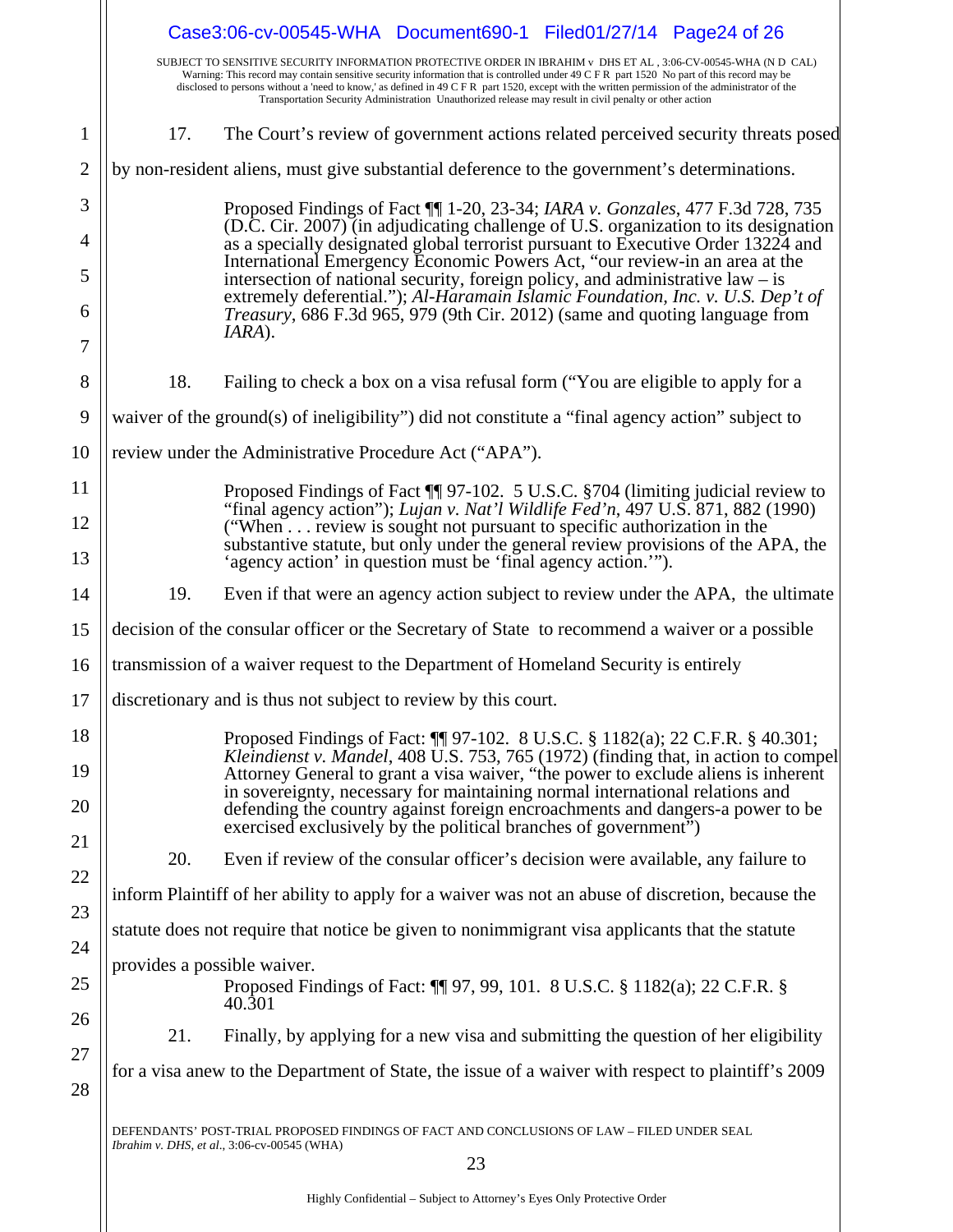|                | Case3:06-cv-00545-WHA Document690-1 Filed01/27/14 Page25 of 26                                                                                                                                                                                                                                                                                                                                                                                                                                                            |
|----------------|---------------------------------------------------------------------------------------------------------------------------------------------------------------------------------------------------------------------------------------------------------------------------------------------------------------------------------------------------------------------------------------------------------------------------------------------------------------------------------------------------------------------------|
|                | SUBJECT TO SENSITIVE SECURITY INFORMATION PROTECTIVE ORDER IN IBRAHIM v DHS ET AL, 3:06-CV-00545-WHA (N D CAL)<br>Warning: This record may contain sensitive security information that is controlled under 49 C F R part 1520 No part of this record may be<br>disclosed to persons without a 'need to know,' as defined in 49 C F R part 1520, except with the written permission of the administrator of the<br>Transportation Security Administration Unauthorized release may result in civil penalty or other action |
| 1              | visa application is now moot, because the final adjudication of that application will determine                                                                                                                                                                                                                                                                                                                                                                                                                           |
| $\overline{2}$ | Plaintiff's eligibility for a visa at this time.                                                                                                                                                                                                                                                                                                                                                                                                                                                                          |
| 3              | Proposed Findings of Fact: ¶ 102; Spencer v. Kemna, 523 U.S. 1 (1998)                                                                                                                                                                                                                                                                                                                                                                                                                                                     |
| 4              | (prisoner's challenge to a parole revocation became moot once his term of<br>imprisonment ended);                                                                                                                                                                                                                                                                                                                                                                                                                         |
| 5              | The Effect of the Order on the State Secrets Privilege: The Court's ruling<br>22.                                                                                                                                                                                                                                                                                                                                                                                                                                         |
| 6              | upholding the state secrets privilege excluded classified information related to the basis for                                                                                                                                                                                                                                                                                                                                                                                                                            |
| 7              | <b>REDACTED</b> , whether Plaintiff or any other individual is or was the subject<br>Plaintiff's                                                                                                                                                                                                                                                                                                                                                                                                                          |
| 8              | of an investigation or intelligence operation, any sources and methods used during investigations                                                                                                                                                                                                                                                                                                                                                                                                                         |
| 9              | or intelligence operations, and the classified information underlying the State Department's                                                                                                                                                                                                                                                                                                                                                                                                                              |
| 10             | decision to revoke and deny her visa.                                                                                                                                                                                                                                                                                                                                                                                                                                                                                     |
| 11             | See Apr. 19, 2013 Order Regarding Classified Information.                                                                                                                                                                                                                                                                                                                                                                                                                                                                 |
| 12             | Defendants cannot present a full explanation of the reasons for Plaintiff's<br>23.                                                                                                                                                                                                                                                                                                                                                                                                                                        |
| 13             | REDACTED<br>, or the information available to the Department of                                                                                                                                                                                                                                                                                                                                                                                                                                                           |
| 14             | State when her visa was revoked in 2005 and or when it was denied in 2009, because to do so                                                                                                                                                                                                                                                                                                                                                                                                                               |
| 15             | would require the presentation and consideration of classified information excluded by the Court                                                                                                                                                                                                                                                                                                                                                                                                                          |
| 16             | as a result of its ruling on the state secrets privilege.                                                                                                                                                                                                                                                                                                                                                                                                                                                                 |
| $17\,$         | Proposed Findings of Fact 74, 76; Defendants' Classified Ex Parte Brief (setting                                                                                                                                                                                                                                                                                                                                                                                                                                          |
| 18             | forth excluded information and its relevance to Plaintiff's claims); April 19, 2013<br><b>REDACTED</b><br>Order (excluding classified information related to                                                                                                                                                                                                                                                                                                                                                              |
| 19             | , visa revocation, and visa denial); Ir. at 481:18-22<br>(classified information not part of the case); <i>Kasza v. Browner</i> , 133 F.3d 1159,<br>1166 (9th Cir. 1998) ("[o]nce the privilege is properly invoked, and the court                                                                                                                                                                                                                                                                                        |
| 20             | satisfied as to the danger of divulging state secrets, the privilege is absolute.");<br>Mohamed v. Jeppesen Dataplan, Inc., 614 F.3d 1070, 1079 (9th Cir. 2010)                                                                                                                                                                                                                                                                                                                                                           |
| 21             | (noting that even when evidence is excluded via an invocation of state secrets, the<br>case may still need to be dismissed because "it will become apparent during the                                                                                                                                                                                                                                                                                                                                                    |
| 22             | Reynolds analysis that the case cannot proceed without privileged evidence, or                                                                                                                                                                                                                                                                                                                                                                                                                                            |
| 23             | that litigating the case to a judgment on the merits would present an unacceptable<br>risk of disclosing state secrets.").                                                                                                                                                                                                                                                                                                                                                                                                |
| 24             | 24.<br>The excluded information is central to the claims at issue in this trial because they                                                                                                                                                                                                                                                                                                                                                                                                                              |
| 25             | involve claims for improper watchlisting and improper visa decisions, and the excluded                                                                                                                                                                                                                                                                                                                                                                                                                                    |
| 26             | information would provide the Court with a full explanation of the challenged agency actions.                                                                                                                                                                                                                                                                                                                                                                                                                             |
| 27<br>28       | Proposed Findings of Fact 1 74, 76; Tr. at 327-328; 491:15-17; 492-493; 578:<br>$13-15.$                                                                                                                                                                                                                                                                                                                                                                                                                                  |
|                | DEFENDANTS' POST-TRIAL PROPOSED FINDINGS OF FACT AND CONCLUSIONS OF LAW – FILED UNDER SEAL<br>Ibrahim v. DHS, et al., 3:06-cv-00545 (WHA)                                                                                                                                                                                                                                                                                                                                                                                 |
|                | 24                                                                                                                                                                                                                                                                                                                                                                                                                                                                                                                        |